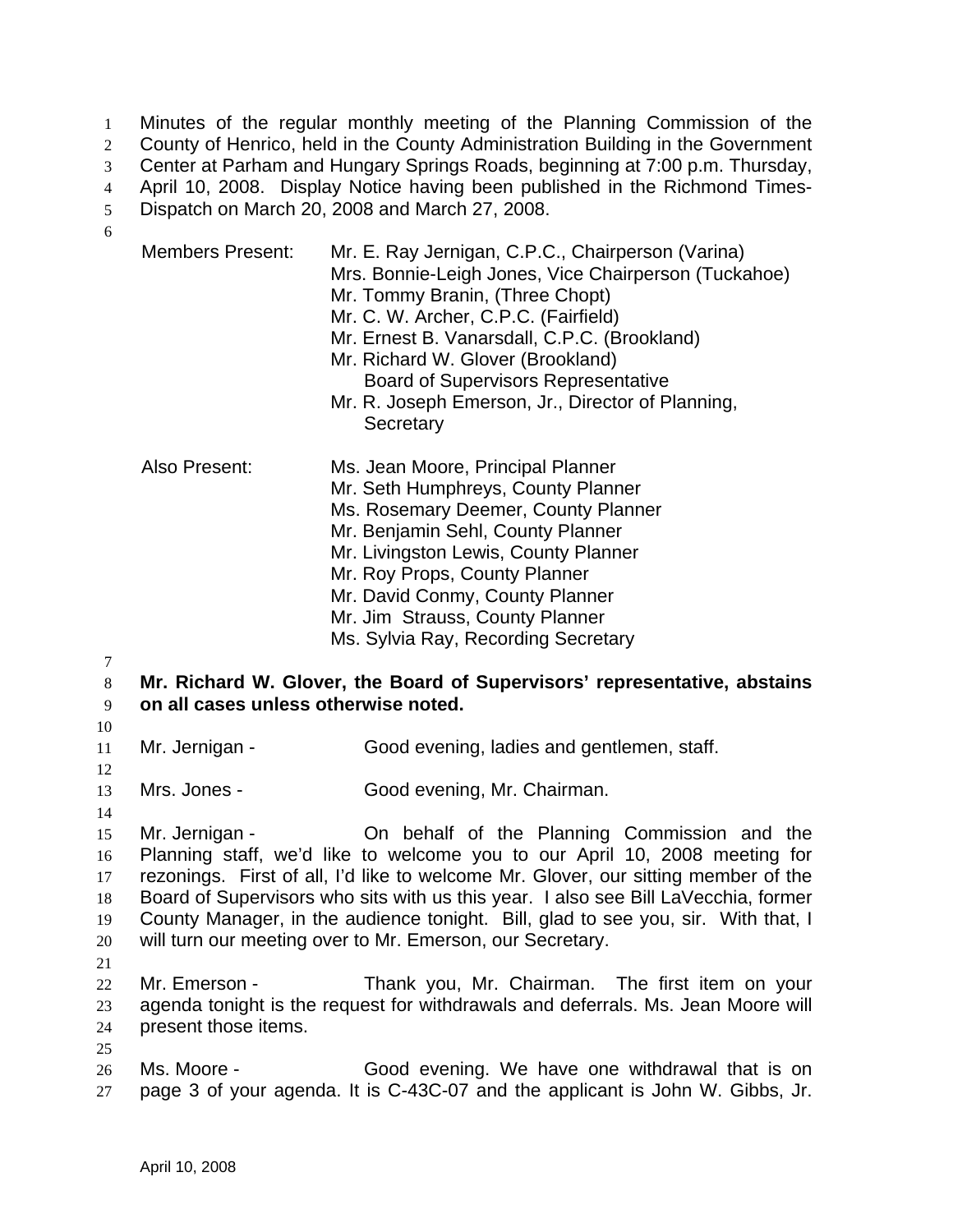The site is located on the southeast line of Nuckols Road at its intersection with Lower Wyndham Court. There was an application to rezone from R-2AC to R-3C for a 13-home subdivision. As stated, this has been withdrawn by the applicant and therefore no action is required from the Commission. 28 29 30 31

32

33 *Deferred from the January 10, 2008 Meeting. (Withdrawn)*

34 35 36 37 38 39 40 41 42 43 44 45 46 **C-43C-07 Gibson Wright for John W. Gibbs, Jr.:** Request to conditionally rezone from R-2AC One-Family Residence District (Conditional) to R-3C One-Family Residence District (Conditional), Parcels 739-774-2569, -3462, -4084, -4463, -4995, -5364, -5381, -7061, -7096, -7170, -7178, -7187, 739-775- 6818, and -6905, containing approximately 6.77 acres, located on the southeast line of Nuckols Road at its intersection with Lower Wyndham Court. The applicant proposes a single-family residential subdivision to construct 13 homes as part of the Grey Oaks development, which has a proffered aggregate maximum density of 1.8 units per acre. The R-3 District allows a minimum lot size of 11,000 square feet and a maximum gross density of 3.96 units per acre. The use will be controlled by zoning ordinance regulations and proffered conditions. The Land Use Plan recommends Suburban Residential 1, 1.0 to 2.4 units net density per acre, and Environmental Protection Area.

47

48 49 50 Mr. Jernigan - The Sorry. I need to recognize we have a member of the press in the audience. Melodie Martin is here from the Richmond Times-Dispatch. Thank you. You can continue.

51

52 53 54 55 56 57 58 Ms. Moore - Moving into requests for deferrals. The first is on page 1 of your agenda and is in the Tuckahoe District. It is POD-3-08. The applicant is Third Presbyterian Church. The site is located on the west line of Forest Avenue at its intersection with Silver Spring Drive. The request is for a plan of development to construct an addition to an existing church and a tot lot, as well a parking area improvements. The deferral is requested to the June 25, 2008 meeting.

- 59
- 60

## **PLAN OF DEVELOPMENT** *(Deferred from the February 27, 2008 Meeting)*

61

POD-3-08 Third Presbyterian Church **Addition** 

**Rummel Klepper & Kahl, LLP for Trustees of Third Presbyterian Church:** Request for approval of a plan of development, as required by Chapter 24, Section 24-106 of the Henrico County Code, to construct a two and a half story, 46,268 square foot addition to an existing church, a tot lot and parking area improvements. The 3.34-acre site is located at on the west line of Forest Avenue at its intersection with Silverspring Drive on parcels 756-737- 8569, 7779, 7986 and 757-737-0393. The zoning is R-3, One-Family Residence District and R-2, One-Family Residence District. County water and sewer. **(Tuckahoe)**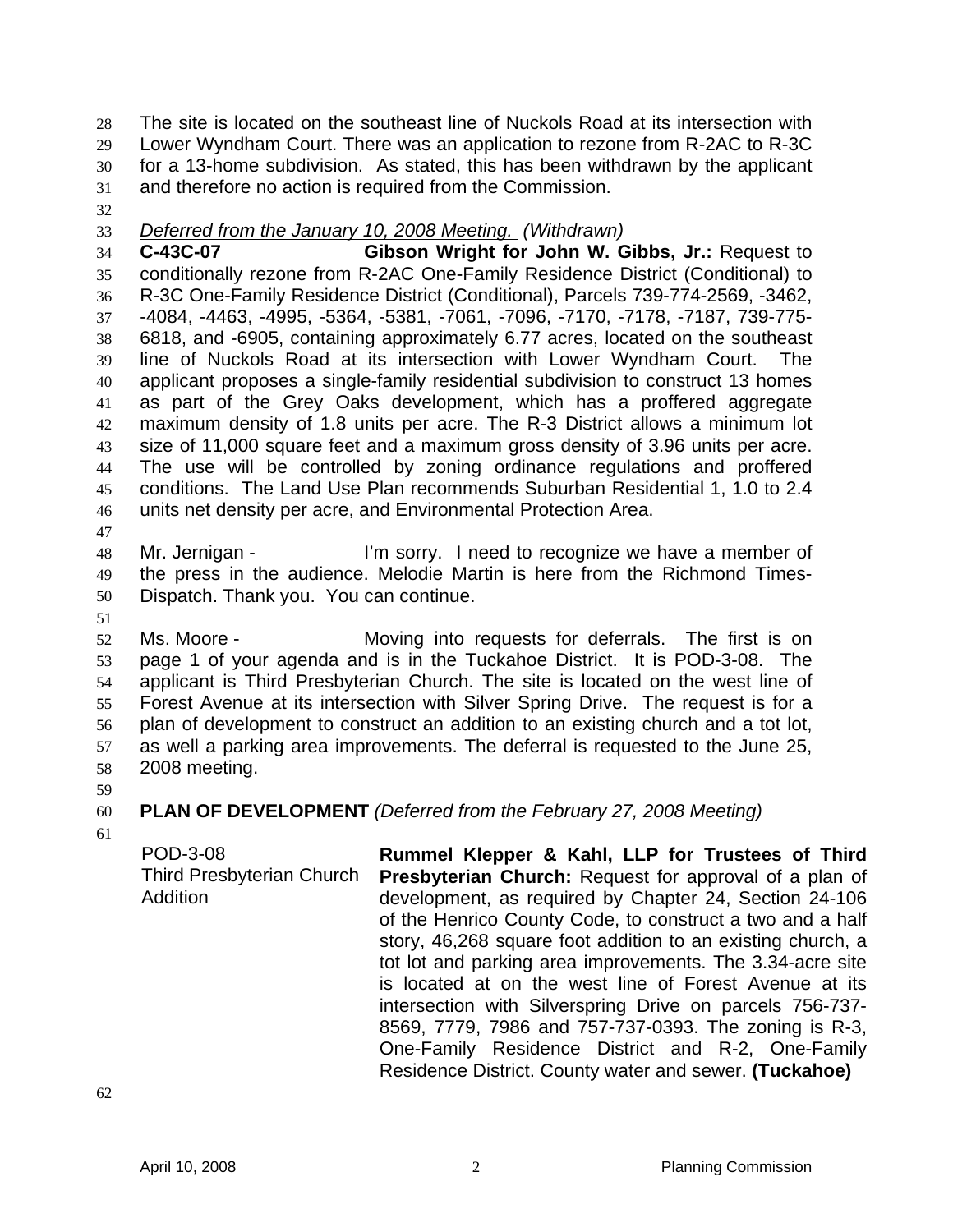Mr. Jernigan - Is there any opposition to the deferral of POD-3-08, Third Presbyterian Church? There is no opposition. 63 64

65

69

66 67 68 Mrs. Jones - The Move deferral of POD-3-08, Third Presbyterian Church Addition, to the June 25, 2008, Planning Commission meeting by request of the applicant.

70 Mr. Vanarsdall - Second.

71 72 73 Mr. Jernigan - **Motion by Mrs. Jones, seconded by Mr. Vanarsdall.** All in favor say aye. All opposed say no. The ayes have it; the motion passes.

74

75 76 At the request of the applicant, the Planning Commission deferred POD-3-08, Third Presbyterian Church Addition to its June 25, 2008 meeting.

77

85

78 79 80 81 82 83 84 Ms. Moore - The Continuity On page 2 of your agenda in the Varina District is case C-53C-07. The applicant is The Terry Companies Six, LLC. The site is located on the north line of N. Airport Drive, on the east and south lines of N. Washington Street, and the southern terminus of Delbert Drive. This is a request to conditionally rezone from A-1 Agricultural to RTHC Townhouse District where a maximum of 160 semi-detached condominium units are proposed. The deferral is requested to the May 15, 2008 meeting.

86 87 88 89 90 91 92 93 94 95 96 97 **C-53C-07 Andrew M. Condlin for The Terry Companies Six, LLC:** Request to conditionally rezone from A-1 Agricultural District to RTHC Townhouse District (Conditional), Parcels 829-725-8000, 829-726-7956, 829- 725-2031, 829-725-9496, 829-726-6419, 830-724-1497, 829-725-6657, 829-725- 2590 and 828-724-9181. The 46.8-acre site is located between the north line of N. Airport Drive, the east and south lines of N. Washington Street, and the southern terminus of Delbert Drive. The applicant proposes a maximum of one hundred sixty (160) semi-detached condominium units, a density of 3.42 units per acre. The RTH District allows a maximum gross density of 9 units per acre. The use will be controlled by zoning ordinance regulations and proffered conditions. The Land Use Plan recommends Suburban Residential 1, 1.0 to 2.4 units net density per acre. The site is in the Airport Safety Overlay District.

98

99 100 101 102 103 Mr. Jernigan - Is there any opposition to the deferral of case C-53C-07, Andrew M. Condlin for The Terry Companies Six, LLC? There is no opposition. With that, I will move for deferral of case C-53C-07, Andrew M. Condlin for The Terry Companies Six, LLC, to May 15, 2008, by request of the applicant.

104

```
105 
Mr. Vanarsdall - Second.
```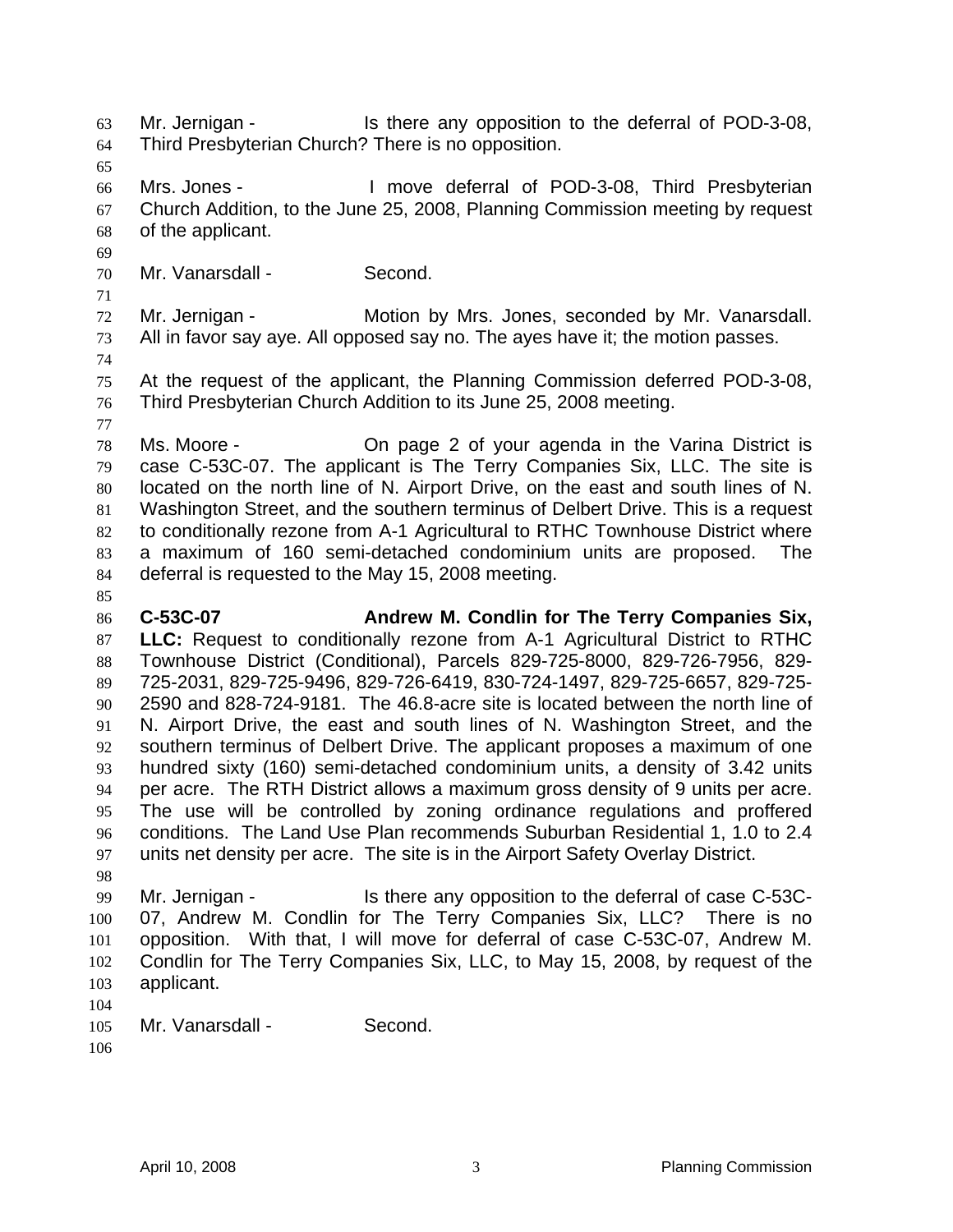Mr. Jernigan - **Motion by Mr. Jernigan, seconded by Mr. Vanarsdall.** All in favor say aye. All those opposed say no. The ayes have it; the motion passes. 107 108 109

110

114

111 112 113 At the request of the applicant, the Planning Commission deferred C-53C-07, Andrew M. Condlin for The Terry Companies Six, LLC, to its May 15, 2008 meeting.

115 116 117 118 119 120 Ms. Moore - On page 3 of your agenda in the Three Chopt District is case C-7C-07. The applicant is Farmer Properties, Incorporated. The site is located on the southeast line of Twin Hickory Road approximately 800 feet northeast of Nuckols Road. This request is to conditionally rezone from A-1 to RTHC where a residential townhouse development is proposed. The deferral is requested to the June 12, 2008 meeting.

121

132

135

139

144

122 *Deferred from the February 14, 2008 Meeting.* 

123 124 125 126 127 128 129 130 131 **C-7C-07 Andrew M. Condlin for Farmer Properties, Inc**.: Request to conditionally rezone from A-1 Agricultural District to RTHC Residential Townhouse District (Conditional), Parcel 747-773-6860, containing 5.204 acres, located on the southeast line of Twin Hickory Road, approximately 800 feet northeast of Nuckols Road. The applicant proposes a residential townhouse development with a maximum of 28 units. The RTH District allows a maximum density of 9 units per acre. The use will be controlled by zoning ordinance regulations and proffered conditions. The Land Use Plan recommends Urban Residential, 3.4 to 6.8 units per acre.

- 133 134 Mr. Jernigan - Is there any opposition to C-7C-07, Andrew M. Condlin for Farmer Properties, Inc. No opposition.
- 136 137 138 Mr. Branin - Mr. Chairman, I'd like to move for deferral of C-7C-07, Andrew M. Condlin for Farmer Properties, Inc., to the June 12, 2008 meeting per the applicant's request.
- 140 Mrs. Jones - Second.

141 142 143 Mr. Jernigan - Motion by Mr. Branin, seconded by Mrs. Jones. All in favor say aye. All opposed say no. The ayes have it, the motion passes.

145 146 147 At the request of the applicant, the Planning Commission deferred C-7C-07, Andrew M. Condlin for Farmer Properties, Inc., to its June 12, 2008 meeting.

- 148 149 150 151 Ms. Moore - The Mr. Chairman, that concludes our requests for deferrals. Mr. Jernigan - Thank you, Ms. Moore.
- 152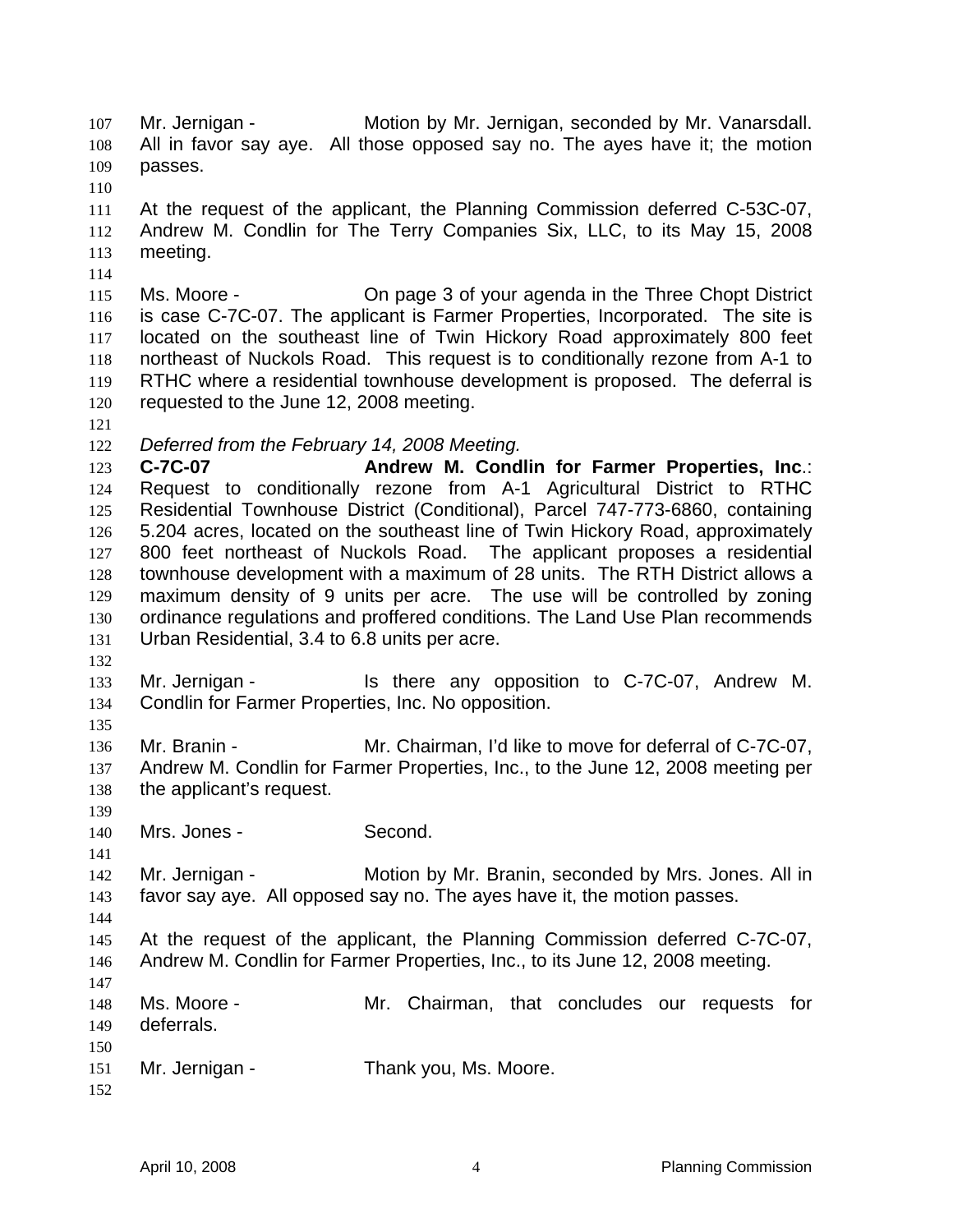Mr. Emerson - Mr. Chairman, that takes you to the next item on your agenda, request for expedited items. You do have one item on the expedited agenda tonight. In order to qualify for the expedited agenda, staff must be recommending approval, the applicant must submit a letter stating agreement with staff on the recommendations and conditions, and there must be no known opposition. If there is opposition, the item will be removed from the expedited agenda and heard in the order as it appears on the regular agenda. Any member of the Commission can also request an item be removed from the expedited agenda. Ms. Moore will be presenting the item. 153 154 155 156 157 158 159 160 161

162

170

163 164 165 166 167 168 169 Ms. Moore - Thank you, Mr. Secretary. It is on page 3 of your agenda in the Fairfield District. The case is C-15-08. The applicant is Barrington Investors, Ltd. The site is generally located along 100-year floodplain between the east line of Chesapeake and Ohio Railroad and the west line of Barrington Road at its intersection with Yeadon Road. This is a request to rezone from R-5AC, General Residence District, to C-1, Conservation District where a conservation area is proposed.

171 172 173 174 175 176 177 178 179 **C-15-08 Dan Caskie for Barrington Investors Ltd:** Request to rezone from R-5AC General Residence District (Conditional) to C-1 Conservation District, part of Parcel 799-732-4991, containing approximately 2.70 acres, located generally along the 100 year floodplain between the east line of the Chesapeake and Ohio Railroad and the west line of Barrington Road at its intersection with Yeadon Road. The applicant proposes a conservation area. The use will be controlled by zoning ordinance regulations. The Land Use Plan recommends Environmental Protection Area and Suburban Residential 2, 2.4 to 3.4 units net density per acre.

180

183

181 182 Mr. Jernigan - **Is there any opposition to case C-15-08**, Dan Caskie for Barrington Investors, Ltd.? No opposition.

184 185 186 Mr. Archer - All right, Mr. Chairman. I therefore move approval of C-15-08, Dan Caskie for Barrington Investors, Ltd., and send it to the Board with a recommendation for approval.

187 188

189

Mr. Vanarsdall - Second.

190 191 Mr. Jernigan - Motion by Mr. Archer, seconded by Mr. Vanarsdall. All in favor say aye. All opposed say no. The ayes have it; the motion passes.

192

193 194 **REASON:** Acting on a motion by Mr. Archer, seconded by Mr. Vanarsdall, the Planning Commission voted 5-0 (one abstention) to recommend the Board of Supervisors **grant** the request because it is reasonable and it conforms to the recommendations of the Land Use Plan. 195 196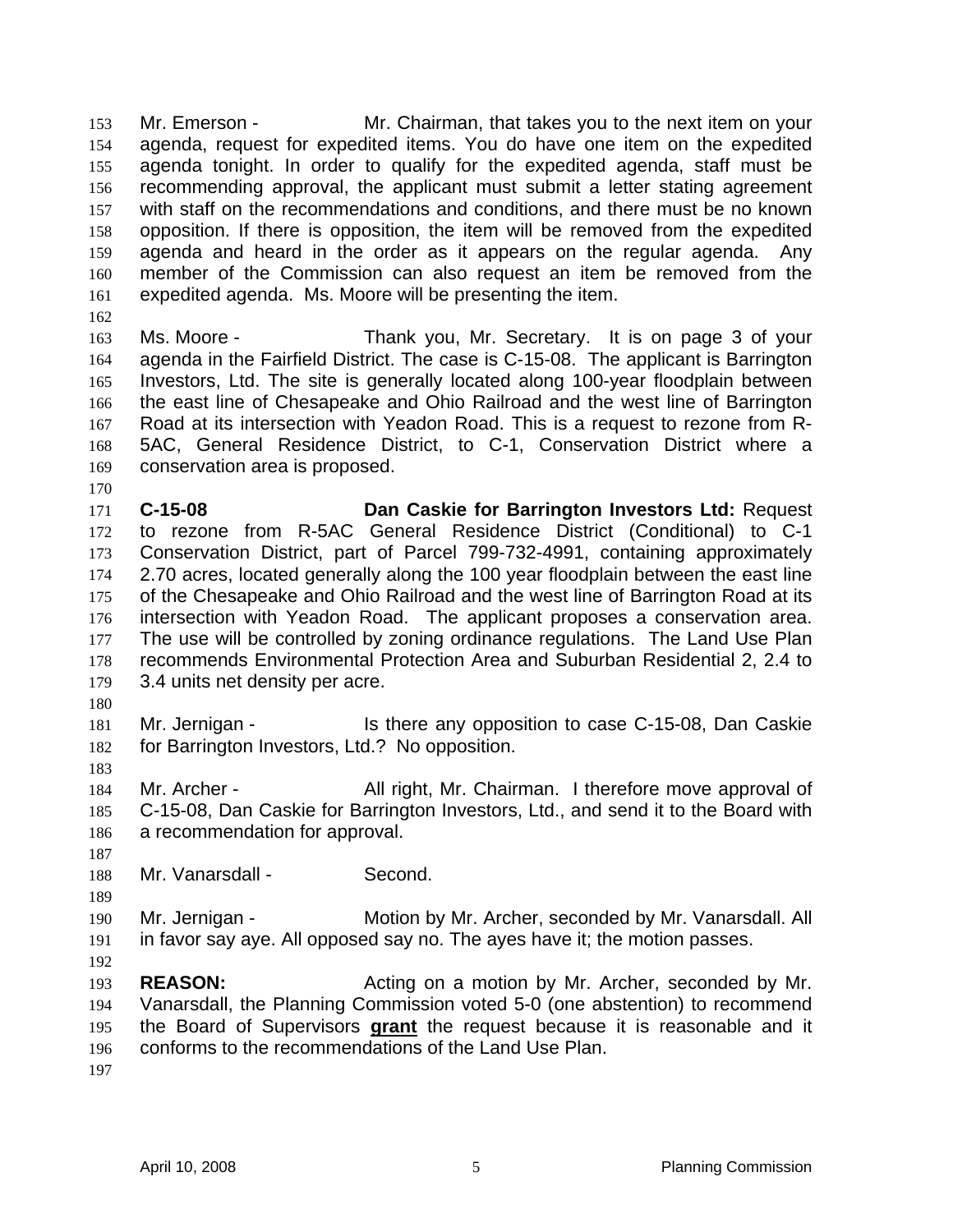Mr. Glover - Mr. Chairman, I'd like to have in the record that I do not vote on zoning cases that the Planning Commission hears since these cases will be coming to the Board of Supervisors. I will be abstaining from all cases unless otherwise noted. 198 199 200 201 202 203 204 205 206 207 208 209 210 211 212 213 214 215 216 217 218 219 220 221 222 223 224 225 226 227 228 229 230 231 232 233 234 235 236 237 238 239 240 241 Mr. Jernigan - Thank you Mr. Glover. Mr. Vanarsdall - Mr. Chairman, I'd like to point out we have one of our former staff member sitting there, Lee Householder. Mr. Jernigan - Hi, Lee, how you doing? Mr. Vanarsdall - The limit of limit of the up and talk to anybody, but that's all right. I don't blame you. Mr. Jernigan - Ckay, Mr. Secretary. Mr. Emerson - Yes sir, Mr. Chairman. You're now moving into your regular agenda items. **C-10C-08 Glenn R. Moore for J & L Associates, LLC and McDonald's Corporation:** Request to rezone from R-4 One-Family Residence District to B-3C Business District (Conditional), Parcels 767-747-1789 and 767- 747-0666 and part of Parcel 766-747-9382, located at the southwest intersection of Deep Run and Fountain Avenues, on the east line of Fountain Avenue approximately 100 feet south of Deep Run Avenue, and on the west line of Fountain Avenue at its southern terminus in the West Broad Street Village subdivision. The applicants propose expansion of existing adjacent businesses (West Broad Hyundai and McDonald's Restaurant). The uses will be controlled by zoning ordinance regulations and proffered conditions. The Land Use Plan recommends Urban Residential, 3.4 to 6.8 units net density per acre. Mr. Jernigan - Is there any opposition to C-10C-08, Glenn R. Moore for J & L Associates, LLC and McDonald's Corporation? No opposition. Mr. Sehl: Thank you Mr. Chairman. This request would rezone three small parcels from R-4 to B-3C to allow for the expansion of adjacent business uses. Specifically, the applicant is proposing to expand the area available for vehicle storage for West Broad Hyundai and West Broad Honda. The 2010 Land Use Plan recommends Urban Residential for the subject site. The proposed uses are not entirely consistent with this designation, but would be in keeping with the land use trends established by previous rezonings on adjacent properties.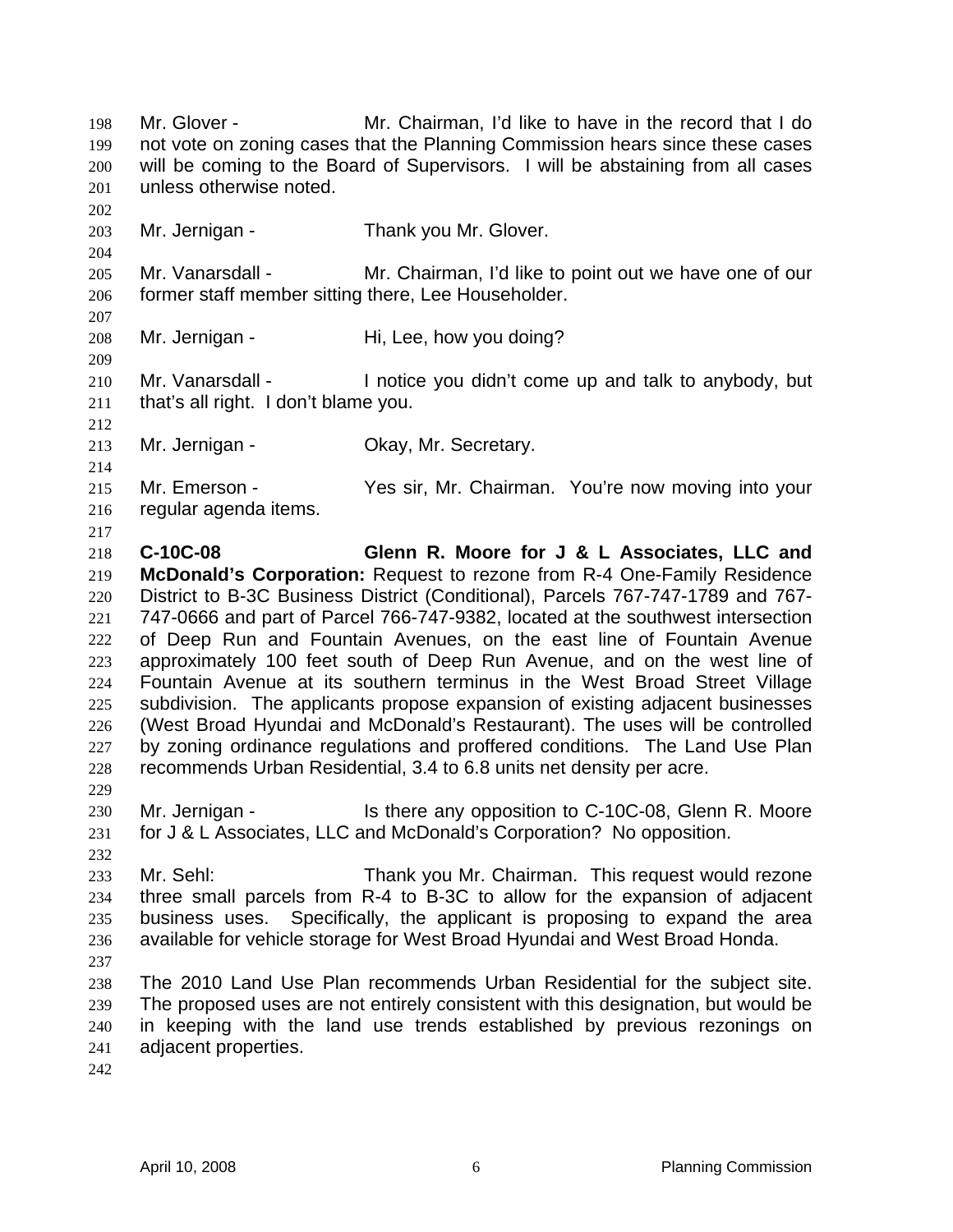The applicant has provided this un-proffered conceptual plan to indicate how the property subject to this rezoning case would be integrated into the existing uses. 243 244

245

246 247 248 249 250 251 252 253 The applicant has submitted revised proffers, dated today, that are generally consistent with previous cases that rezoned adjacent parcels. These proffers commit to limitations on uses, parking lot lighting, outdoor speakers, signage, and architecture. The most recent change to the proffers pertains to the fencing on the property. The applicant has committed to providing a vinyl fence, rather than the generalized opaque fence previously proffered. The applicant has also provided a letter stating their intent to continue the vinyl fencing along Deep Run Avenue when the property is developed.

254

255 256 257 258 259 260 This request would allow for the expansion and retention of existing commercial uses and the properties subject to this request are surrounded by commercial uses and are no longer viable as residentially-zoned property. The proffers submitted by the applicant are consistent with those accepted on adjacent properties, and should provide for a level of development not otherwise possible.

261 262 263 Staff supports this request and notes that time limits would need to be waived to accept the proffers, dated today, and distributed to you this evening. I'll be happy to answer any questions you might have.

264

267

272

274

279

281

- 265 266 Mr. Jernigan - All right. Are there any questions for Mr. Sehl from the Commission?
- 268 Mr. Vanarsdall - I don't have any.
- 269 270 271 Mr. Jernigan - Mr. Vanarsdall, would you like to hear from the applicant?
- 273 Mr. Vanarsdall - No sir, I don't need to.
- 275 Mr. Jernigan - Ckay. You have to waive the time limits.

- 280 Mr. Archer - Second.
- 282 283 284 Mr. Jernigan - Motion by Mr. Vanarsdall, seconded by Mr. Archer to waive the time limits. All in favor say aye. All opposed say no. The ayes have it; the motion passes.
- 286 287 288 Mr. Vanarsdall - This is a very good use for this property. As he said, it's storage for the West Broad Honda and they keep up their property very nicely. I want to thank Mr. Moore for helping us on this last minute thing, and

<sup>276</sup>  277 278 Mr. Vanarsdall - All right. I'd like to waive the time limits on C-10C-08, Glenn R. Moore for J & L Associates, LLC and McDonald's Corporation.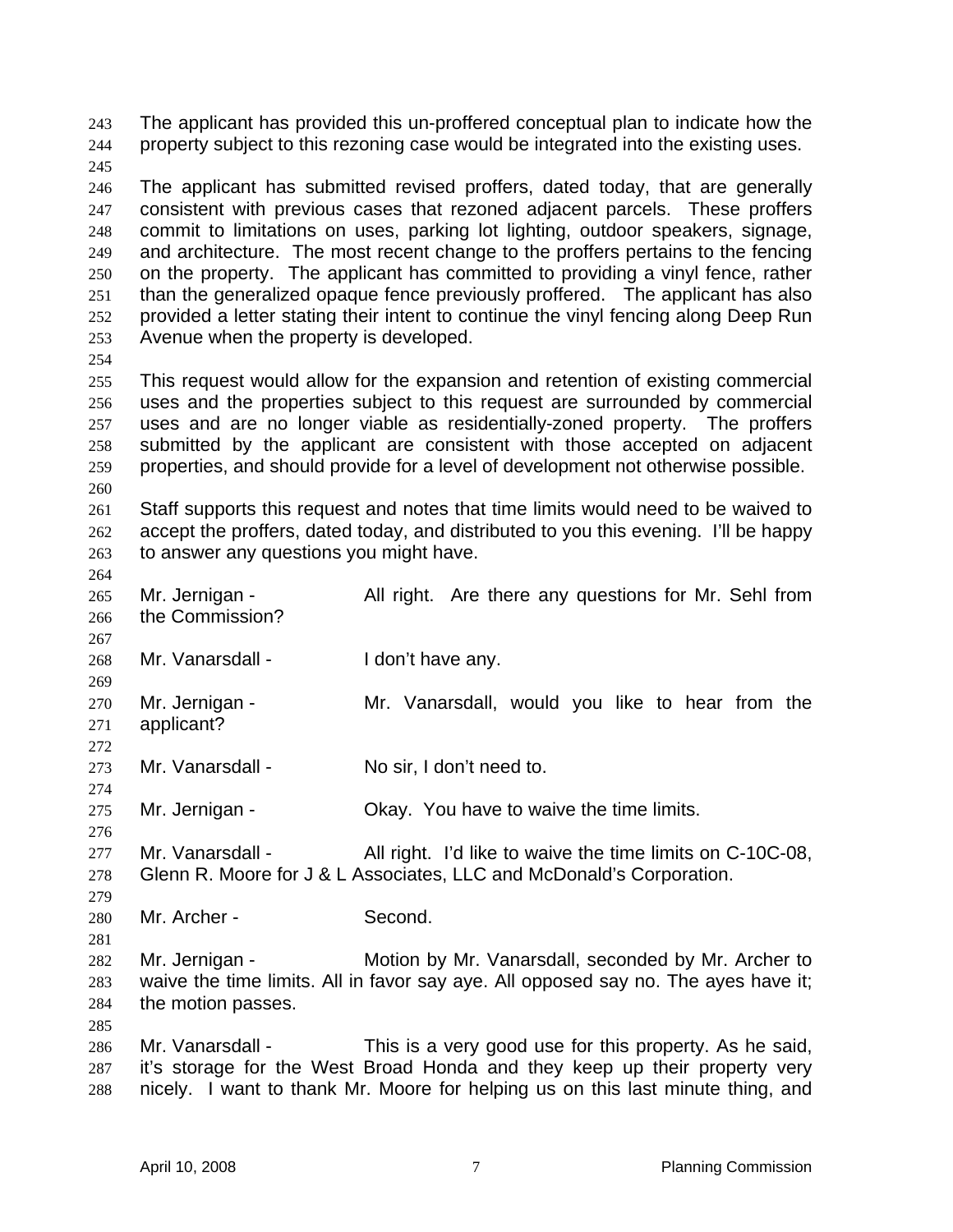thank Ben Sehl for your working on it. With that, I recommend C-10C-08, Glenn R. Moore for J & L Associates, LLC and McDonald's Corporation to the Board of Supervisors for approval. 289 290 291 292 293 294 295 296 297 298 299 Mr. Archer - Second. Mr. Jernigan - Motion by Mr. Vanarsdall, seconded by Mr. Archer. All in favor say aye. All opposed say no. The ayes have it; the motion passes. **REASON:** Acting on a motion by Mr. Vanarsdall, seconded by Mr. Archer, the Planning Commission voted 5-0 (one abstention) to recommend the Board of Supervisors **grant** the request because it continues a form of zoning consistent with the area, and the proffered conditions should minimize the potential impacts on surrounding properties. 300 301 302 303 304 305 306 307 308 309 310 311 312 313 314 315 316 317 318 319 320 321 322 323 324 325 326 327 328 329 330 331 332 333 334 Mr. Glover - Mr. Chairman? Mr. Jernigan - Yes sir. Mr. Glover - I know there are some people in the audience that know why this was a 40-foot strip of land that was behind that McDonald's and so forth. But prior to proffered zonings, the County would many times leave a strip of zoning, of residential zoning such as this 40 feet, and then the businesses along Broad Street would have to set back from that residential. Well, in this particular case, you have commercial across the street from this and it's not necessary as a buffer to businesses because across the street is business. This was zoned prior to the McDonald's proffered zoning. There is one individual in the crowd that knew how to do that. That was Mr. LaVecchia. Mr. Jernigan - Ckay. Thank you, Mr. Glover. **C-11C-08 Rastek Construction & Development Corporation:** Request to amend proffered conditions accepted with Rezoning Case C-59C-87, on Parcel 772-752-0526, located approximately 456 feet east of Staples Mill Road (U. S. Route 33), approximately 330 feet north of Wistar Road, and approximately 215 feet west of Kimway Drive. The applicant proposes to amend Proffer 1 related to use restrictions to allow automobile/truck tires and parts sales and service; and plumbing, electrical and heating shops, and amend Proffer 9 to further restrict hours of operation. The existing zoning is M-1C Light Industrial District (Conditional). The Land Use Plan recommends Light Industry. Mr. Jernigan - Is there any opposition to C-11C-08, Rastek Construction & Development Corporation? There is no opposition. Mr. Props - Good evening, sir. Mr. Chairman, members of the Commission. This request is to amend Proffers 1 and 9 accepted with rezoning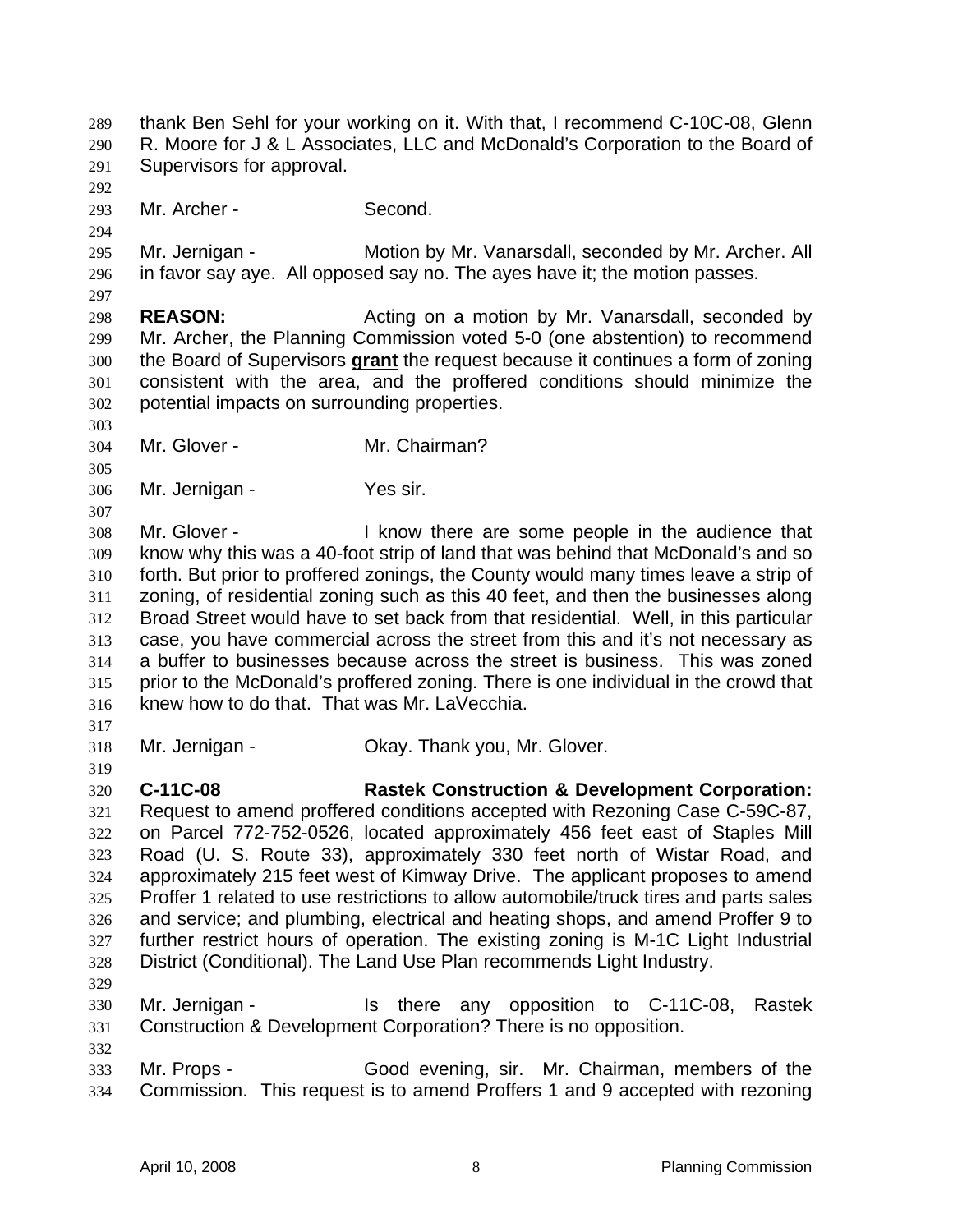case C-59C-87 regarding permitted uses and hours of operation within the Wistar Commons development behind Wistar Center on Staples Mill Road. The buildings have recently been completed. 335 336 337

- 339 340 341 342 343 344 345 346 347 348 The property is zoned M-1C Light Industrial District (Conditional). Proffer 1 accepted with C-59C-87 prohibits all uses first permitted in the B-3 Business District. The applicant wishes to amend this Proffer to allow: automobile/truck tires and parts sales, service and installation; and plumbing, electrical and mechanical shops. In addition, Proffer 1 has been expanded to prohibit additional uses including: check cashing or payday loan establishments; funeral homes and undertaking establishments; and bars. Because the M-1 District allows 24-hour operation of uses, the applicant also has proffered additional language to Proffer 9 stating uses would adhere to the B-2 hours of operation. All other proffers accepted with C-59C-87 have been restated and will remain.
- 349

338

- 350 351 352 353 354 355 The 2010 Land Use Plan recommends Light Industrial. The additional uses proposed with the amendment of Proffer 1 would be compatible with surrounding uses and would be consistent with the development. In addition, no outside storage or retail display would be permitted. Since the revised proffer amendment was received yesterday morning, the time limits will need to be waived. Staff supports this request.
- 356

358

361

363

365

367

369

371

373

376

- 357 This concludes my presentation and I would be happy to answer any questions.
- 359 360 Mr. Jernigan - The Are there any questions for Mr. Props from the Commission?
- 362 Mr. Vanarsdall - I don't have any.
- 364 Mr. Jernigan - **Okay.**
- 366 Mr. Vanarsdall - I don't need to hear from the applicant.
- 368 Mr. Jernigan - All right.
- 370 Mr. Vanarsdall - I don't think he's here anyway.
- 372 Mr. Jernigan - Do you want to entertain a motion?
- 374 375 Mr. Vanarsdall - The limove that we waive the time limit on C-11C-08. Rastek Construction & Development Corporation.
- 377 Mr. Archer - Second.
- 379 380 Mr. Jernigan - **Motion by Mr. Vanarsdall, seconded by Mr. Archer. All** in favor say aye. All opposed say no. The ayes have it; the motion passes.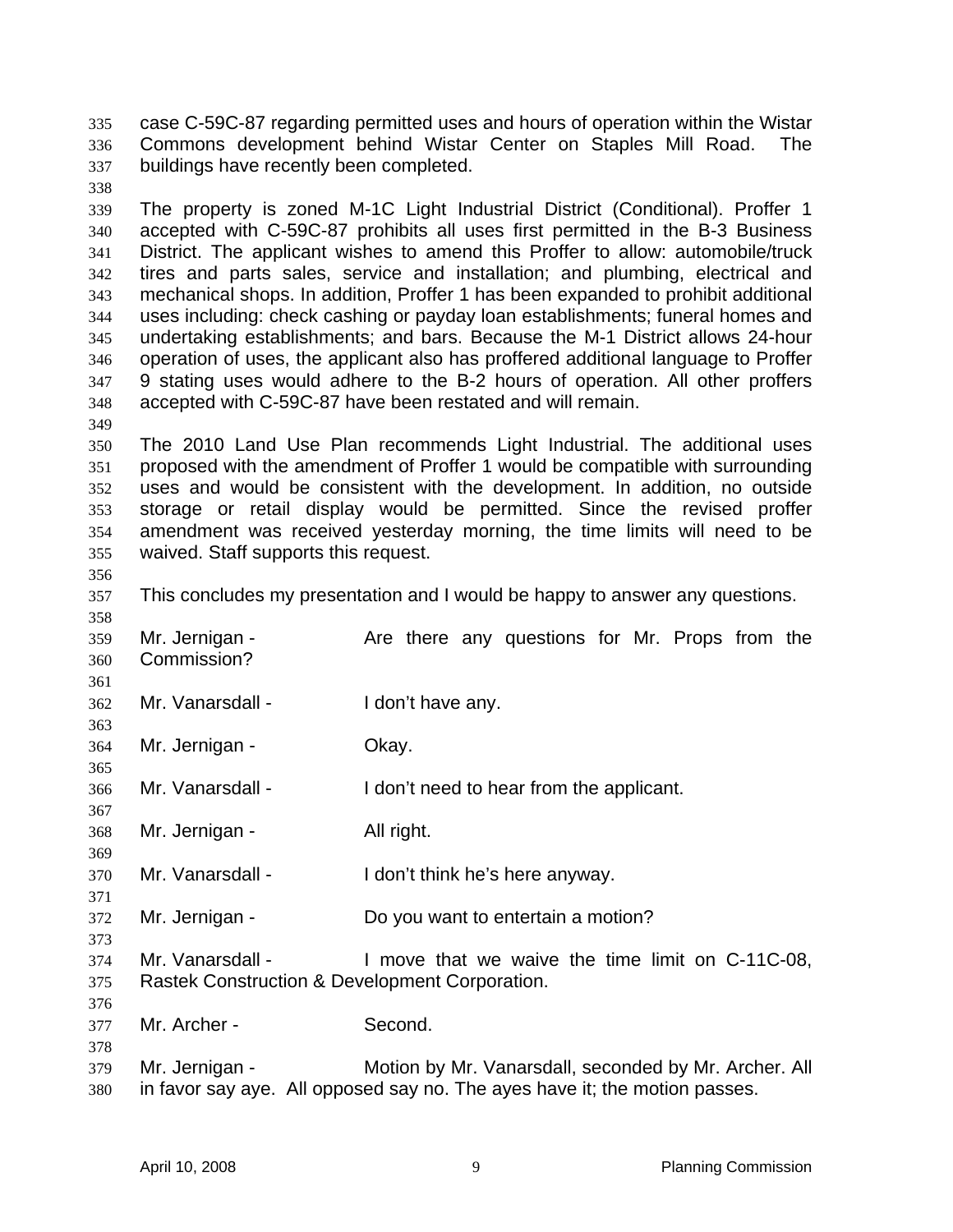381 382 383 384 385 386 387 388 389 390 391 392 393 394 395 396 397 398 399 Mr. Vanarsdall - First of all, thank you Mr. Props, for the changes and so forth on this one and following it so closely. I move that C-11C-08, Rastek Construction & Development Corporation be recommended to the Board of Supervisors for approval. Mr. Archer - Second. Mr. Jernigan - First off, I thought I did. Is there any opposition to case C-11C-08, Rastek Construction & Development Corporation? Mr. Vanarsdall - You did that once. Mr. Jernigan - The Multimought I did. Okay. We have a motion by Mr. Vanarsdall and a second by Mr. Archer. All in favor say aye. All opposed say no. The ayes have it; the motion passes. **REASON:** Acting on a motion by Mr. Vanarsdall, seconded by Mr. Archer, the Planning Commission voted 5-0 (one abstention) to recommend the Board of Supervisors **grant** the request because it would not greatly reduce the original intended purpose of the proffers and the proposed uses would be compatible with surrounding developments. 400 401 402 403 404 405 406 407 408 409 410 411 412 413 414 415 416 417 418 419 420 421 422 423 424 425 **C-12-08 Lakeridge Builders LLC**.: Request to rezone from R-5 General Residence District to R-2A One-Family Residence District, Parcels 815-724-4963 and 815-724-8094, containing 0.657 acre, located on the east line of Pleasant Street approximately 390 feet north of Yates Lane and at the southwest intersection of Emerson and Jefferson Streets. The applicant proposes to develop a single-family residential subdivision in conjunction with adjacent property. The use will be controlled by zoning ordinance regulations. The R-2A District allows a minimum lot size of 13,500 square feet and a maximum gross density of 3.23 units per acre. The Land Use Plan recommends Suburban Residential 2, 2.4 to 3.4 units net density per acre. The site is in the Airport Safety Overlay District. Mr. Jernigan - Is there any opposition to case C-12-08, Lakeridge Builders, LLC? No opposition. Okay, Mr. Props. Mr. Props - Mr. Chairman, members of the Commission. This request proposes to rezone two parcels totaling .657 acre from R-5 General Residence District to R-2A One-family Residence District. These parcels are adjacent to an R-2A One-family Residence zoned parcel that was previously under consideration as Ashley Manor Subdivision. Existing residential subdivisions ranging in zoning from R-2A to R-5 surround this proposal.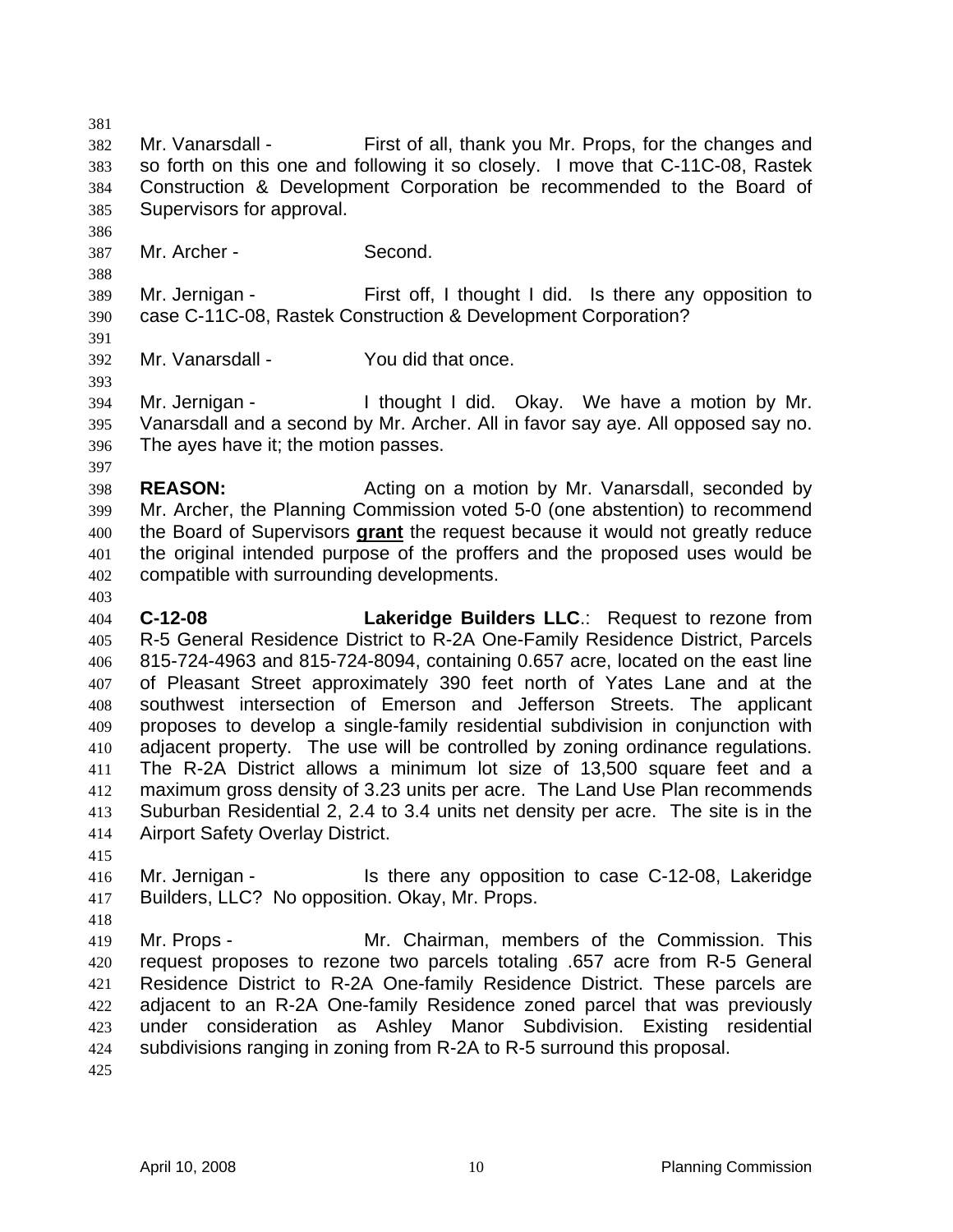The 2010 Land Use Plan recommends Suburban Residential 2 at a density of 2.4 to 3.4 units per acre. The R-2A One-Family Residence District permits a maximum of 3.23 units per acre and is consistent with the Land Use Plan recommendation. The site is in the Airport Safety Overlay District. 426 427 428 429 430 431 432 433 434 435 436 437 438 439 440 441 442 443 444 445 446 447 448 449 450 451 452 453 454 455 456 457 458 459 460 461 462 463 464 465 466 467 468 469 Since this rezoning would increase design flexibility and provide road access for a potential subdivision, while continuing the logical extension of single-family uses, staff supports this request. This concludes my presentation and I would be happy to answer any questions. Mr. Jernigan - Wait a second, Mr. Props. One thing I wanted to check. When we zoned this R-5A some years ago, what was the house size? Mr. Props - The house size? Mr. Jernigan - Yes. Did we have a minimum square footage on there? Mr. Props - There is one in the ordinance, sir. Mr. Jernigan - The eighty is the ordinance. Nine hundred, excuse me, 900 is the ordinance. Mr. Emerson - The case on Ashley Manor I believe is un-proffered. Mr. Props - Yes, it's un-proffered, yes sir. Mr. Emerson - It's a straight R-5. Mr. Jernigan - Okay. All right, thank you. I don't need to hear from the developer on this. When this originally came through, it went to R-5A and they were trying to fit some things on it. It's a tough piece of property to work with, but I'm okay with going with R-2A on this. With that, I will move for approval of C-12-08, Lakeridge Builders, LLC, to move to the Board of Supervisors for their approval. Mr. Vanarsdall - Second. Mr. Jernigan - Motion by Mr. Jernigan, seconded by Mr. Vanarsdall. All in favor say aye. All opposed say no. The ayes have it; the motion passes. **REASON:** Acting on a motion by Mr. Jernigan, seconded by Mr. Vanarsdall, the Planning Commission voted 5-0 (one abstention) to recommend 470 the Board of Supervisors **grant** the request because it conforms to the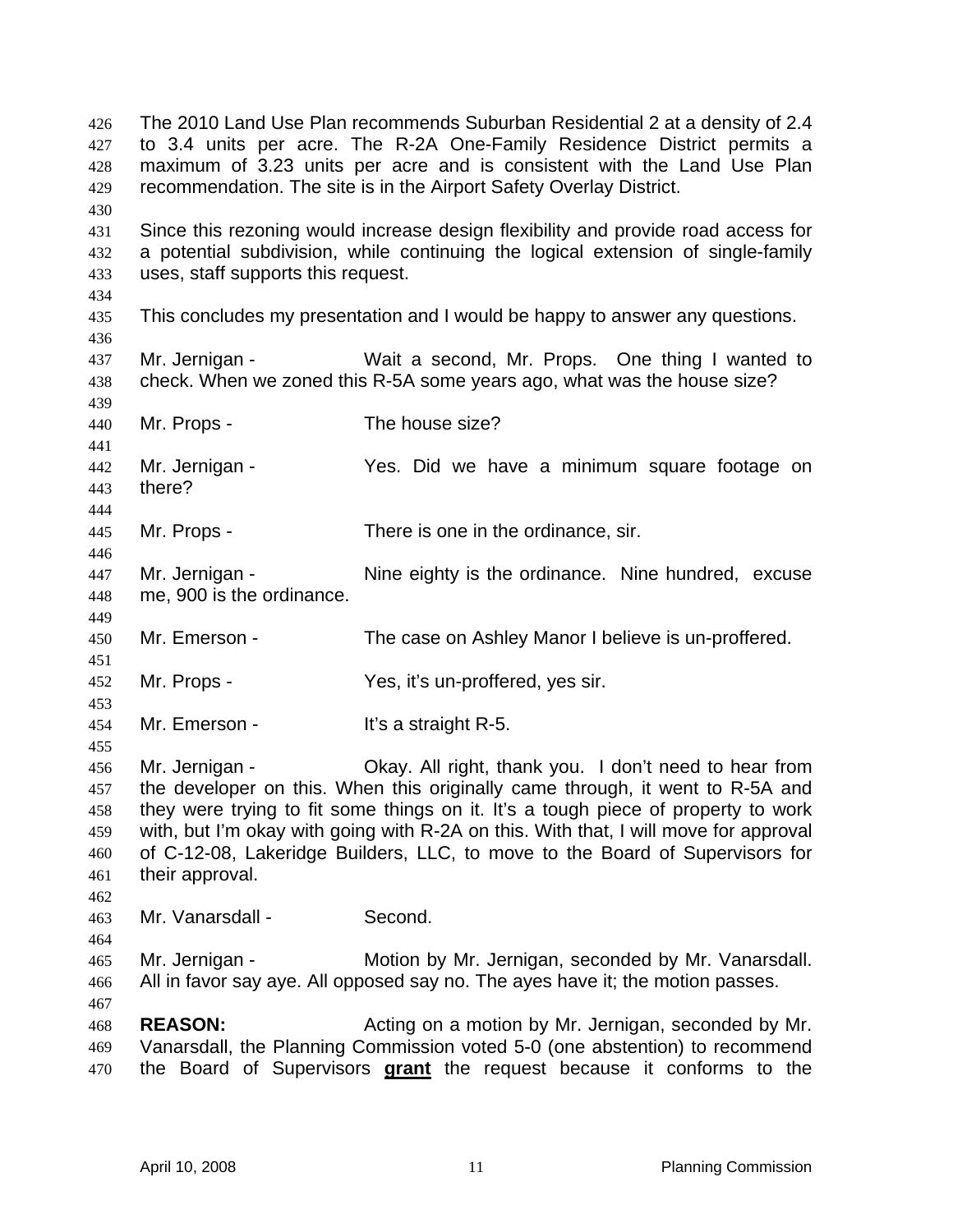recommendations of the Land Use Plan and would permit development of the land for residential use in an appropriate manner. 471 472

473

474 475 476 477 478 479 480 481 482 483 484 485 **C-14C-08 Marion Cake for Elderhomes Corporation**: Request to conditionally rezone from B-2 Business District to R-3C One-Family Residence District (Conditional), Parcel 814-725-2886, containing 1.94 acres, located approximately 230 feet north of Nine Mile Road (State Route 33) and 175 feet west of Bayard Road at the western terminus of Chuck Road (unimproved). The applicant proposes a single-family residential subdivision with a maximum of four (4) dwellings. The use will be controlled by zoning ordinance regulations and proffered conditions. The R-3 District allows a minimum lot size of 11,000 square feet and a gross density of 3.96 units per acre. The Land Use Plan recommends Suburban Residential 2, 2.4 to 3.4 units net density per acre and Commercial Concentration. The site is in the Airport Safety Overlay District and the Enterprise Zone.

486 487 488 489 Mr. Jernigan - Is there any opposition to case C-14C-08, Marion Cake for Elderhomes Corporation? There is no opposition. Good evening, Mr. Lewis.

491 Mr. Lewis - Good evening, Mr. Chairman.

493 Mr. Vanarsdall - Good evening.

495 Mr. Jernigan - You may proceed.

497 Mr. Lewis - Thank you, Mr. Vanarsdall. Thank you, Mr. Chairman.

498

490

492

494

496

499 500 501 502 This is a request to rezone 1.94 acres from B-2 to R-3C to allow development of a single-family subdivision at the western terminus of Chuck Road. Residential uses are adjacent to the east, south, and northwest. A neighborhood shopping center is situated west of the site and a church is adjacent to the north.

503 504 505 506 The 2010 Plan recommends Suburban Residential 2, which is consistent with this request. The property is also part of the Nine Mile Road Corridor Special Strategy Area and is located in the Enterprise Zone.

507

508 509 510 511 512 513 514 As shown on this proffered conceptual plan, the applicant wishes to construct a maximum of four homes resulting in a density of 2.06 units per acre. The applicant's revised proffers dated April  $8<sup>th</sup>$  address the following major topics: 1,150 square feet of finished floor area per dwelling; exterior materials to include brick, brick veneer, and vinyl; construction according to elevations; commitment to provide a landscape and lighting plan for Planning Commission approval; and buffers and fencing on three sides of the property.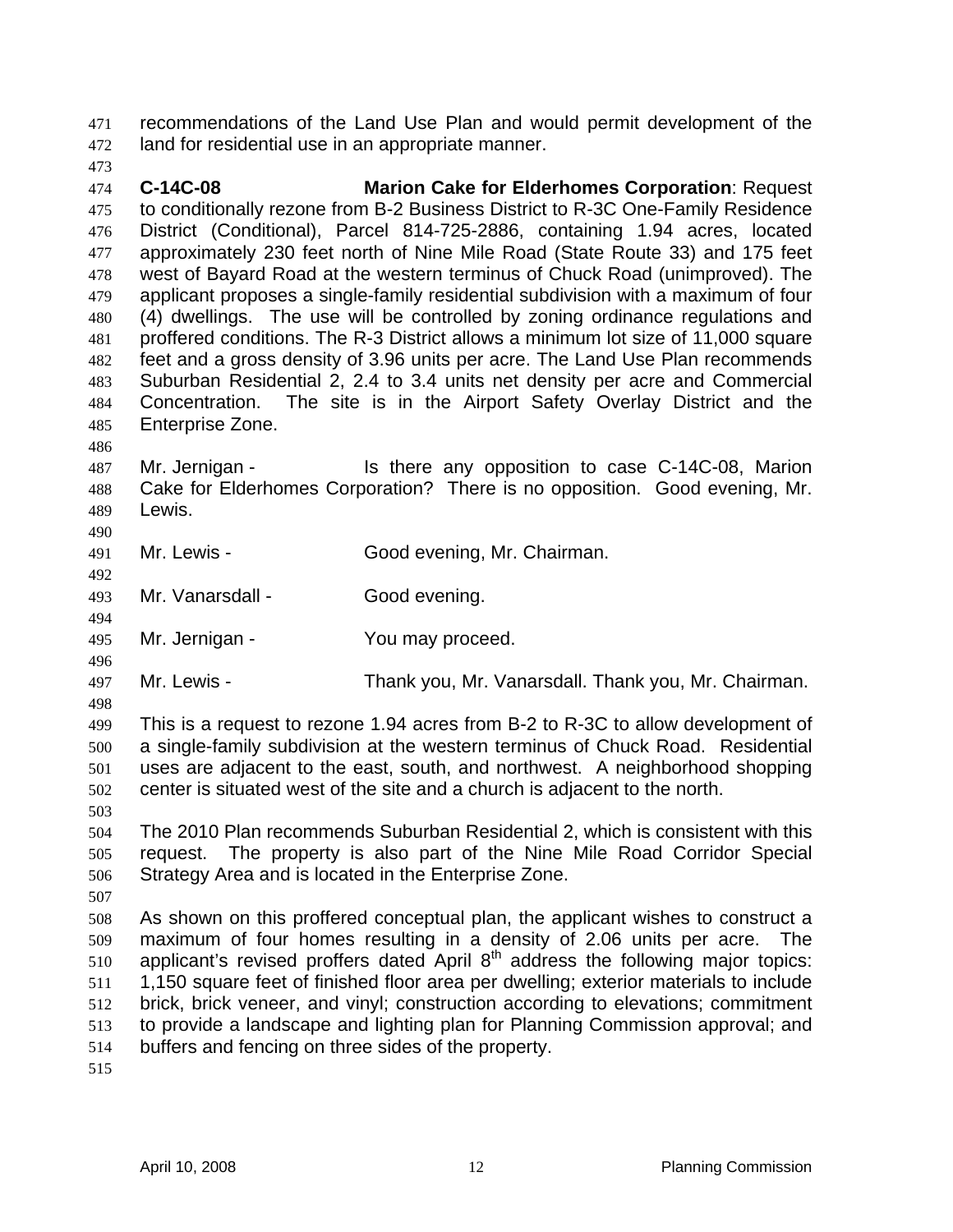The proposed treated wood fence would be seven feet in height and would tie into the existing chain link fence along the rear of the adjacent apartment complex. Because of the long-term maintenance issues associated with wood fencing, staff believes a more durable fence material would be appropriate in this location to ensure screening from adjacent properties and prevent cut-through pedestrian activity. 516 517 518 519 520 521 522 523 524 525 526 527 528 529 530 531 532 533 534 535 536 537 538 539 540 541 542 543 544 545 546 547 548 549 550 551 552 553 554 555 556 557 558 559 560 561 The revised proffers address concerns raised in the staff report and provide assurances not otherwise available if the site were developed more intensely under its current B-2 zoning. The proposed use would be a logical extension of residential development on Bayard Road and could help advance revitalization efforts in the area. Staff could fully support this request if the issue related to fence material were to be addressed. This concludes my presentation. I will be happy to take questions. Mr. Jernigan - Thank you. Any questions for Mr. Lewis from the Commission? I know you mentioned that it is in the Enterprise Zone, but they're aware that they can't use that for residential. Mr. Lewis - Yes sir. Mr. Jernigan - Mr. Archer, do you have anything? Mr. Archer - No, but we need to hear from the applicant, then I'll have some more information for Mr. Lewis that I don't think he's had an opportunity to hear. Mr. Jernigan - The All right. Would the applicant come down, please? State your name for the record, please. Mr. Cake - **Marion Cake for Elderhomes Corporation.** Mr. Jernigan - Good evening. Mr. Cake - Good evening. Mr. Archer - Good evening, Mr. Cake. Mr. Cake - Good evening, Mr. Archer. Mr. Archer - Mr. Chairman, Mr. Cake and I talked two hours ago, maybe, or less, and I don't think he's had an opportunity to speak with Mr. Lewis at this point. If you would tell Mr. Lewis what you and I discussed, I think we could move forward with this.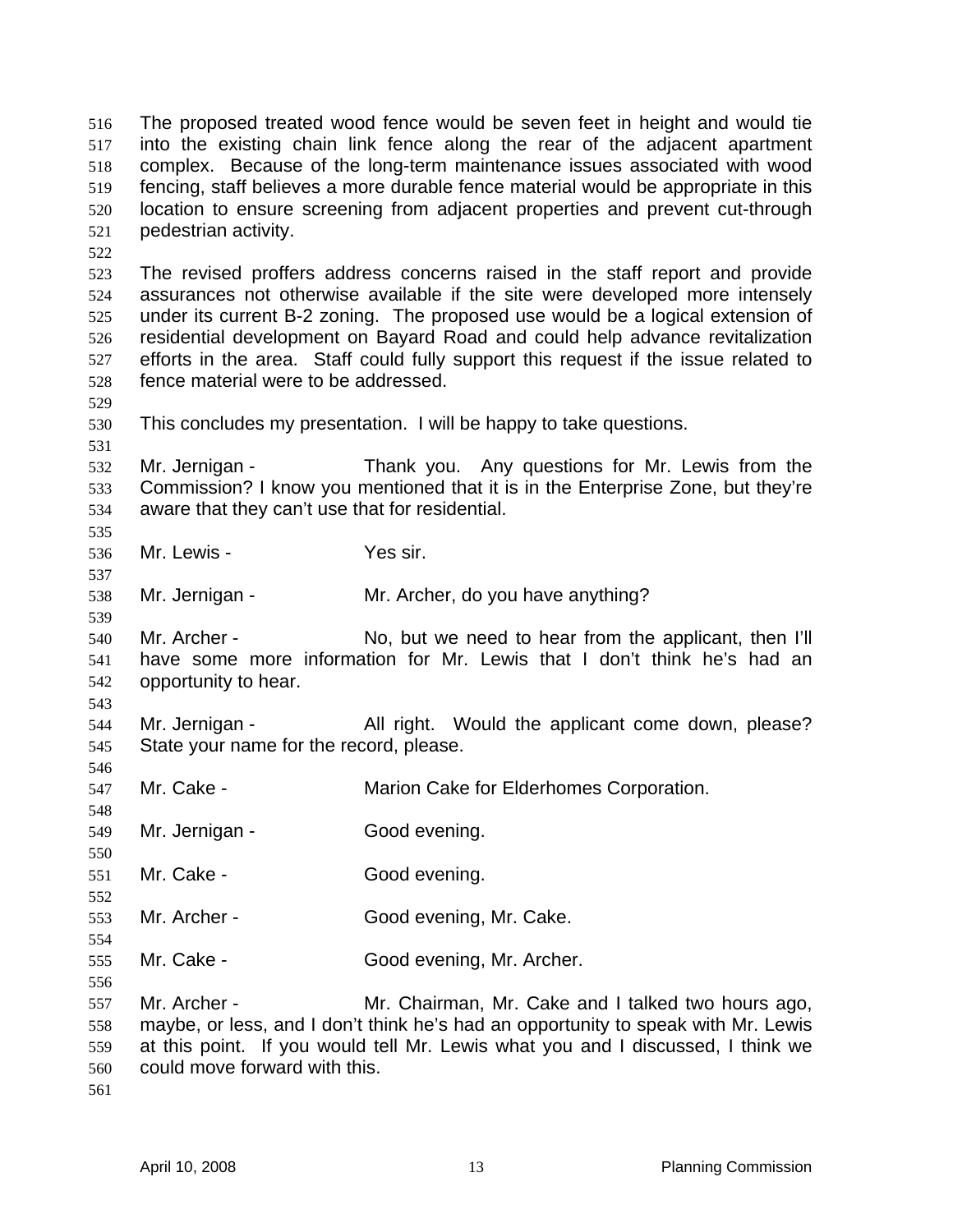seven-foot wood fence. 562 563

564

578

580

Mr. Cake - We are able to do a six-foot vinyl fence instead of the

565 566 567 568 569 570 571 572 573 574 575 576 577 Mr. Archer - Okay. Mr. Chairman, Mr. Cake offered this information to me probably around 4:30 or so this afternoon. I guess it's a condition you're willing to proffer. We need to write it into the revised proffers we received tonight in order to make it effective. We talked about this yesterday and I also talked about it with Mr. Lewis. We couldn't find any particular reason why the fence had to be exactly seven feet high. It was quite a bit cost-prohibitive to Mr. Cake to do it that way, but we talked about it and he thought he'd have to come in tonight and plead for the wooden fence anyway. Today, he managed to find somebody who was willing to provide a fence for him that would be costeffective and at the same time do what we need to do. So, being that he's willing to do that at six feet instead of seven feet and he meets all of the other things that we had anticipated and asked for, I think we're okay with that. Does that meet your approval, Mr. Lewis?

579 Mr. Lewis - The Yes sir.

581 582 583 584 585 586 587 588 589 590 591 592 593 594 595 Mr. Archer - All right. One thing I would like to mention, the last time I visited that property there were some wooden fences already in place down there, particularly between I think its 10 and 12 Bayard Avenue that are becoming dilapidated. Also, some of the fencing that runs around the apartment complex between the back of the stores had some wood slats, it looks like, inside of it. They're about to fall down. Looking at some of the properties on the way down there, some years ago we did a project on Creighton Road and I can't think of the name of it right now. I think it was a residential subdivision. We did put a fence around it. It was a scalloped fence; looked real nice at the time we put it up there, but now—you probably saw it on the way down there—it's on its last legs. That's why we were insisting on the vinyl fence. One thing I would like to mention to Mr. Secretary is that in driving around that property, the rear of the stores in that shopping center down there has become a dumping ground. If we could look into that in some manner so that we could alleviate some of that. Old sofas and refrigerators and everything are back there.

596 597 598 599 600 601 602 603 604 605 606 Mr. Emerson - Yes sir. Mr. Archer - We need to find a way to clean that up. Mr. Emerson - We can report that to Community Maintenance. Mr. Archer - Okay. So, with putting that suggestion into the proffers tonight, I don't have any other objections to that unless somebody on the Commission has a question.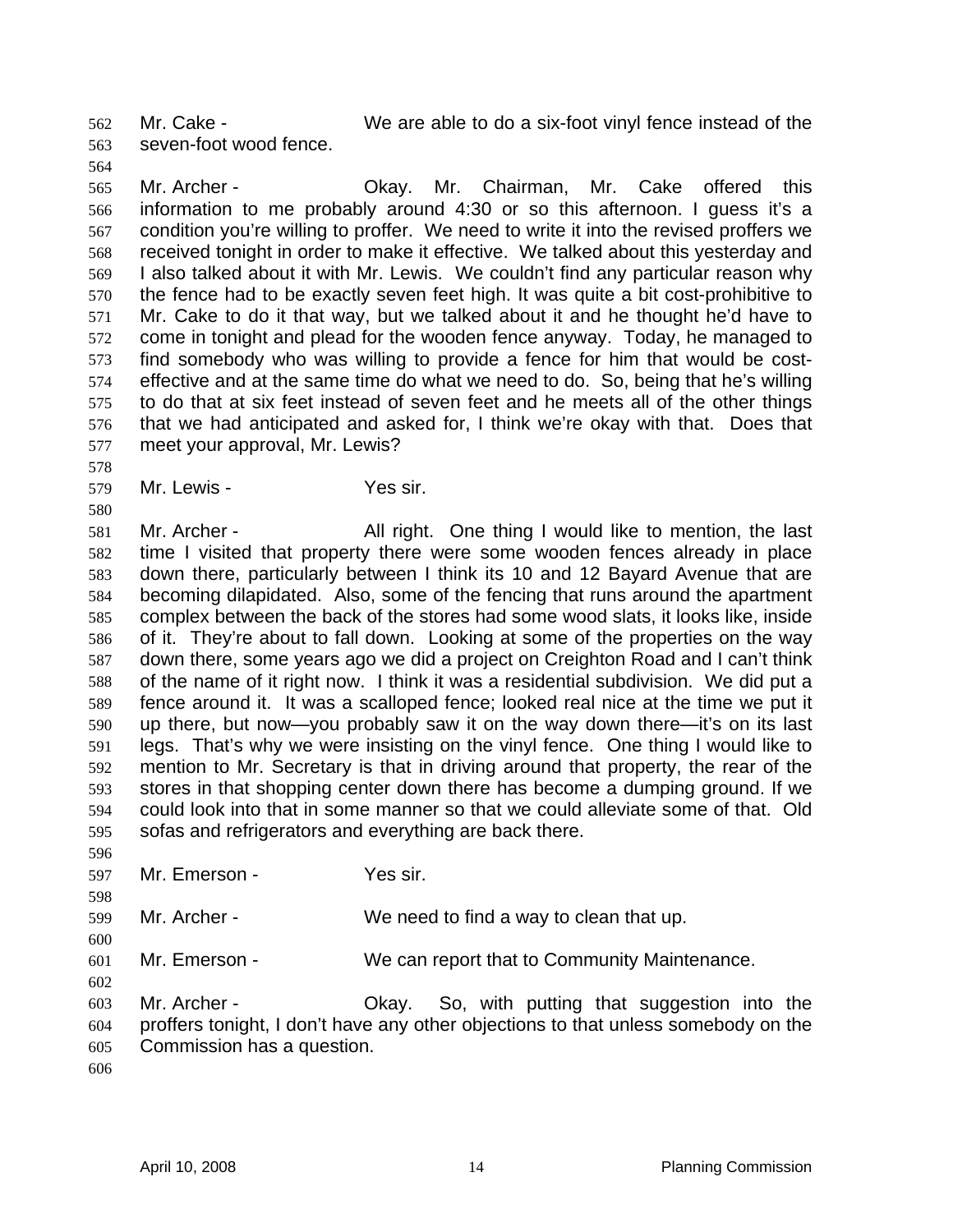Mr. Vanarsdall - Along the same lines as the two cases I have tonight that started out with wooden fences. There are wooden fences over there now and they look just like you describe them. The boards are gone. They just never hold up. 607 608 609 610 611 612 613 614 615 616 617 618 619 620 621 622 623 624 625 626 627 628 629 630 631 632 633 634 635 636 637 638 639 640 641 642 643 644 645 646 647 648 649 650 651 652 Mr. Archer - Yes, and the thing with this one is there wouldn't be anybody left with the responsibility of maintaining it. So, Mr. Cake, I was not kidding. Does anyone else have questions? Mrs. Jones - The six-foot fence you feel is going to be suitable to provide the degree of screening? This is a real concern. Mr. Archer - I believe so. There are going to be some plantings also, in addition to the fence. It would be a huge improvement over what's there now. How do you want to handle it, Mr. Lewis? Do you want to revise the proffer now or we can do it between now and the time the Board meets? Mr. Lewis - The language change would be fairly simple, if you wanted to accomplish it now. Mr. Archer - Okay. Yes, we could do it tonight. We just need to change the word "seven" to "six." Mr. Emerson - Yes sir. Mr. Archer - And "wood" to "vinyl." Mr. Lewis - Strike, "from created wood, dog-eared, four rail." So, it would read, "A ten-foot wide buffer of trees and a six-foot high vinyl privacy fence shall line the south," so on and so forth. Mr. Archer - Chay. Any questions? Okay. I'm assuming Ms. Moore is taking care of that as we speak. Do I need to waive the time limits on these proffers? Well, I guess I do now because one has been added. All right. With that, I move to waive the time limit on the proffers. Mr. Vanarsdall - Second. Mr. Jernigan - Motion by Mr. Archer, seconded by Mr. Vanarsdall to waive the time limits on C-14C-08, Marion Cake for Elderhomes Corporation. All in favor say aye. All opposed say no. The ayes have it; the motion passes. Mr. Archer - Okay. I move to recommend C-14C-08, Marion Cake for Elderhomes Corporation, to the Board of Supervisors with a recommendation for approval.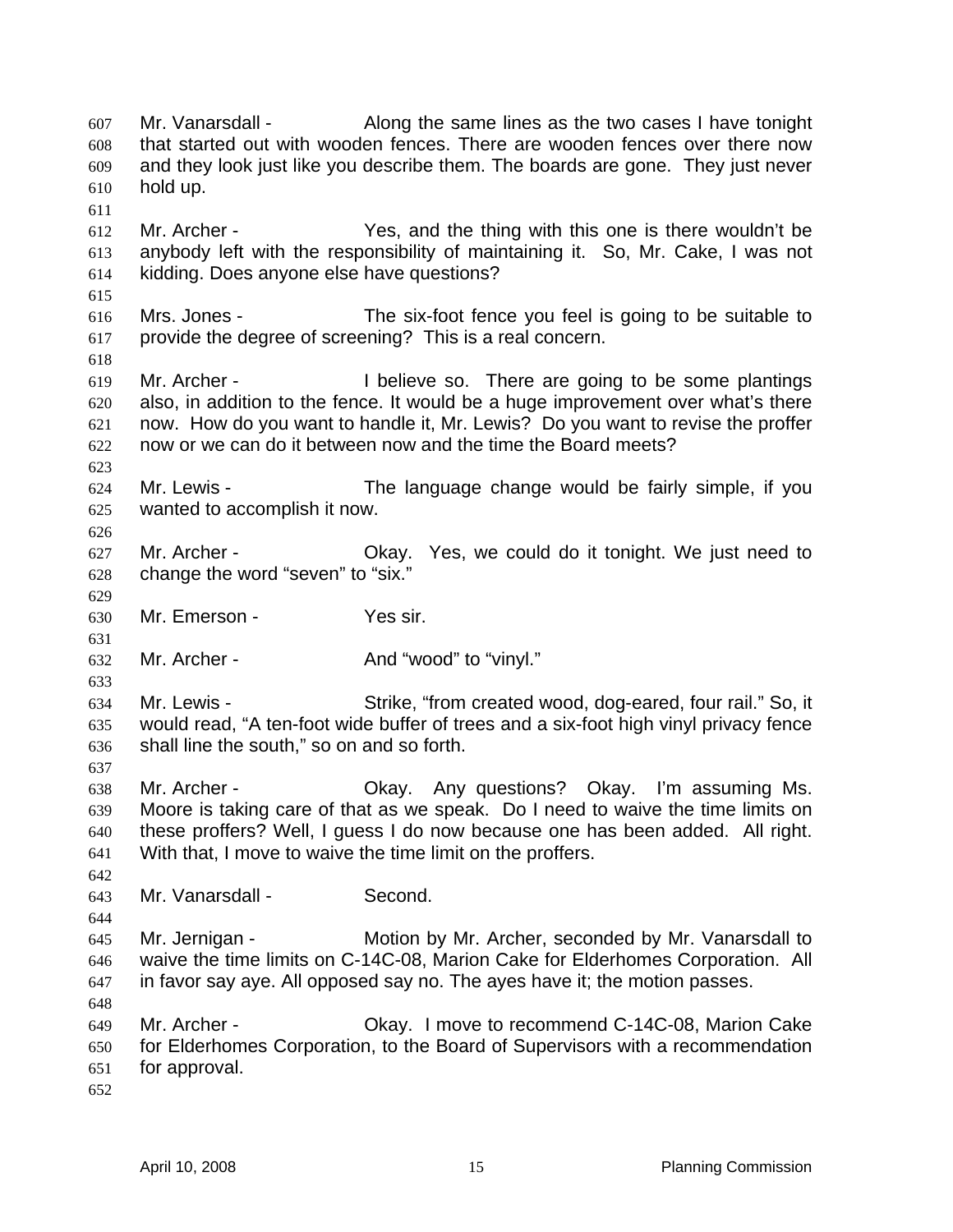653 Mr. Vanarsdall - Second.

655 656 Mr. Jernigan - **Motion by Mr. Archer, seconded by Mr. Vanarsdall. All** in favor say aye. All opposed say no. The ayes have it; motion passes.

658 659 **REASON:** Acting on a motion by Mr. Archer, seconded by Mr. Vanarsdall, the Planning Commission voted 5-0 (one abstention) to recommend the Board of Supervisors **grant** the request because it conforms to the recommendations of the Land Use Plan and it represents a logical continuation of the one-family residential development which exists in the area. 660 661 662

663 664

665

654

657

Mr. Archer - Thank you, Mr. Cake. I enjoyed working with you.

666 *Deferred from the March 13, 2008 Meeting.* 

667 668 669 670 671 672 673 674 675 676 677 **C-8C-08 Caroline L. Nadal for Pavilion Development Company**: Request to amend proffered conditions accepted with Rezoning Case C-3C-98, on part of Parcel 739-763-7259, located on the west line of Pouncey Tract Road (State Route 271) approximately 485 feet south of Interstate 64. The applicant proposes to amend Proffers 1, 3, and 11 related to conceptual plan, permitted uses, and orientation of loading doors to permit a retail tire sales and service facility. The applicant also proposes to delete Proffer 12 pertaining to restrictions regarding traffic generation and add new proffers pertaining to landscaping and outdoor storage. The existing zoning is M-1C Light Industrial District (Conditional). The Land Use Plan recommends Mixed Use. The site is in the West Broad Street Overlay District.

678

679 680 Mr. Jernigan - The Is there any opposition to C-8C-08, Caroline L. Nadal for Pavilion Development Company? Okay, there is no opposition. Mr. Sehl?

681

682 Mr. Sehl - Thank you again, Mr. Chairman.

683

684 685 686 687 This request would amend proffers accepted with rezoning case C-3C-98 which permitted a mini-storage facility and retail uses on the subject property. The applicant is proposing to amend proffers relating to uses, loading doors, and traffic generation.

688

689 690 The 2010 Land Use Plan recommends Mixed Use for the subject property. The proposed uses, properly regulated, would be consistent with this designation.

691

692 693 694 695 With the most recent version of the proffers submitted by the applicant, dated April 8 and distributed to you this evening, five proffers accepted with the original rezoning case are proposed to be amended. Two new proffers are also proposed.

696

697 698 The proposed amendments pertain to this updated conceptual plan which would apply only to the property subject to this request, new architectural elevations,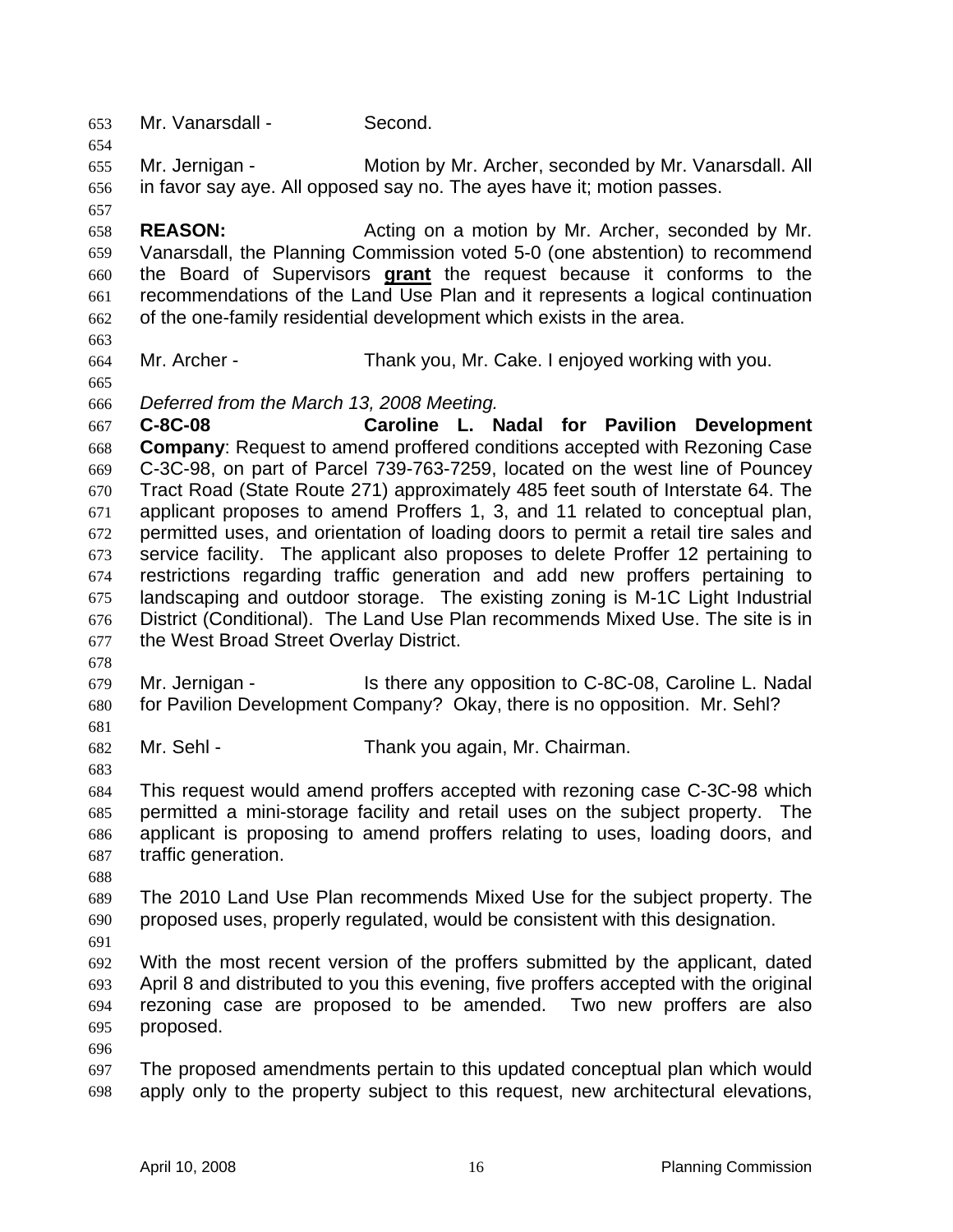dumpster screening, and uses. Specifically, Proffer 3 would be amended to allow motor vehicle repair and tire sales as a permitted use. This use was specifically prohibited with C-3C-98. 699 700 701

- 703 704 705 The proffer pertaining to traffic generation is also proposed to be removed and the Department of Public Works has not voiced concern with the removal of this proffer.
- 707 708 709 The applicant has also submitted two new proffers. These limit outside storage on the property and discuss the preservation of the existing mature white oak that is located on the site.
- 710

702

706

711 712 713 714 715 716 717 718 The preservation of this tree was a focus during Plan of Development review for the existing Bowl America access drive. The applicant has revised the language in Proffer 14 to provide further protection for this tree. The items committed to with the proffer follow the recommendations presented by a certified arborist, and should provide for the protection of the tree during construction; however, staff notes this proffer could be strengthened by detailing the area to be preserved for future reference, and by committing to a high level of replacement landscaping should the tree be damaged or removed.

719

720 721 722 723 724 In conclusion, staff believes the proposed development is appropriate at this location and the commitments provided by the applicant provide for a quality development in keeping with the area and the recommendations of the West Broad Street Overlay District. If the applicant could further strengthen the proffer pertaining to the existing tree on the property, staff could support this request.

725

726 727 That concludes my presentation. I'd be happy to try to answer any questions you might have.

728

729 730 Mr. Jernigan - Are there any questions for Mr. Sehl from the Commission? Mrs. Jones?

731

734

732 733 Mrs. Jones - Would you just repeat for me why Proffer 12 should be removed?

735 736 737 738 739 740 741 742 Mr. Sehl - That proffer required them to allow the Director of Public Works to limit further development on the property unless a second access point was provided if the Director felt that traffic generation could not be adequately handled. The applicant in this case has provided a letter of intent committing to providing this access road, which would provide a second point of access to the Park Place Development from the Bowl America site, which would provide the second point of access. Therefore, they feel the proffer is no longer necessary.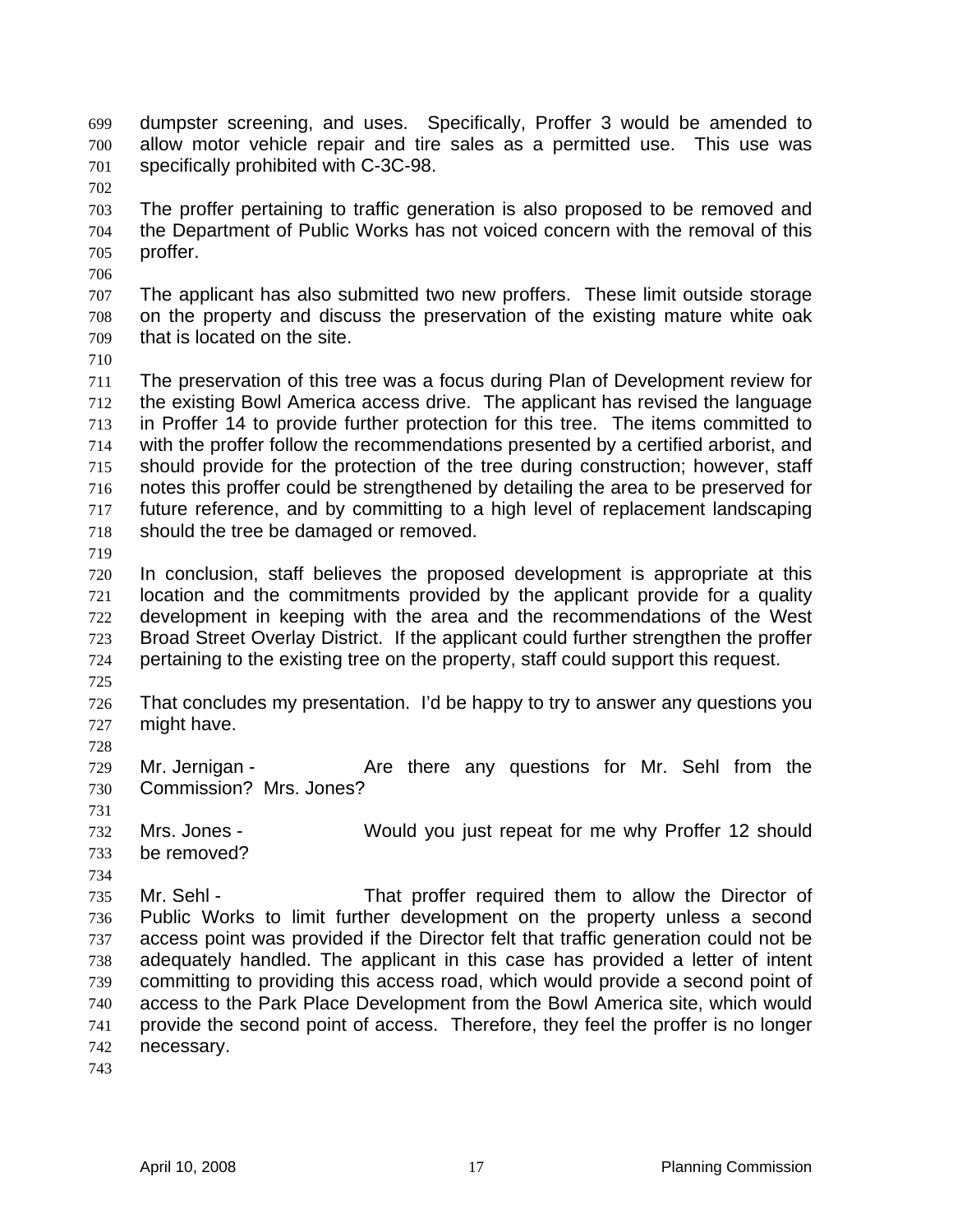Mrs. Jones - A letter of intent is as strong of a commitment as having a proffer. 744 745 746 747 748 749 750 751 752 753 754 755 756 757 758 759 760 761 762 763 764 765 766 767 768 769 770 771 772 773 774 775 776 777 778 779 780 781 782 783 784 785 786 787 788 789 Mr. Sehl - The proffer didn't specifically require them to provide that access; it allowed the Director of Public Works to allow permit for further development even without that access point if he felt the traffic generation could be adequately handled. The traffic engineers reviewed the removal of that proffer and see no concern. They feel even with the existing access drive that this could be handled. The applicant has committed to providing that no Certificate of Occupancies would be permitted on the property until that access drive [inaudible]. Mrs. Jones - It's a tricky pattern in there and somewhat of a tight space in some of those access roads. I just wanted to ask the question about it. Mr. Sehl - Some of the focus could be to get the Bowl America traffic, which this would serve, certainly allow that more free flow between the Bowl America site. This portion of the property is also proposed for development in the future. Mr. Emerson - Mrs. Jones, we have used Letters of Agreement fairly regularly in the past without any issue in cases like that. Mrs. Jones - Thank you. Mr. Jernigan - The State there any more questions for Mr. Sehl? Mr. Branin - Thave none for Mr. Sehl, but I would like the applicant, Ms. Nadal, to come forward. Mr. Jernigan - Okay. Would the applicant come down, please? Mr. Theobald - Good evening, Mr. Chairman, ladies and gentleman. I'm Jim Theobald on behalf of Pavilion Development. Also with me tonight is the owner of the property and contract seller, my friend Jerry Levy, who many of you have known for quite sometime. Mr. Branin, I'm happy to make a presentation, unless you'd prefer just to ask some questions. Mr. Branin - Go ahead and make your presentation. Mr. Theobald - Thank you. This site is approximately 1.7 acres in size and, as you have heard, it is currently zoned M-1C. The property was zoned about 10 years ago for purposes of the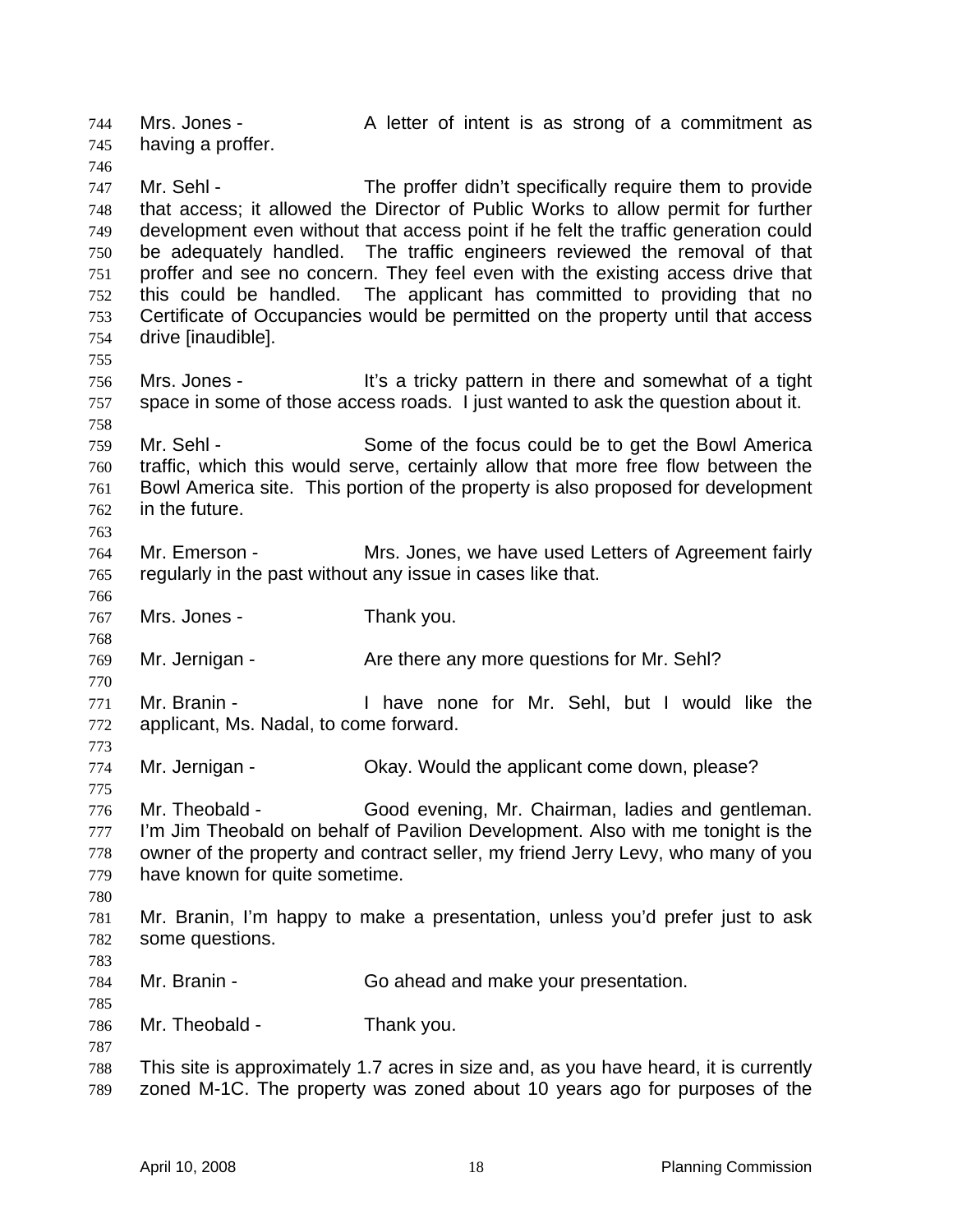construction of a mini warehouse facility, in as much as it was behind the additional M-1 property where American Family Fitness and the ice rink is, and it abuts Interstate 64. It also sits very much below the grade of Pouncey Tract, so it's down a little bit in a hole without great visibility. 790 791 792 793

794

795 796 797 798 799 800 801 802 803 804 805 806 807 808 809 That case in 1998 reserved the ability to do B-2 uses. It was thought at the time that those uses might be somewhat limited unless additional access could be provided. As you come into the site across from the Wal-Mart over here, there was an old road where you turned right and went all the way back. It served a couple of homes back in here. It was just not really adequate. Mr. Levy, when he sold this property to Bowl America, at the suggestion of Mr. Hazelett and Mr. Silber, we spent approximately two years negotiating the right to extend the road straight back through the Park Place property, which was pending at the time we were doing the negotiations to get out to the ring road. That triggered a series of events where we needed literally every owner of property in Short Pump Town Center and their lenders to join in this easement agreement, which is why it took so long. So, the road that Mr. Sehl was showing you earlier was an access road that helped Bowl America, but the actual connection that we have committed to provide is this connection here. This other road was also a condition of the Bowl America POD. That access issue has been solved once and for all.

810

811 812 813 814 815 816 817 818 819 820 The B-2 uses were permitted but, of course, a tire and battery center like that proposed by Merchant's Tire is a B-3 use. It would normally be allowed under M-1, but since it was a self-service storage facility or B-2, we had to amend the proffers in order to accomplish that. Thus, the plan that you see before you with Merchant's Tire. We'll show you the elevations here in a second, but the way this site functions—here's Pouncey Tract Road here. All of the service bays are internal. You will exit through one garage door on this side and then enter where the service bays are at an angle along this back wall. There are no doors along here. When complete, they exit back out to this area. It's a neat design. We've proffered elevations, which we'll show you in a moment.

821

822 823 824 825 826 827 828 829 830 831 832 833 834 We also spent a lot of time working on the tree. The preservation of that tree is also a condition of the POD for Bowl America. We did hire Davy Tree Company and a certified arborist to examine the health of the tree and provide recommendations as to its preservation. We have adopted those in the proffer. It does provide that, basically, we protect the drip line, two to four inches of mulch, fertilize it, and then ultimately install a split-rail fence along the edge of the drip line in order to preserve that area. This is consistent with what you've done just across Hungary Spring here on I believe it's the police site. I noted on my way in that you also have a split-rail fence at the drip line in addition to some silt fencing at the moment. Nonetheless, we have preserved this. If there are concerns about the exact location of that, I think that's something that at the time of POD we can actually survey and identify on the POD plans. This is drawn to scale, by the way. I'd be happy to change the proffer to provide for that. I know there was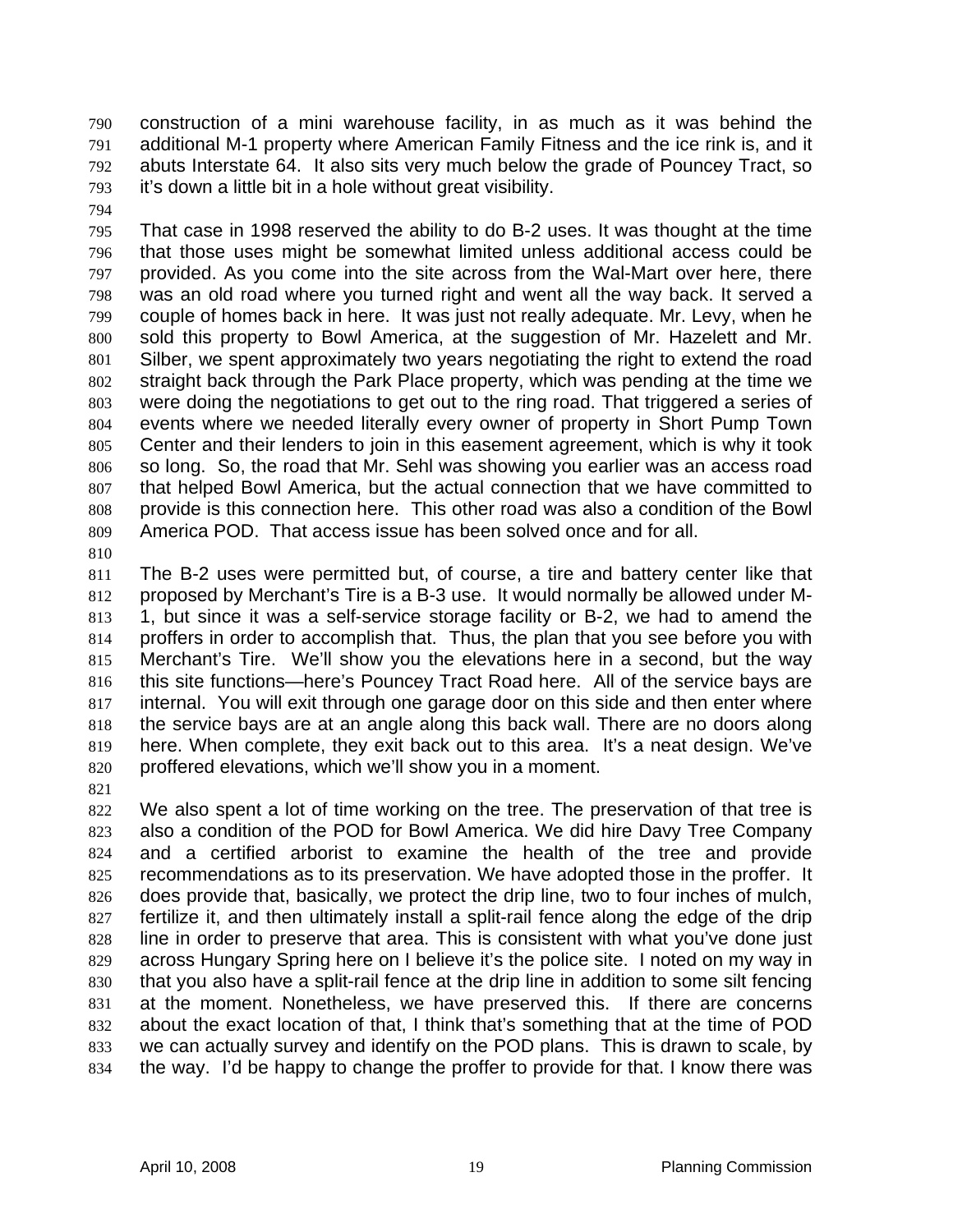a little concern as to exactly where that drip line would be and how you establish it. I think we can do that as we do our engineering at the time of POD. 835 836

837

842

848

850

853

855

857

838 839 840 841 These are the elevations, the design. This is the door I was showing you that would face Pouncey Tract. Again, it's below grade. It's a stone material, split face block. This is the other end, the western end of the property, the front where customers would enter, and this is the side that faces Interstate 64.

843 844 845 846 847 We have proffered the site plan. The other retail building that is speculative at this point would have to be complementary in design and materials. We have limited the uses to motor vehicle repair, mini storage, and B-2 uses with the extensive list of more intense uses proffered out, and, again, the relatively new proffer that incorporated the recommendations of the arborist.

849 With that, I'd be more than happy to answer any questions you might have.

851 852 Mr. Jernigan - The Are there any questions for Mr. Theobald from the Commission?

- 854 Mr. Branin - Thave one or two.
- 856 Mr. Jernigan - **Okay.**

858 859 860 Mr. Branin - Theobald, I know this is Ms. Nadal's case, but I believe you're pretty current on it and you've been working this area for many years.

861

863

870

862 Mr. Theobald - Yes sir.

864 865 866 867 Mr. Branin - The reason I asked you to present—you know generally I don't ask for a presentation—was for the benefit of our other Commissioners. Mrs. Jones, in regards to the road, this new road access will serve the land, Bowl America and the other actually better.

868 869 Mrs. Jones - Very good.

871 872 873 874 875 876 877 878 879 880 Mr. Branin - Three concerns I had when this case was brought were that the architecture would be up to the standards of this area, especially it being an automotive use, that it would not look like an automotive use. It would be the Grand Poobah of all tire stores. Second was the ring road. Mr. Levy, as soon as you can get that road started, you'll be making us very happy. The third thing was the tree. Compliments to you on the architecturals; they're great. The road, if we get it started, great. The last issue that we do need to discuss is the tree. If you were going to change your proffer to include the surveying and moving the fence—because I requested that you get the fence out for future growth—to the POD, how would you state that?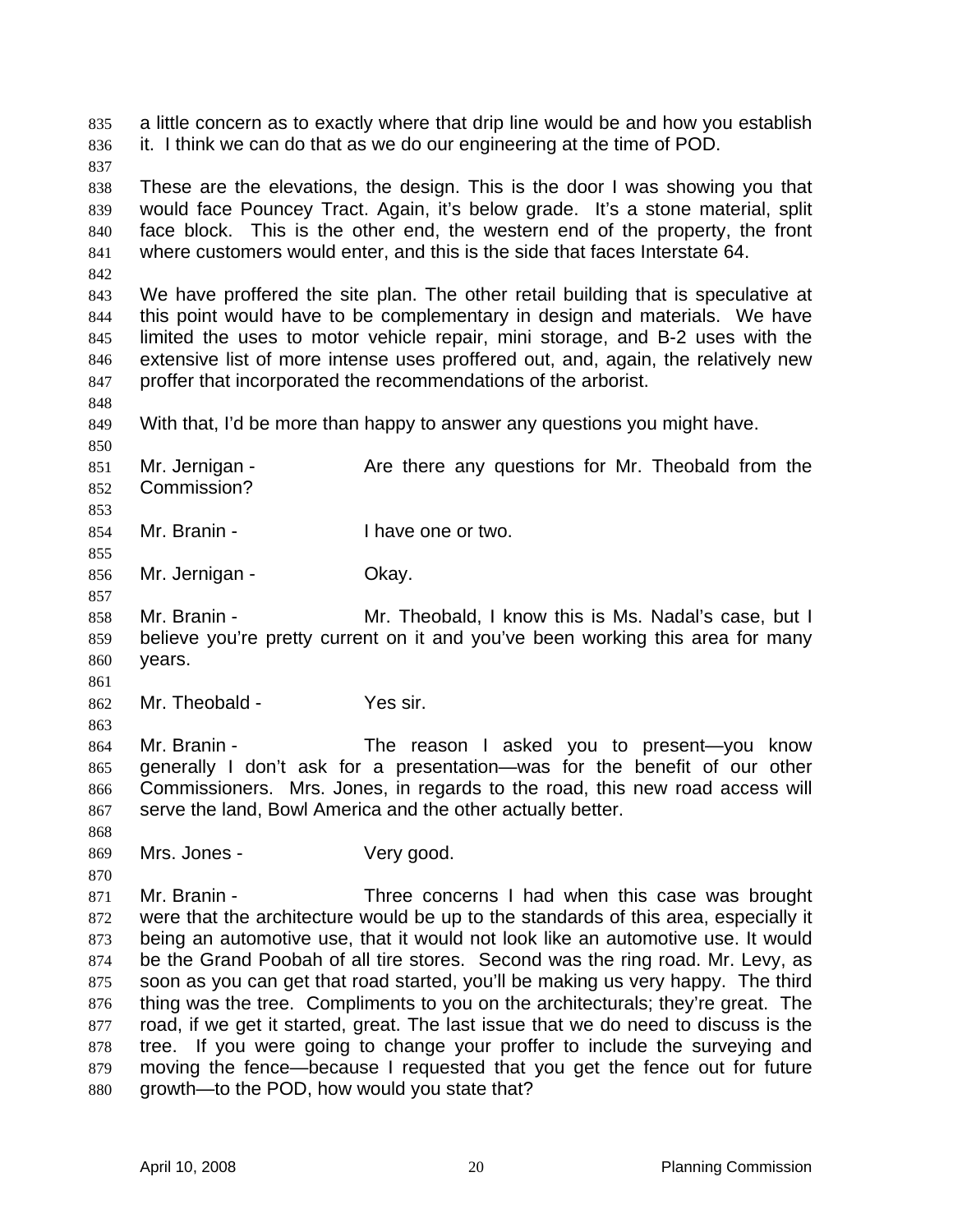882 883 884 885 886 887 888 889 890 891 892 893 894 895 896 Mr. Theobald - Well, just to make sure that there's no misunderstanding, what I've indicated is we would actually survey the actual drip line at the time of POD. As we discussed earlier, I really don't have the ability to go any further than the existing drip line with the fence, although there are many areas around the tree that are not contemplated for development. There is really just one place here that would touch with a parking space. This road currently exists to serve Bowl America, so what we would do, I believe, under Proffer 14, we're in the middle of the—if you have the red line version, the sentence says, "The undisturbed area shall include only the area under the branch expansion as of the date these proffer amendments become effective." I guess I would add, "as definitively determined at the time of POD." Mr. Branin - The Sou're willing to do that now. Mr. Theobald - Yes sir, I am.

897 898 Mr. Branin - Thank you.

900 Mr. Theobald - Now, if for some reason-

- 902 903 Mr. Branin - The Also, what I would be looking for is during time of construction, what means are you all planning to do to protect the tree?
- 905 906 907 908 909 910 Mr. Theobald - Just like you've done over here, we're going to have to surround it with silt fencing and barricade it so that the construction vehicles don't run over the root structure. That's not overly difficult in that some of this parking is already in and this road is already in, so we don't need to really go cross-country and disturb it. We'll be working with staff to make sure that this is preserved.
- 912 913 Mr. Branin - Okay. That's all the questions I have. Do any of the other Commissions have questions? Mr. Secretary?
- 914

911

899

901

904

- 915 916 917 Mr. Emerson - The only thing I would raise possibly, Mr. Theobald, is would you consider some language to replace this tree with a certain size tree in the event that it did meet an untimely end. Is that possible?
- 918
- 919 920 921 922 923 Mr. Theobald - I guess that's a very speculative type question. If the tree died, I'm not sure I could commit today as to what I would plant in its place, or even if that would be possible with that root mass there. Certainly, it's an area that would need to be landscaped, if not more trees planted. I can't replace a specimen tree like that, though.
- 924 925 926 Mr. Emerson - No, I wouldn't expect that you'd be able to do that.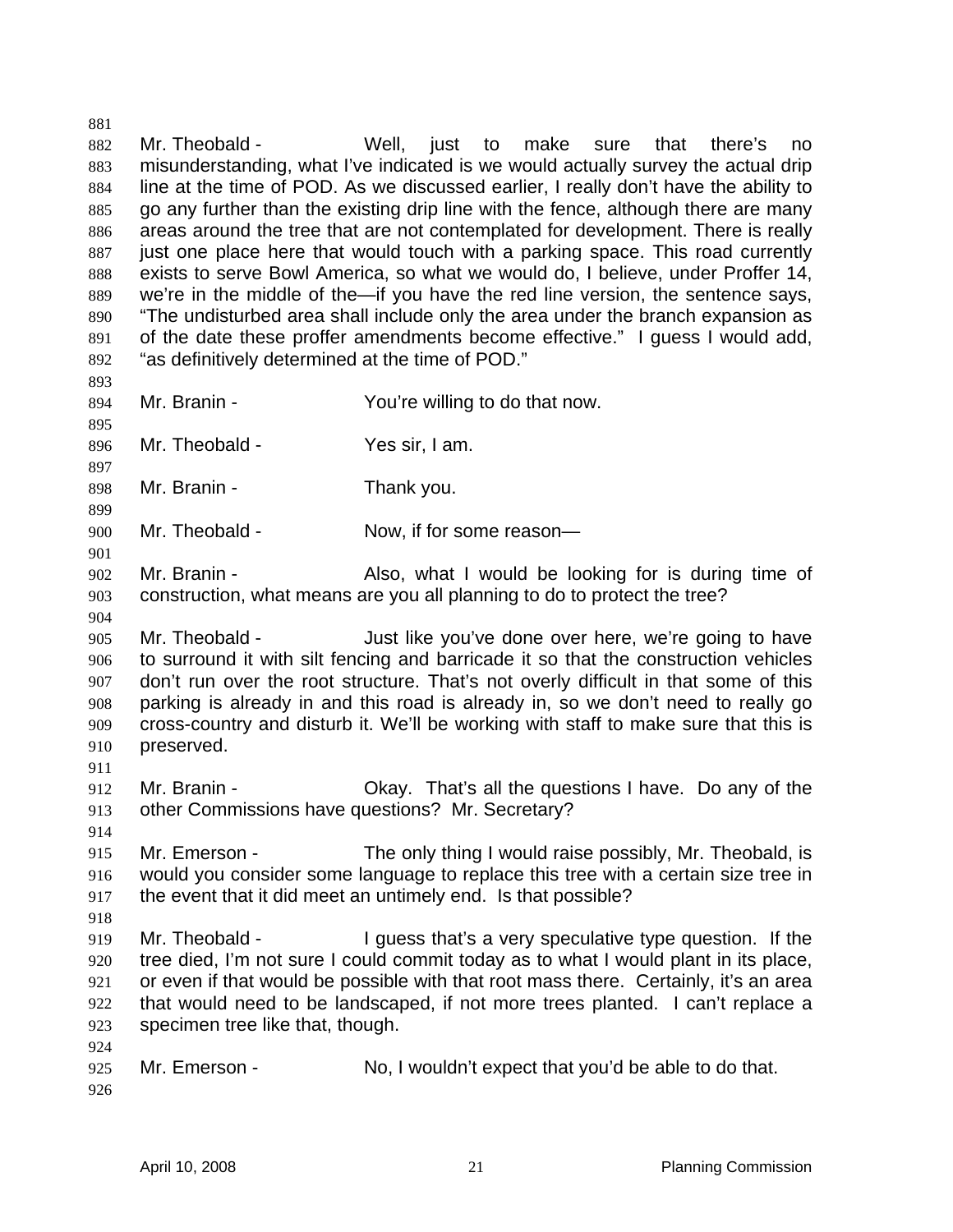Mr. Branin - Ckay. At time of POD, I will be looking to work with either you or Ms. Nadal if this tree somehow was damaged what we would plant as an alternative. I'm not speculating that you'd need to— 927 928 929 930 931 932 933 934 935 936 937 938 939 940 941 942 943 944 945 946 947 948 949 950 951 952 953 954 955 956 957 958 959 960 961 962 Mr. Theobald - Theore is and all understand. I hope you're not suggesting an alternate landscape plan for the future in the event the tree dies. Is that what you're saying? Mr. Branin - The Yes, for that area. Mr. Theobald - Well, we'll work with that, I guess. It's a little unusual. Mr. Branin - **All right.** As long as you're comfortable with it now. I just wanted to know. Mr. Theobald - No, I'm not comfortable with it; I'm just agreeing to do it. Mr. Branin - Close enough. Okay. Mr. Chairman, if there are no other questions— Mr. Jernigan - The Any more questions for Mr. Theobald from the Commission? Thank you, Mr. Theobald. Mr. Theobald - Thank you. Mr. Branin - I would like to move that C-8C-08, Caroline L. Nadal for Pavilion Development Company, be approved. Mrs. Jones - Second. Mr. Jernigan - Motion by Mr. Branin, seconded by Mrs. Jones. All in favor say aye. All opposed say no. The ayes have it; motion passes. **REASON:** Acting on a motion by Mr. Branin, seconded by Mrs. Jones, the Planning Commission voted 5-0 (one abstention) to recommend the Board of Supervisors **grant** the request because the proposed amendments do not reduce the original intended purpose of the proffers and are not expected to adversely affect surrounding land uses in the area. 963 964 965 966 967 968 969 970 971 972 **C-16C-08 Andrew M. Condlin for Ronald W. Vaughan**: Request to amend proffered conditions accepted with Rezoning Case C-25C-92, on Parcel 745-745-3910, located between the northeast line of Cherrywood Drive and the northwest intersection of Clearwood and Gayton Roads. The applicant proposes to amend Proffer 4 pertaining to the landscape buffer adjacent to the Ednam Forest subdivision and Cherrywood Drive. The existing zoning is O-2C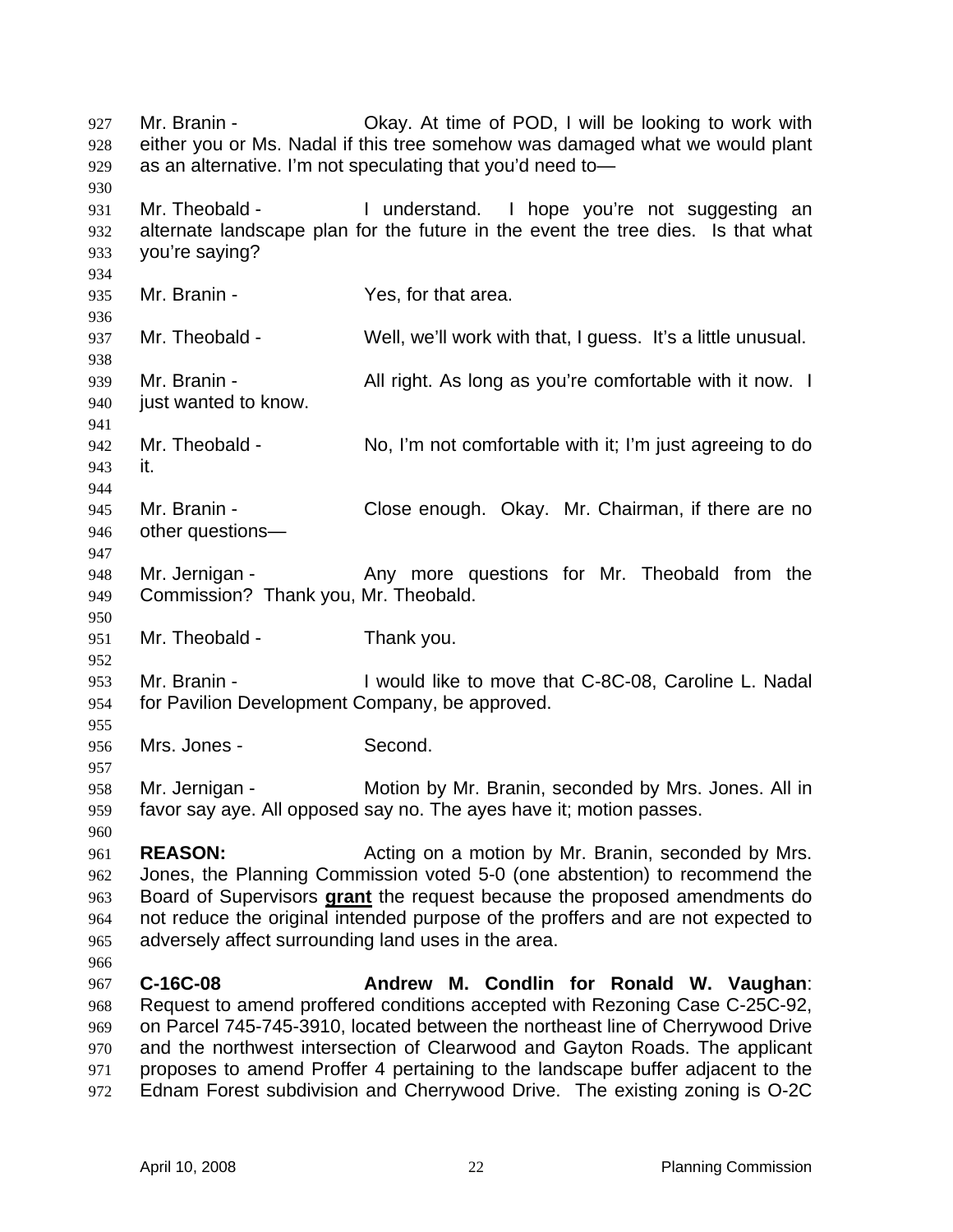Office District (Conditional). The Land Use Plan recommends Suburban Residential 1, 1.0 to 2.4 units net density per acre. 973 974 975 976 977 978 979 980 981 982 983 984 985 986 987 988 989 990 991 992 993 994 995 996 997 998 999 1000 1001 1002 1003 1004 1005 1006 1007 1008 1009 1010 1011 1012 1013 1014 1015 1016 1017 Mr. Jernigan - The State any opposition to C-16C-08, Robert W. Vaughan? We do have opposition. Okay. You'll have time to speak. Mr. Secretary, would you read the rules for public speaking, please? Mr. Emerson - The Yes sir, Mr. Chairman. Under the Public Hearing Rules and Regulations, the applicant is allowed 10 minutes to present the request and time may be reserved by the applicant for responses to testimony. The opposition is allowed 10 minutes to present its concerns. Commission questions do not count into the time limits. The Commission may waive the time limits for either party at its discretion. Mr. Jernigan - Ckay, Mr. Lewis, you may proceed. Mr. Lewis - Thank you, Mr. Chairman. This is a request to amend Proffer 4(c) of Rezoning Case C-25C-92 pertaining to the species and planted height of supplemental tree plantings. The subject office property is zoned O-2C and is adjacent to the Ednam Forest neighborhood. The Land Use Plan recommends Suburban Residential 1 for the site. As shown on Exhibit 3 approved with the 1992 rezoning, a 75-foot wide buffer is to be provided along the site's northwest boundary with Ednam Forest—shown in this location—and a 30-foot wide buffer is to be provided along the western and southern boundaries with the neighborhood— In this location here extending to the south. These natural buffers are to be supplemented specifically with 10 white pine trees a minimum of 15 feet in height, planted in the specific locations on this exhibit—four trees in the northern buffer, six trees in the western buffer area as shown. Some trees in the group of six have died and been replanted several times. Because of white pines' lack of success becoming established as part of the existing understory, the applicant wishes to amend Proffer 4(c) to allow planting of an appropriate evergreen species for the conditions of this location. The proposed change would also allow the minimum planted height to be reduced from 15 feet to 10 feet to expand the inventory of available trees. The proposed changes would provide substantial initial screening and would also allow appropriate flexibility to support the buffer's long-term success; therefore, staff supports this request. This concludes my presentation. I will be happy to take any questions.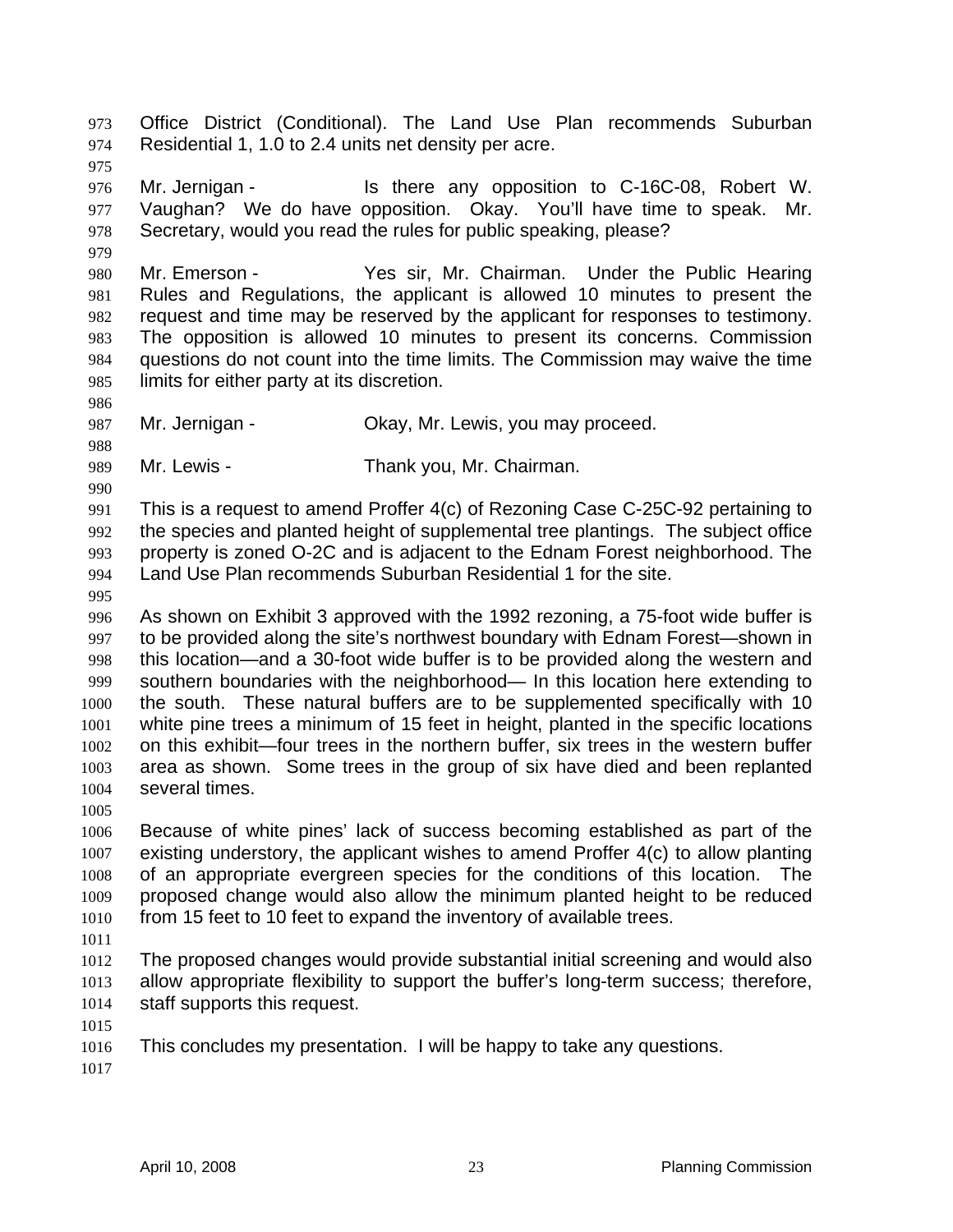Mr. Jernigan - All right. Are there any questions for Mr. Lewis from the Commission? 1018 1019 1020 1021 1022 1023 1024 1025 1026 1027 1028 1029 1030 1031 1032 1033 1034 1035 1036 1037 1038 1039 1040 1041 1042 1043 1044 1045 1046 1047 1048 1049 1050 1051 1052 1053 1054 1055 1056 1057 1058 1059 1060 1061 1062 Mrs. Jones - **Of course.** Mr. Jernigan - Mrs. Jones? Mrs. Jones - Unless someone has something? Mr. Lewis, did you have some pictures of that buffer that you could show just so-Mr. Lewis - Thave a number of photos. Which would like to see first? Mrs. Jones - Just— Mr. Lewis - We'll start at the north. Mrs. Jones - The Yes, we'll work around here. Just so the other Commissioners can actually see what we're talking about here. Mr. Lewis - Let's look down Cherrywood Drive. Okay. As you come to the dead end portion of Cherrywood Drive, that's what you see and the office building is in the distance behind the fence. This is the northwestern 75 foot wide buffer area. The four white pine trees are intermingled in those that you see here. These are two of the dead white pines in the six-tree group. I believe this one here is possibly one that has sustained growth over time. This one here is, I believe, another of the dead white pines. I'm not positive about that, but it looked to be the same species. This tree here is another of the group of six. It appears that two out of the six are currently living. I believe these two smaller evergreens, from what I understand, were planted at one point in the past to replace two previous white pines that had died in this location. I'm not certain if the stumps you see here are those previous white pines or not. That is the group of six trees, the area that is targeted with this request. Mrs. Jones - Okay. Well, that's helpful. I think clearly as far as a thick, living buffer between office and residential, there are a few holes in the screening effect and we're here to see if we can't find a solution to make this much more beneficial for both parties. When you went out there to look at the site, you and I talked about the fact that conditions have changed a little bit. This white pine requirement was put in 15 years ago. Since then, obviously, any kind of living area like this changes. Things have grown up, the shade requirements are different, and Isabel's rolled through here. There are a lot of influences in 15 years that sometimes may affect the viability of plant materials. I appreciate your taking those pictures for the benefit of everybody to see.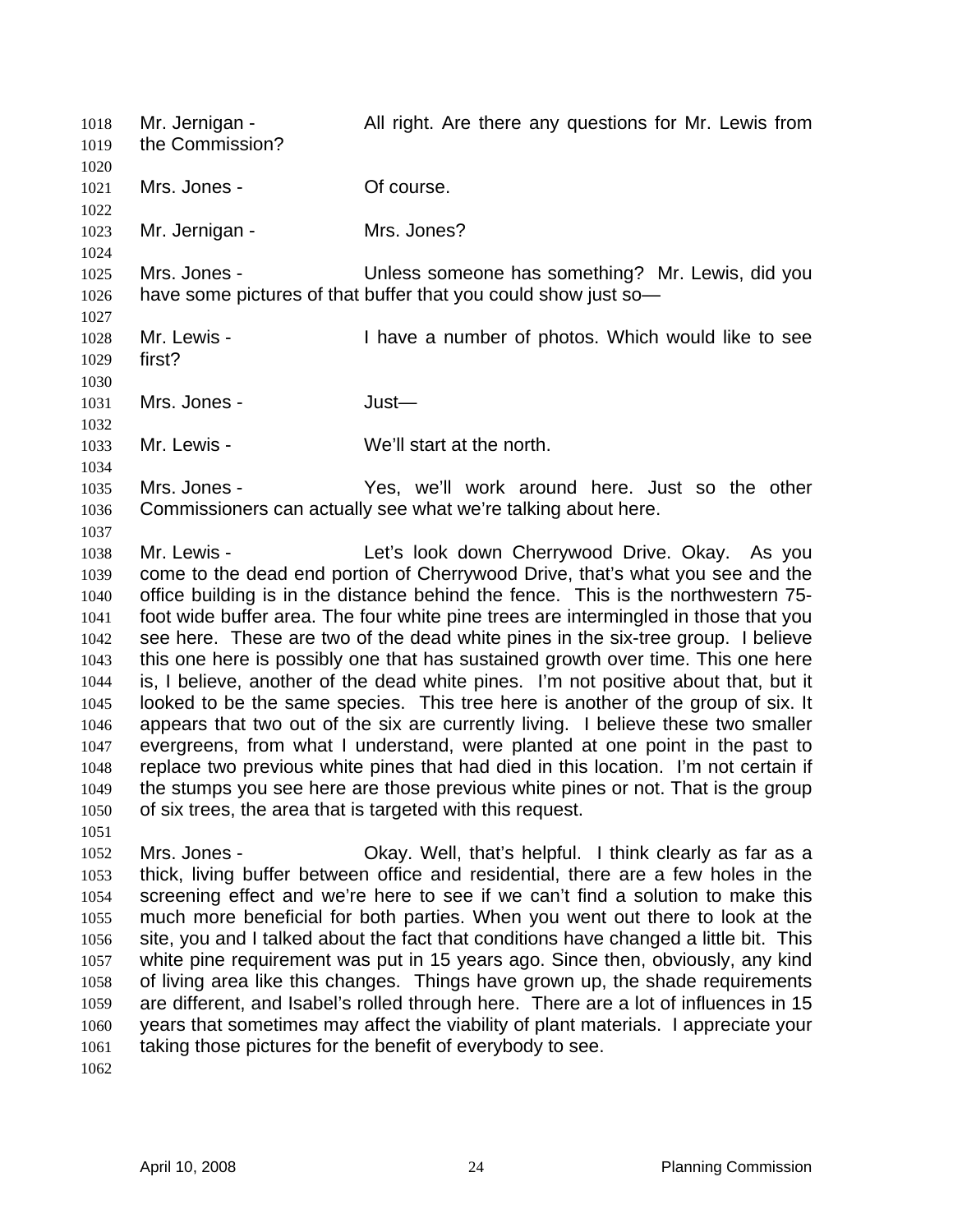Would you just relate, if you could, the conversations that you've had with our landscape professionals on staff as far as species that might be suitable here? 1063 1064 1065 1066 1067 1068 1069 1070 1071 1072 1073 1074 1075 1076 1077 1078 1079 1080 1081 1082 1083 1084 1085 1086 1087 1088 1089 1090 1091 1092 1093 1094 1095 1096 1097 1098 1099 1100 1101 1102 1103 1104 1105 1106 1107 Mr. Lewis - The conditions of the specific six-tree location sort of narrow down your options, in addition to the desire to have a species that grows somewhat quickly or more quickly than others. Given the specific location, they have provided a handful of species. Giant arborvitae is one; cryptomeria, cedar, and holly are several others. Leyland Cypress was mentioned at one point, but it is certainly not shade tolerant. I believe Leyland Cypress is what you see on the other side of the fence, the office side of the fence. They are in a much sunnier spot. Mrs. Jones - Okay. Well, and they do shade the area that we're looking at here, which means that they do influence the amount of sun that comes on over to this side. Okay. Of course, we're dealing with 15-year-old proffers, but the rezoning case was followed by the POD and landscaping plan. As I understand it, there are conditions of that POD from 1993 that still apply. I happen to have them here. Do you have them readily available just to mention them before we talk to other folks? Mr. Lewis - The Lewis - The Lewis - The Lewis and Lewis and Lewis and Lewis and Lewis and Lewis and Lewis and L Mrs. Jones - Condition 10, Condition 1 of the Landscape and Lighting Plan. Then there's a note on the landscape plan. Mr. Lewis - The landscaping and lighting plan conditions. Yes, I see Condition 1 that states, "All ground cover and landscaping shall be properly maintained in a healthy condition at all times. Dead plant material shall be removed within a reasonable time and replaced during the normal planting season." Mrs. Jones - That's pretty specific, I think. Okay. Mr. Lewis - The exact same wording is Condition 10 on the overall site POD. Mrs. Jones - Ckay. You mentioned to me that General Note 4 on Sheet 2 of the landscape plan. I'm sorry, I'm cheating; I have it in front of me. I'm making you rustle through all your papers. Mr. Lewis - That's okay. Condition 4 in the General Notes on the sheet, is it Sheet 1, did you say? Mrs. Jones - Sheet 2.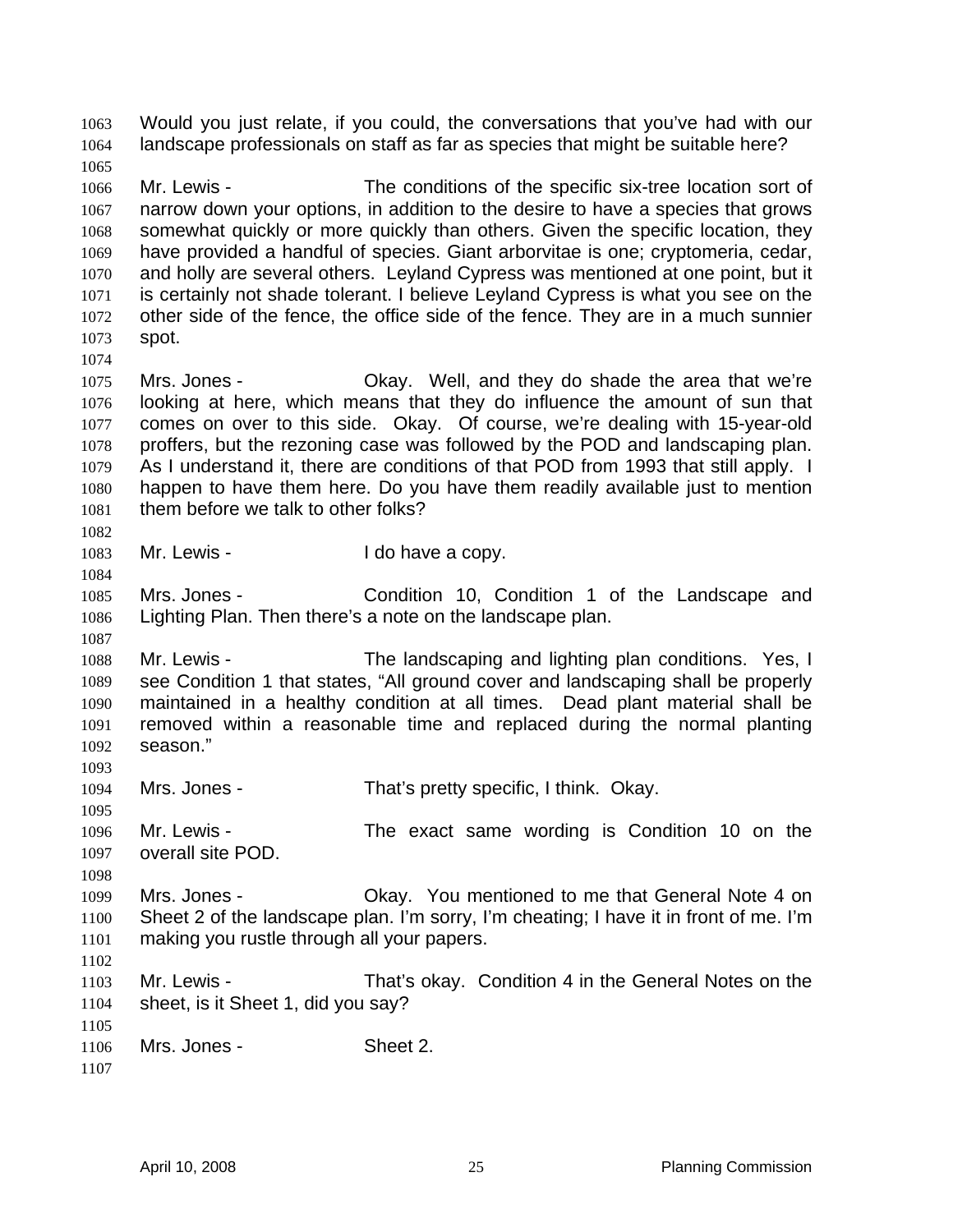Mr. Lewis - Sheet 2 of 3, yes, states, "All plant material to be guaranteed during installation and until final project acceptance. Any plant material which dies, is damaged or diseased, or is unhealthy and in an unsightly condition or other causes due to contractor's negligence shall be replaced immediately at the contractor's expense. 1108 1109 1110 1111 1112

1114 1115 Mrs. Jones - Is it your opinion that these conditions have come forward from that original POD and landscape plan and continue in force today?

1117 Mr. Lewis - Twould say that they do apply.

1118

1120

1116

1113

1119 Mrs. Jones - Ckay, thank you.

1121 1122 Mr. Jernigan - Okay. Are there any more questions for Mr. Lewis from the Commission? Do you want to hear from the applicant?

1123 1124 1125

1127

Mrs. Jones - Sure would.

1126 Mr. Jernigan - Okay. Would the applicant come down, please?

1128 1129 1130 1131 1132 1133 1134 1135 1136 1137 1138 1139 1140 1141 1142 1143 1144 1145 1146 Mr. Condlin - Andy Condlin from Williams Mullen here on behalf of Mr. Vaughan, who's stuck somewhere in Texas. It's a likely story, but he called me and said it was true. He could not make it tonight, but I did talk to him right before this. Obviously, on one hand, this case is very simple. It reminded me of when I first started practicing where there was a photography studio on Quioccasin Road. There was a proffer on that, it was one of the original proffers that said it could only be used as a Baptist bookstore. We actually had another bookstore come in and they couldn't use it because it wasn't a Baptist bookstore. Sometimes you can get too specific and I think that's the case. As Mr. Emerson's letter pointed out, on behalf of the request by Mr. Vaughan, which was what else can we do here. The County's hands were tied because it required 15-foot white pine trees. At the time of planting, they had to be 15 foot tall. Turns out that wasn't the best choice long term, given the situation as you've already described it and as you can see in some of the pictures. Obviously, the purpose of this buffer is to provide good screening and that certainly is not the case going on with the white pines having to continually be replaced a number of times throughout the past years, at not an insubstantial cost, but more importantly, doesn't want to have to keep replacing the pine trees and not really having a good buffer.

1147

1148 1149 1150 1151 1152 1153 Based on that, what we proposed is to have a more general provision with respect to evergreen trees at 10 feet in height. I think it's pretty obvious and it's pretty well known that certainly requiring a 15-foot tree greatly limits your choices and also limits the chances or certainly reduces the chances of the tree's survival. Lowering the height provides for greater choices. This is not just any evergreen tree. We've also provided that the tree species shall be submitted to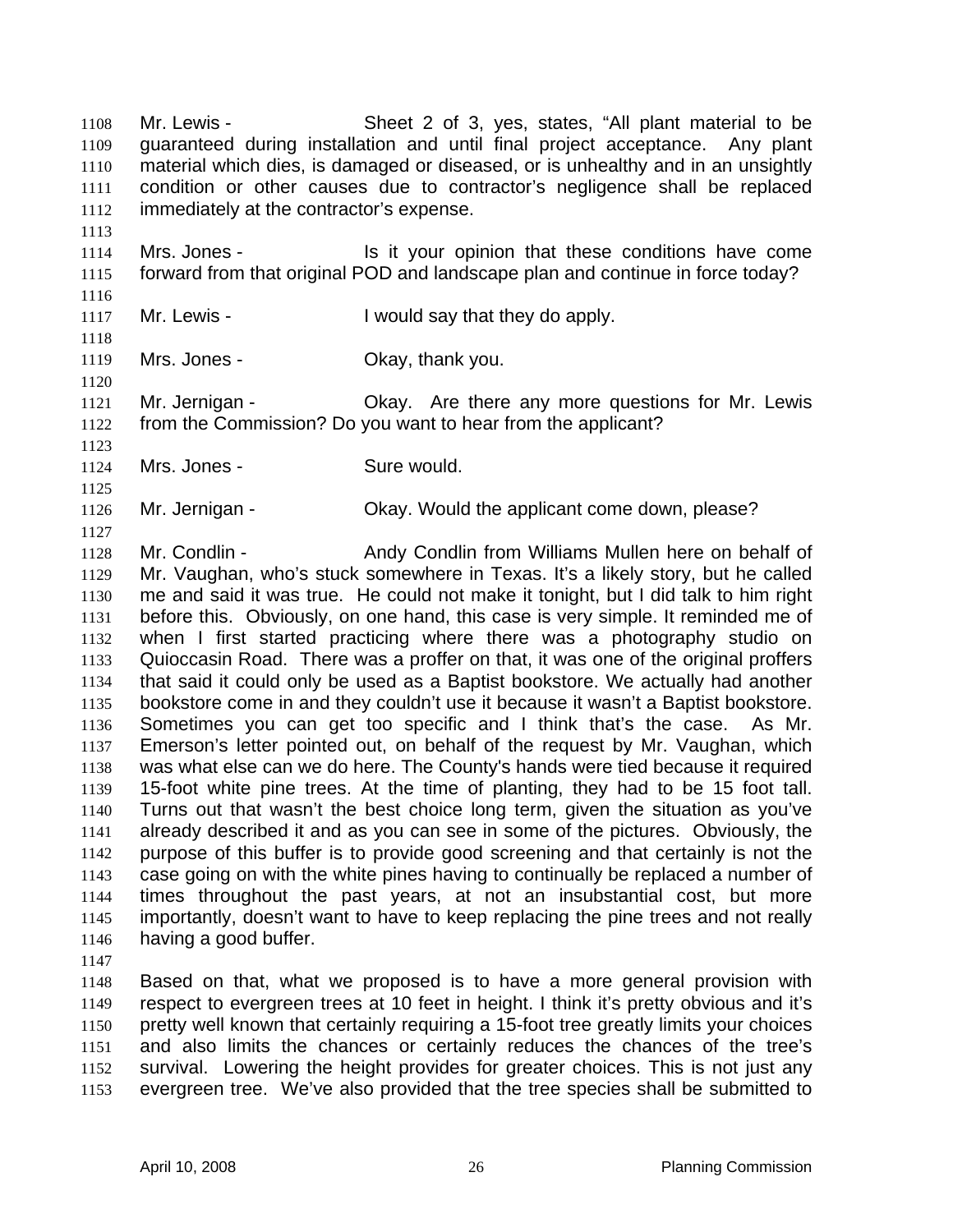the Planning Department for staff review and approval prior to the planting. On the one hand, I think in that sense it makes a lot of sense. On the other hand, I do realize in having talked to the County and looked through the files, etcetera, that there are a number of issues related to maintenance of the buffer. I agree with Mr. Lewis' conclusion, not that it matters, not that anyone cares what my opinions are ultimately, but— 1154 1155 1156 1157 1158 1159

1161 Mrs. Jones - We care.

1163 1164 1165 1166 1167 1168 1169 1170 1171 1172 1173 Mr. Condlin - Thank you. It would be subject to the conditions of the POD. Quite frankly, as I read through the case, there are a number of references that are enumerated in the proffers themselves,having to do with the landscape plan, a little bit different than what we typically see. Obviously, it was very important to the neighbors at the time. I really don't think there's any question that the buffer per the landscape plan has to be maintained. As a matter of fact, as part of the Community Revitalization review of this property with a number of inspections in the last few months, they've noted a number of items including repair of the fence that has to be done and replacement of these trees. That's part of this, waiting for all this to occur so is can all occur at one time and certainly cleaning up the buffer.

- 1175 1176 With that, I'll be happy to any questions and ask that you recommend approval to the Board of Supervisors.
- 1178 1179 1180 Mrs. Jones - I do have a question. Let me just make sure I understand. The Community Maintenance pending action includes what you're referencing here—repair of the fence, replacement of—
- 1182 Mr. Condlin - The white pine trees.

1184 1185 Mrs. Jones - With either white pines if this does move forward or with evergreens if this does move forward.

1187 1188 Mr. Condlin - They just said replacement of the white pines with white pines—

- 1190 Mrs. Jones - Chay.
- 1192 1193 1194 Mr. Condlin - The Cause that's what the proffers required. Certainly, if this gets amended, we could then go back to the Revitalization and put together the plan as approved by the Planning staff.
- 1196 1197 Mrs. Jones - Did you say they're waiting until this action is concluded before moving on?
- 1198

1195

1160

1162

1174

1177

1181

1183

1186

1189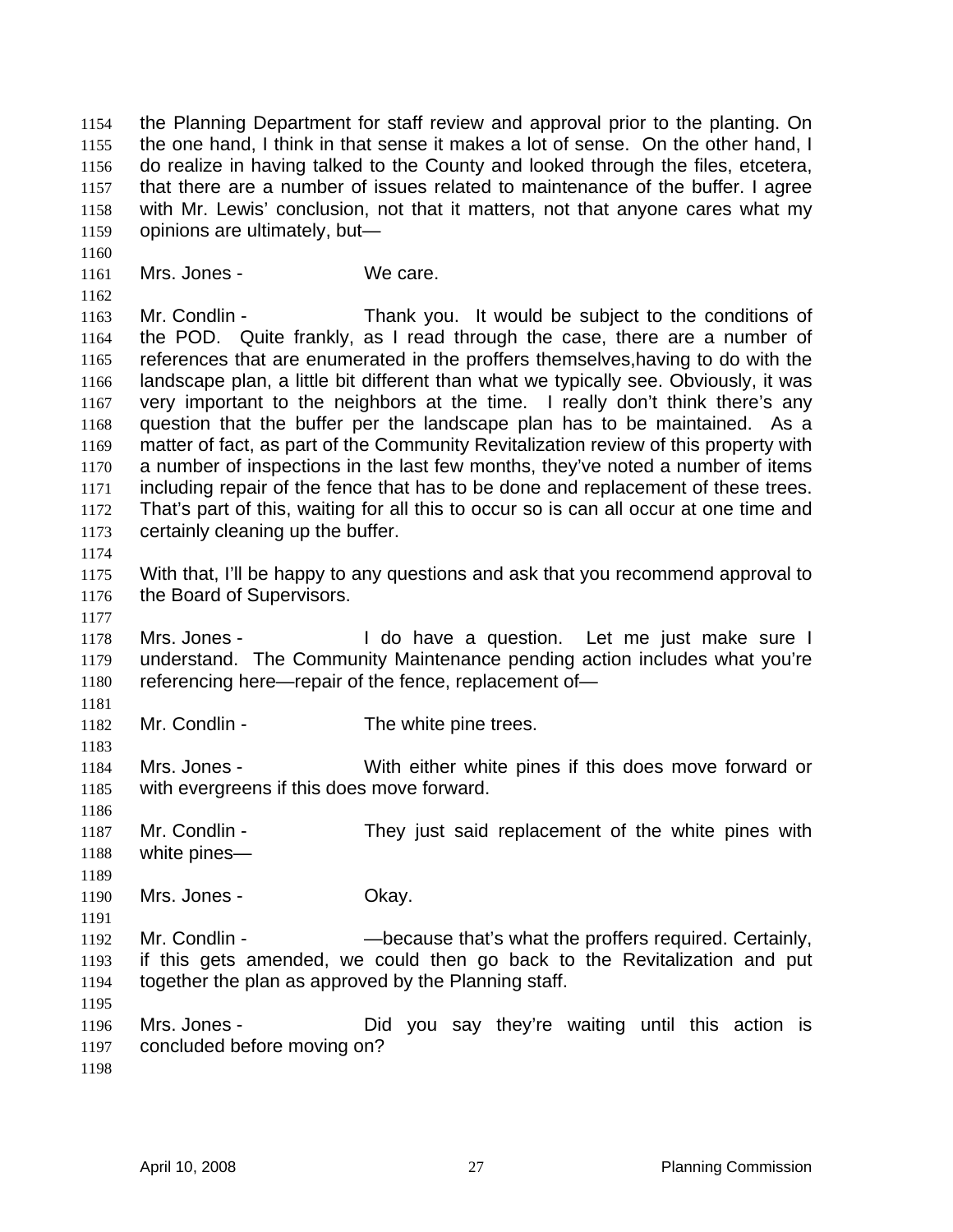Mr. Condlin - Yes, because we've taken action to comply with Community Revitalization notices by filing this application. 1199 1200

1201 1202

1203

1206

Mrs. Jones - Chay.

1204 1205 Mr. Condlin - Ithink that's right, Mr. Emerson. I think that stays their action at this point.

1207 1208 1209 Mrs. Jones - Okay. Repairing the fence and replacing the trees. How about what is involved with other things? Is there general cleanup? Is there taking stumps out? How involved is this?

1210

1214

1216

1211 1212 1213 Mr. Condlin - They didn't mention that. They did mention in the letter—There's a little bit of hesitation as to exactly what it meant because we talked about what it says in the proffers, protecting its natural state or—

1215 Mrs. Jones - Or.

1217 1218 1219 1220 1221 1222 1223 1224 Mr. Condlin - I went through that with the client and he's like, "Well, I just thought I was supposed to keep it in its natural state. I read the proffers and that's the way I read it." He thought that's the way Community Revitalization read it as well, that he had to replace the specific landscaping that was approved and maintain that, but otherwise, you know. I've had this discussion with some of the planners. What does it mean to be a natural state? Don't do anything. If natural trees fall, they die, etcetera. So, you have to maintain it. Other times, it gets interpreted differently, so. I'll leave that to staff.

1225

1230

1236

1239

1226 1227 1228 1229 Mrs. Jones - I think in this case we have a variety of descriptions in that particular proffer line and I think the important thing is to try to figure out what the spirit of the intent is in this case. Obviously, we're 15 years after the fact and we're going to have to fill in the blanks here.

1231 1232 1233 1234 1235 Mr. Condlin - Absolutely. The landscaping plan, in having looked through it—and you all have looked at it a lot closer than I have—I certainly think [unintelligible] to the County to go back and take a look at that and I think to provide for a maintenance program that makes sense based on what's already been planted and what's out there currently.

1237 1238 Mrs. Jones - Do you know what kind of timeframes are involved with Community Revitalization citations?

- 1240 1241 1242 1243 Mr. Condlin - Typically you have 30 days, I think, by state law and I think County of Henrico follows that. So, we have 30 days to comply and compliance can include appealing that, which we haven't done, or filling an amendment to the proffers, which in this case we have done.
- 1244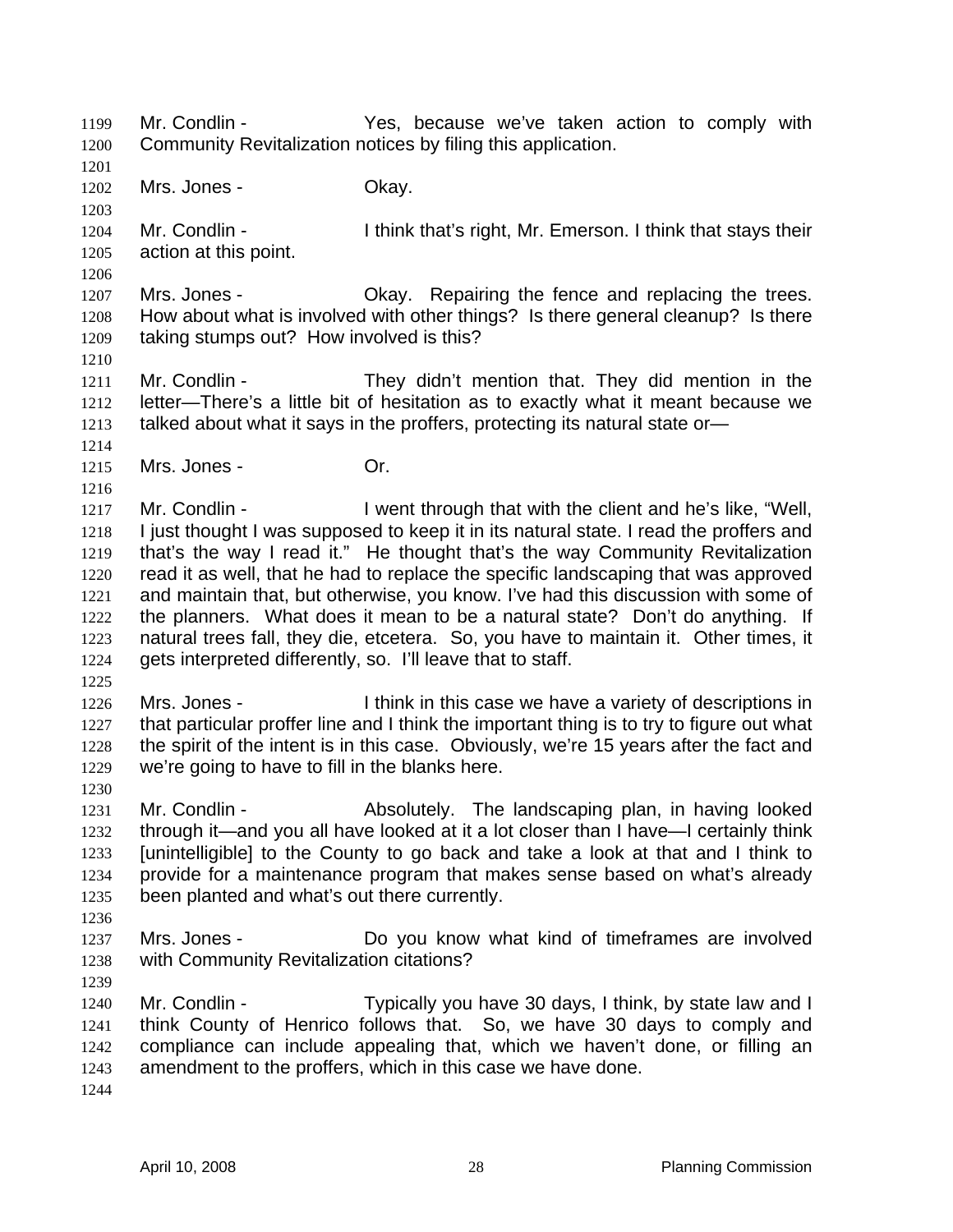| 1245                                                                            | Mrs. Jones -                                                                                                                                                                                                                                                                                                                                                                                                                 | Just wanted to check. Okay.                                                                                                                                                                                                   |  |
|---------------------------------------------------------------------------------|------------------------------------------------------------------------------------------------------------------------------------------------------------------------------------------------------------------------------------------------------------------------------------------------------------------------------------------------------------------------------------------------------------------------------|-------------------------------------------------------------------------------------------------------------------------------------------------------------------------------------------------------------------------------|--|
| 1246<br>1247                                                                    | Mr. Branin -                                                                                                                                                                                                                                                                                                                                                                                                                 | Mr. Condlin, can I ask a question?                                                                                                                                                                                            |  |
| 1248<br>1249                                                                    | Mr. Condlin -                                                                                                                                                                                                                                                                                                                                                                                                                | Sure.                                                                                                                                                                                                                         |  |
| 1250<br>1251                                                                    | Mr. Branin -                                                                                                                                                                                                                                                                                                                                                                                                                 | When was that wood fence put up?                                                                                                                                                                                              |  |
| 1252<br>1253<br>1254                                                            | Mr. Condlin -<br>original POD, sometime in the mid '90's.                                                                                                                                                                                                                                                                                                                                                                    | That wood fence? I think it was put up as part of the                                                                                                                                                                         |  |
| 1255<br>1256                                                                    | Mrs. Jones -                                                                                                                                                                                                                                                                                                                                                                                                                 | It would be about 15 years.                                                                                                                                                                                                   |  |
| 1257<br>1258                                                                    | Mr. Branin -                                                                                                                                                                                                                                                                                                                                                                                                                 | Fifteen years?                                                                                                                                                                                                                |  |
| 1259<br>1260                                                                    | Mrs. Jones -                                                                                                                                                                                                                                                                                                                                                                                                                 | Mmm-hmm.                                                                                                                                                                                                                      |  |
| 1261<br>1262                                                                    | Mr. Condlin -                                                                                                                                                                                                                                                                                                                                                                                                                | Yes.                                                                                                                                                                                                                          |  |
| 1263                                                                            | Mr. Branin -                                                                                                                                                                                                                                                                                                                                                                                                                 | Have you thought about replacing it with, say, vinyl                                                                                                                                                                          |  |
| 1264<br>fencing so in another 15 years it won't look like this?<br>1265<br>1266 |                                                                                                                                                                                                                                                                                                                                                                                                                              |                                                                                                                                                                                                                               |  |
| 1267<br>1268                                                                    | Mr. Condlin -                                                                                                                                                                                                                                                                                                                                                                                                                | We haven't been asked.                                                                                                                                                                                                        |  |
| 1269<br>1270                                                                    | Mr. Branin -                                                                                                                                                                                                                                                                                                                                                                                                                 | Okay. That's an issue that we have with wood fences<br>all the time. In 5, 10, 15 years, they start to look ragged.                                                                                                           |  |
| 1271<br>1272<br>1273<br>1274<br>1275<br>1276<br>1277                            | Mr. Condlin -<br>It's a pretty long fence. As a cost benefit to this, he<br>could still keep putting about \$4,000 or so towards replacing these white pines<br>and comply with the proffers. He just wants to say, well, let's put something<br>more effective and I'll spend a little bit more money and make it better but I don't<br>have to keep spending it every year. I think he'd rather repair, to be quite honest |                                                                                                                                                                                                                               |  |
| 1278                                                                            | Mr. Branin -                                                                                                                                                                                                                                                                                                                                                                                                                 | Okay.                                                                                                                                                                                                                         |  |
| 1279<br>1280<br>1281<br>1282<br>1283                                            | Mrs. Jones -                                                                                                                                                                                                                                                                                                                                                                                                                 | Also in reference to that, I had thought about that, but<br>if you put something back there, let's say that it is a white vinyl fence or<br>something, it will jump out from the wooded setting in ways that we don't intend. |  |
| 1284<br>1285                                                                    | Mr. Branin -                                                                                                                                                                                                                                                                                                                                                                                                                 | Brown, black, green. That's the nice part about vinyl.                                                                                                                                                                        |  |
| 1286<br>1287                                                                    | Mr. Condlin -                                                                                                                                                                                                                                                                                                                                                                                                                | Chain link?                                                                                                                                                                                                                   |  |
| 1288<br>1289<br>1290                                                            | Mrs. Jones -                                                                                                                                                                                                                                                                                                                                                                                                                 | Oh, please don't go there. Have you had a chance to<br>discuss with your client, because maintenance of trees is obviously very<br>important in the first year. We're having this landscaping discussion in the middle        |  |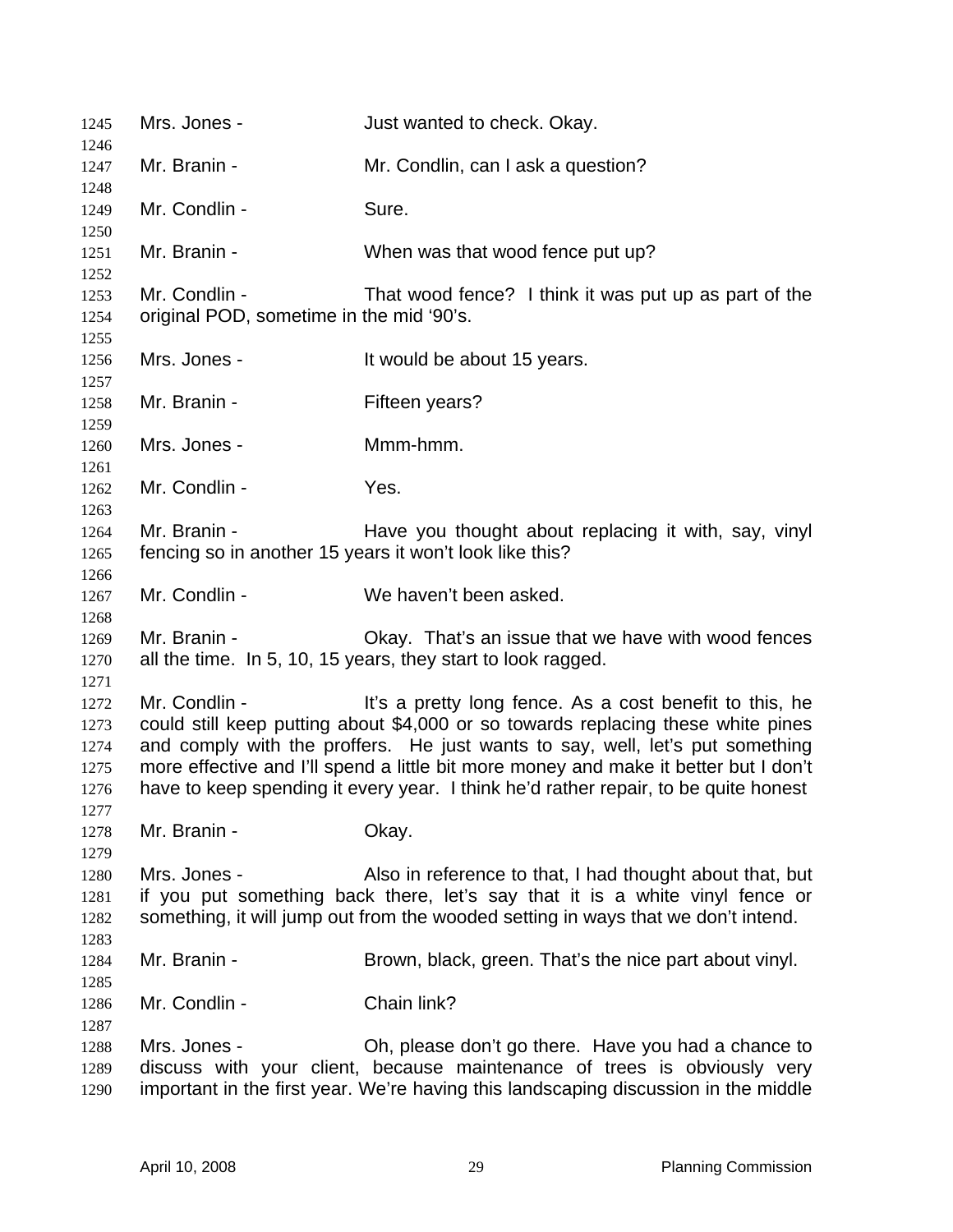of the rezoning meeting, but this is what it revolves around. Have you discussed with him how he takes care of these trees, how are they watered with that fence? 1291 1292 1293 1294 1295 1296 1297 1298 1299 1300 1301 1302 1303 1304 1305 1306 1307 1308 1309 1310 1311 1312 1313 1314 1315 1316 1317 1318 1319 1320 1321 1322 1323 1324 1325 1326 1327 1328 1329 1330 1331 1332 1333 1334 1335 1336 Mr. Condlin - I didn't think I would be able to find anyone that knows any less about maintaining trees than I do, but I think I found him, which is Mr. Vaughan. Mrs. Jones - **Mr. Vaughan?** Mr. Condlin - He said, "I hire the people to do it and they say they keep trying, the white pines. They go out there until they're established." But I came up with I think a solution, if I may. It made sense to me. Mrs. Jones - Thinking outside the box. All right. Mr. Condlin - It made sense to me because I can put it off to the staff where there's a provision. If you look on the proposed additions, on the very last line where it says, "A landscaping plan, including the proposed tree species." What do you think of putting in a landscaping plan and maintenance program for the buffers so that we would have to submit what are you going to do, other than what I do, which is put a sprinkler out by my trees. Mrs. Jones - The Contract And wish them luck. Mr. Condlin - Yes, wish them a lot of luck. If we put in "a landscaping plan and maintenance program for the buffers, including the proposed the tree species." My thought would be that that maintenance program would not just be for what we're planting, but what do we need to do for the rest of it to clean it up. Mrs. Jones - Think that would certainly address some of my concerns. Mr. Condlin - I think in that way it goes to the staff and staff says, you know, this is how you're going to plant the trees and maintain them. That's not cutting it, what else are you going to do. Obviously, they have to have a plan for the new trees, but also that gives you a chance to walk the property and say, you know, we could clean it up here, put some additions there and that kind of thing. Mr. Jernigan - Who's going to monitor it? Mr. Condlin - Who's going to monitor the maintenance plan? Well, my thought was that we would submit a plan that says this is what we're going to do in order to maintain these new trees and if there's anything that needs to be done to maintain or clean up old ones. The plan would include a timeframe in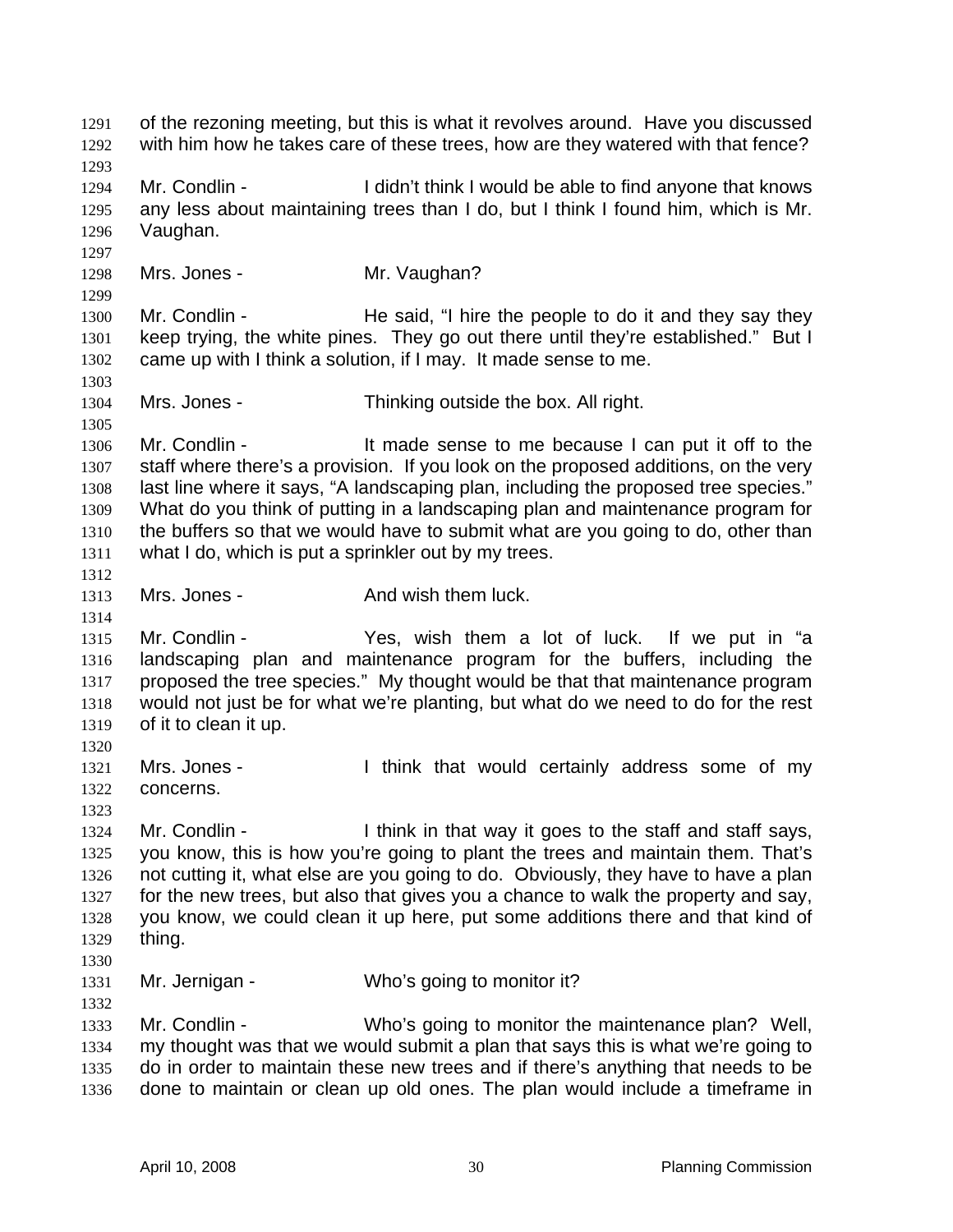which that needed to be done and obviously the watering and everything like that. If they're not being maintained, that's where the County could come in and double-check that. I don't know what else to do. 1337 1338 1339 1340 1341 1342 1343 1344 1345 1346 1347 1348 1349 1350 1351 1352 1353 1354 1355 1356 1357 1358 1359 1360 1361 1362 1363 1364 1365 1366 1367 1368 1369 1370 1371 1372 1373 1374 1375 1376 1377 1378 1379 1380 1381 1382 Mrs. Jones - It would be a condition of the POD. Mr. Condlin - That would be subject to staff's review and approval as to what we have to do. Obviously, if those trees die, they have to be replaced. The idea would be how are you going to maintain and this is the program you're going to set and have a contract. Quite frankly, he contracts with the people that plant the trees to help maintain them. We'd have to be able to put that in. Mrs. Jones - You don't happen to know who has been doing that for him, do you? Mr. Condlin - The James River Nurseries has done some in the past with the white pines. He's said it twice before. Mrs. Jones - Ckay. Well, they're a very fine group. Mr. Condlin - I think that kind of highlights the problem of putting white pines in an area that isn't suitable for white pines for whatever reason, but shade and— Mr. Branin - The Mr. Condlin, if you put a lot of evergreens in it or change it to make it denser, is Ms. Vann going to have issues with density now? Mrs. Jones - Well, we may be getting to that when we talk about fencing. One of the neighbors would like to raise a point with that. Mr. Branin - Chay. Mr. Condlin - It does say, "Planning Department review." I know the Planning Department could certainly pass this by Ms. Vann to say where they're going to be located. That is part of the maintenance. Mrs. Jones - There will be six in one area and four in another by proffer. Mr. Condlin - The Yes. I thought it was a brilliant resolution, but we'll see how it works. Mrs. Jones - I appreciate your creative thinking and if you don't mind not going too far, I think we may have some folks who would like to say something.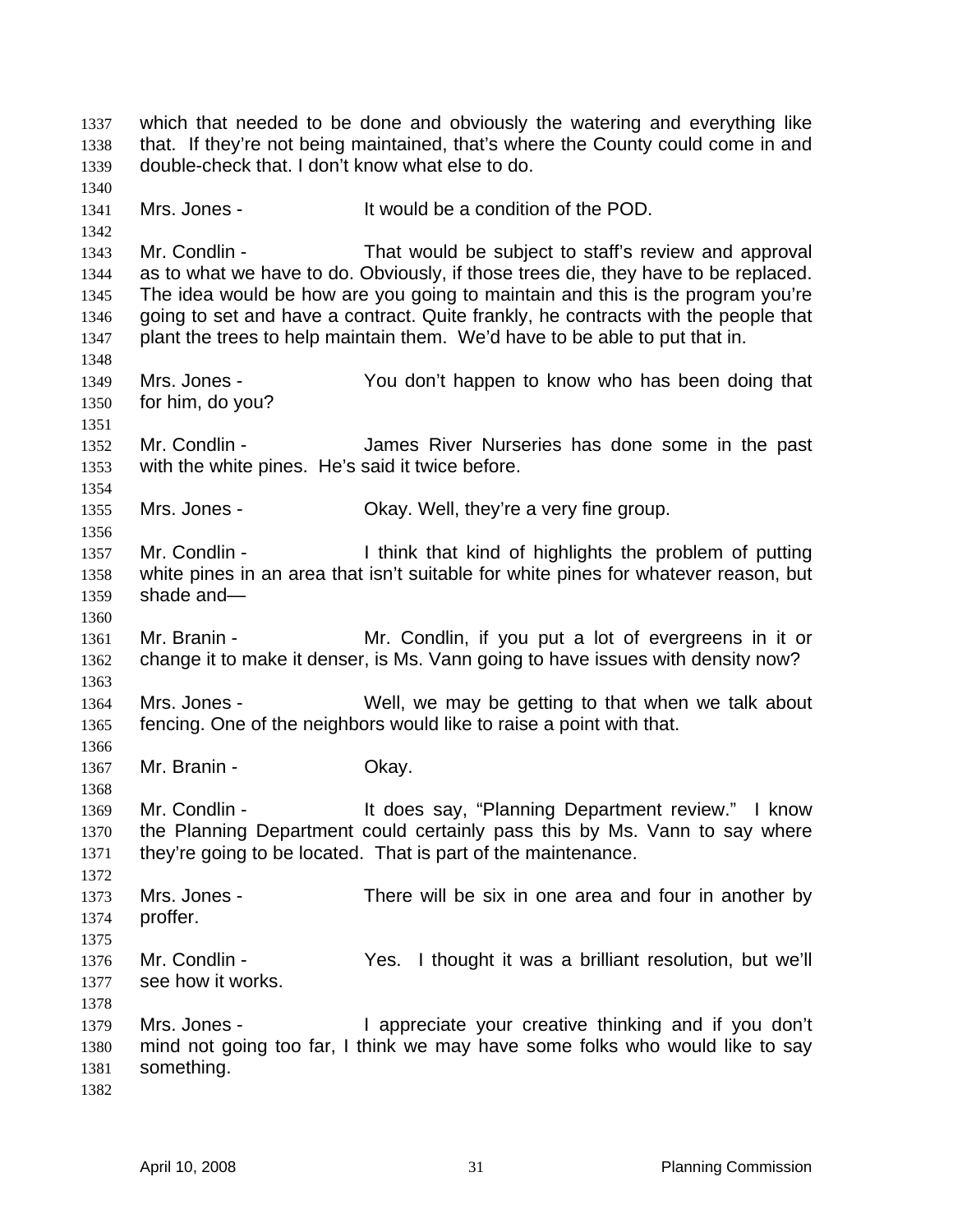Mr. Jernigan - Are there any more questions for Mr. Condlin from the Commission? 1383 1384 1385 1386 1387 1388 1389 1390 1391 1392 1393 1394 1395 1396 1397 1398 1399 1400 1401 1402 1403 1404 1405 1406 1407 1408 1409 1410 1411 1412 1413 1414 1415 1416 1417 1418 1419 1420 1421 1422 1423 1424 1425 1426 1427 1428 Mr. Archer - **Mr. Condlin, I may have missed this.** Did you indicate how many times these white pine trees have been replaced? Mr. Condlin - The State of that he's made three separate attempts. Mr. Archer - Thention that because—and I'm certainly not knowledgeable about trees even though I grew up in the country—I've always understood, since I've been on this Commission, that in general, white pines just don't do well around here. Mrs. Jones - Well, they didn't do well at this site, that's for sure. I think the sunlight— Mr. Archer - One site I remember that's quite a ways away from here because it's over in the eastern part of Fairfield, there was a gentleman who complained about a landscape plan we did one time. He said those white pines won't live and he was right, they didn't. Mr. Condlin - They must have lived for some time until the hurricane. I don't know what happened before the hurricane. Certainly the neighbors probably could tell you better than us, as it's on their side. There didn't seem to be any issues until they got knocked down by Isabel. Mr. Archer - That's not to say that every white pine you plant is going to die, but the ones he talked about, all of them did. Mr. Vanarsdall - I was told by one of the landscaping people that if you plant them too close together and one gets a disease, they all will. Mr. Condlin - Yes, yes. Mr. Vanarsdall - If they're not a certain space, they can't expand. Leyland Cypress are famous for that. Mr. Jernigan - Thank Thank you, Mr. Condlin. We have opposition. Would you like to come down and speak, please? Good evening, ma'am. Would you state your name for the record, please? Ms. Lowrance - This building is right behind my house. I have white pines in my yard; they've been there 30 years and doing well. The neighbors of Ednam Forest are very concerned about reestablishing the buffer and screen promised us upon the rezoning of this property and it's continued maintenance. We've had difficulty accomplishing this since the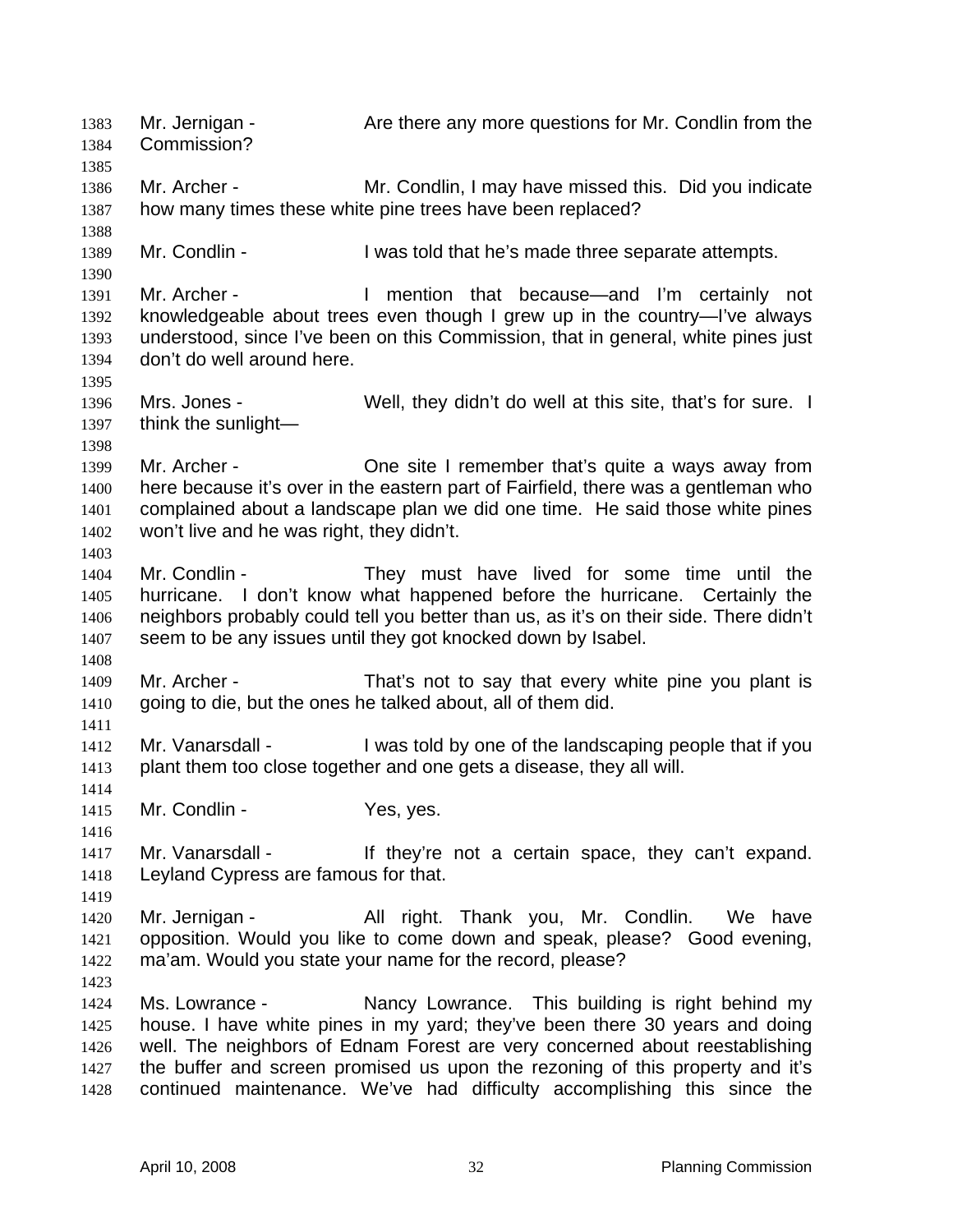problems left by Hurricane Isabel in 2003. The trees have been replaced twice since Hurricane Isabel. The first time they replaced them, it seemed they backed the truck up and just pushed them off the back. We had to call the County and ask them to come and plant them properly. They came and put a little dirt around them and they didn't live. The second time, they seemed to have planted them better, but we still had hot, dry summers and they didn't survive. 1429 1430 1431 1432 1433 1434

1435

1436 1437 1438 1439 1440 1441 1442 We want the replacement trees to be attractive, tall, hardy, fast-growing, and property planted with continued care provided. It would be to the advantage of all to have a professional arborist plant the replacements properly, perhaps preparing the soil by digging out old roots, bringing in soil if necessary, and planting them in the fall, giving the trees time to become established before the hot, dry summer. We would appreciate your help in making sure that the proffers offered with the rezoning are honored. Thank you.

- 1443
- 1444 1445

Mr. Jernigan - Thank you, ma'am. Good evening.

1446 1447 1448 1449 1450 1451 1452 1453 1454 1455 1456 1457 1458 Ms. Lewis - The My name is Elaine Lewis. I live just to the left of this picture. My concern is a little more than the trees. The property next to me is vacant and it goes from Cherrywood to Gayton. It's used as a path and it's also used as a dumping ground. Numerous times during the summer, I have to call the County to have someone to get the grass cut. A couple of times a lady came out and looked at. It usually gets about two feet tall before I call. When someone comes out and cuts it, they just cut it and the dead grass is left lying there, and it's also left in the street, and it's allowed to grow along the curbing. I don't like this next to me. I asked the lady if they could get him, the owner, to clean it up. She told me they couldn't do it, you all couldn't do it. I called to the County, I spoke to someone, asked them if they could get him to clean this property up. They said there was nothing they could do; maybe I could talk with him.

1459

1460 1461 1462 1463 1464 1465 1466 1467 1468 There were previously two owners of it, two partners and one of them that was domiciled in the building, I had him to come over. He came over and we walked through it and I had him to look at it. He said, "Well, I understand what you mean." I said, "No, I don't think you really understand. You own it, you don't live next door to it. I have to look at it." People come over and they dump Christmas trees, they dump their own leaves from their yards, but they come in from the Gayton Road side. People go over to the shopping center and they have dinner. Whatever they finish eating, it's dumped over in there through that pathway. The path is next to my fence, not next to the fence by the other owner's property.

1469

1470 1471 I don't like it and you wouldn't like it if you lived next door to it. I have tried for the last eight or nine years to try to get some success and I can't get any.

1472

1473 1474 It disturbs me. I hear the attorney say natural means leave it like it is. Not if you live next door to it. I don't mind the natural, but I don't want the beer bottles, the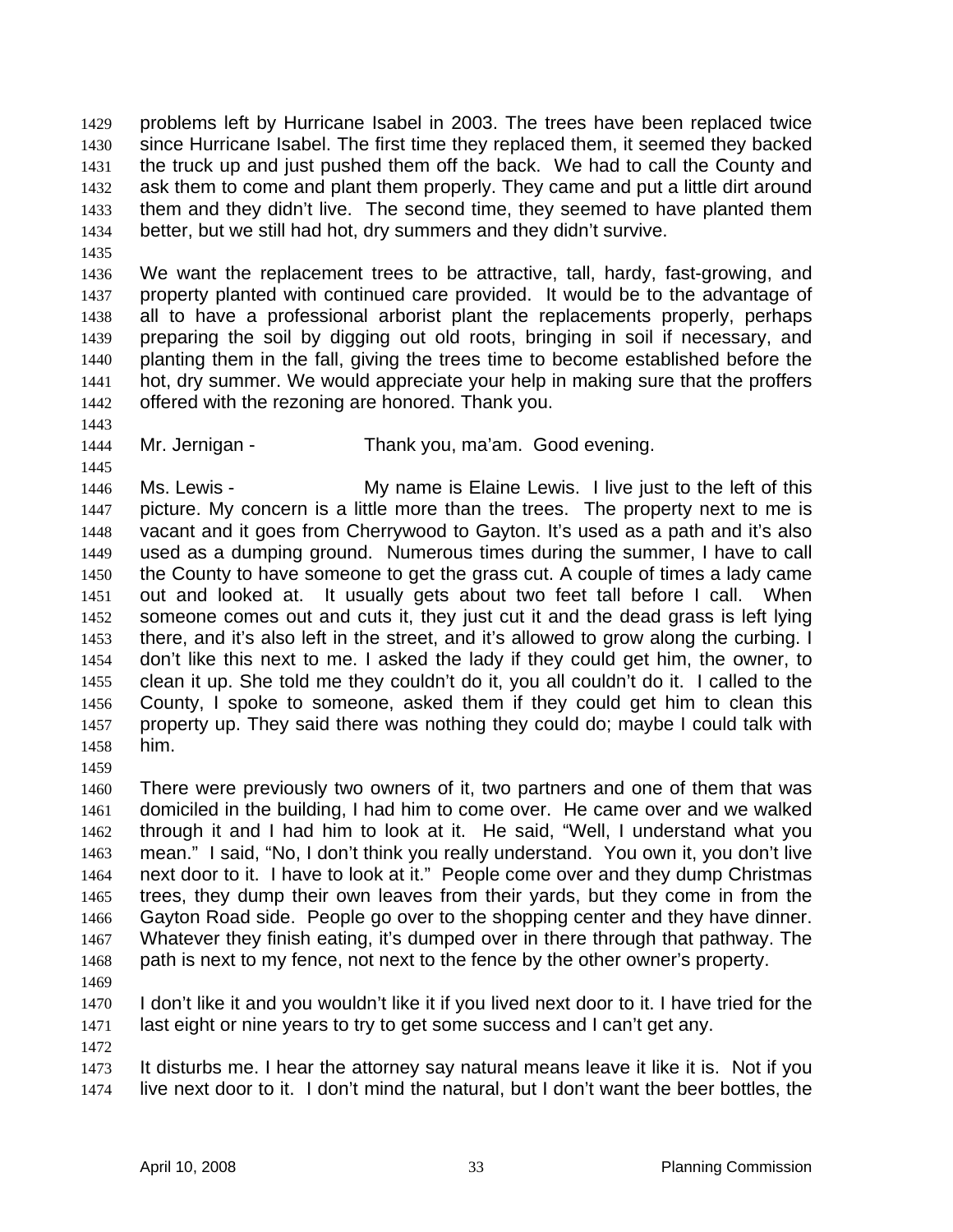soda cans, the soda cups, the paper that came from Ukrop's or the sub shop blowing into my yard. I don't like them walking past my fence and dropping it over in my yard. When I spoke to the gentleman, I asked him, "Can you do something? Can you put a fence; connect your fence to my fence? I have no problem." He said, "The County won't let me do it." So, I'm asking you all, can you give us some relief? Can you help us? That's all I'm asking because you wouldn't like it next door to you and we don't want it next door to us. If I had this in my yard, you would make me move it, you would make me clean it up, or you would fine me. I think he's entitled to the same privileges you give me. Fine him or do as you say you would do to the lawn. You say you cut it and make him pay for it. Then maybe you all want to clean it up and make him pay him pay for it. Thank you. 1475 1476 1477 1478 1479 1480 1481 1482 1483 1484 1485 1486 1487 1488 1489 1490 1491 1492 1493 1494 1495 1496 1497 1498 1499 1500 1501 1502 1503 1504 1505 1506 1507 1508 1509 1510 1511 1512 1513 1514 1515 1516 1517 1518 1519 1520 Mr. Jernigan - The Any questions for Ms. Lewis? Mrs. Jones - Ms. Lewis, let me ask you this. I walked this area as well, and I just want to say this looks pretty nice from this angle, but this isn't really the angle that you're talking about. If you can go further back towards Gayton and that's where you get into the piles of debris and things. Ms. Lewis - Yes. You're looking at the Cherrywood side. Mrs. Jones - Right, okay. Ms. Lewis - Sometimes pictures are a little deceiving. If you look right in there, you see some wood. Mrs. Jones - That's the start of where it gets a little junky. Ms. Lewis - There was a teepee, I think, and somebody knocked it down and it's still there. Mrs. Jones - Yes. It could have been the start of a bonfire area. Ms. Lewis - The Contract And that is still there. Mrs. Jones - Ckay. Ms. Lewis - The As you go further up in there, it gets worse. Mrs. Jones - Ms. Lewis, you said you've called the County on a number of occasions. Can you tell us about how many over the past 15 years? Ms. Lewis - For the grass cutting or the cleaning? Mrs. Jones - Both.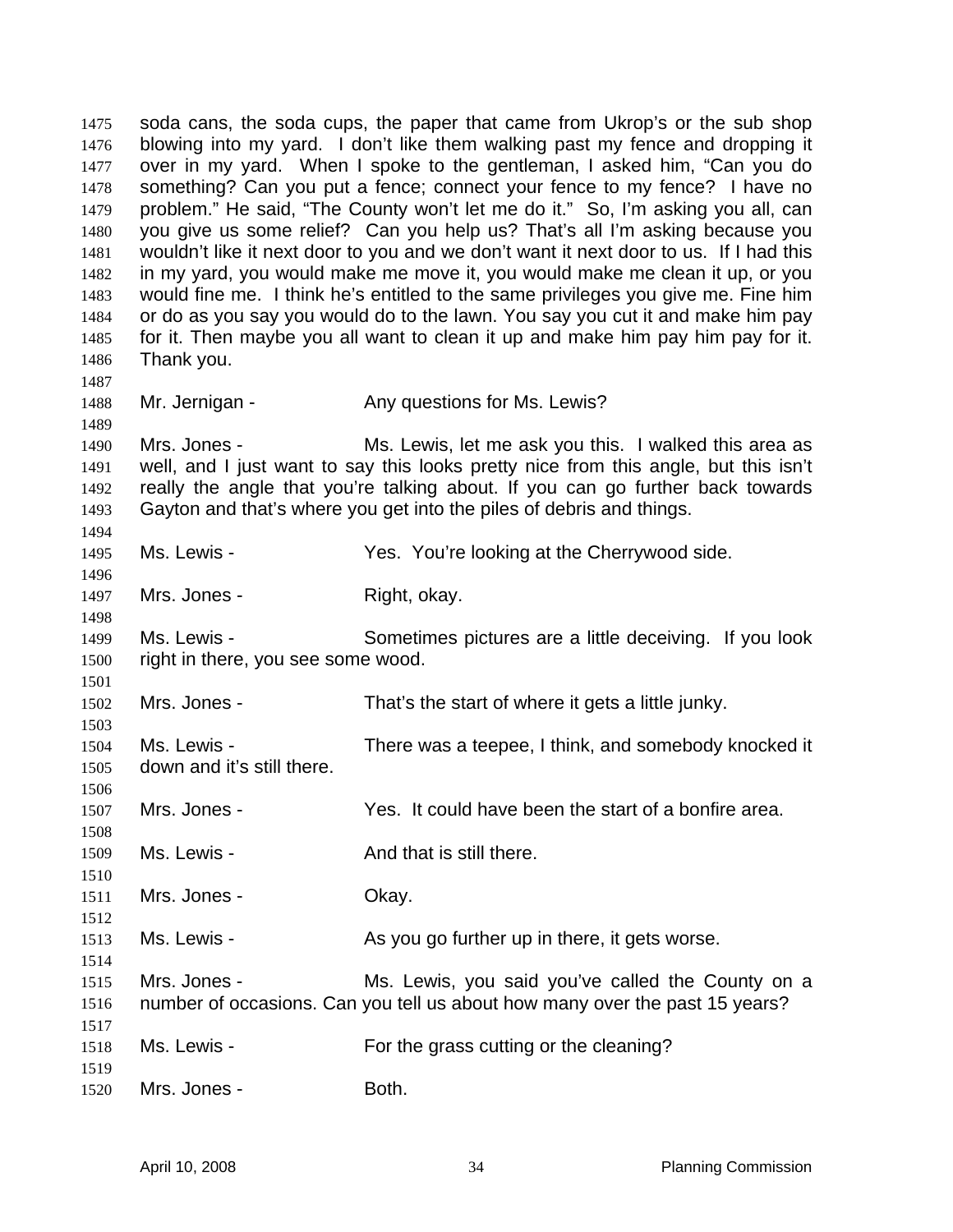Ms. Lewis - Well, usually, I have to call for the grass cutting at least twice every summer. Normally, it's not less than two feet when I call. 1521 1522 1523 1524 1525 1526 1527 1528 1529 1530 1531 1532 1533 1534 1535 1536 1537 1538 1539 1540 1541 1542 1543 1544 1545 1546 1547 1548 1549 1550 1551 1552 1553 1554 1555 1556 1557 1558 1559 1560 1561 1562 1563 1564 1565 Mrs. Jones - Chay. Ms. Lewis - For the cleaning, I spoke with the lady who came out and looked at it, and I think I called the County once. When they told me there was nothing they could make him do, I didn't see any reason to call back. Mrs. Jones - Well, thank you for your comments. Mr. Emerson - Ms. Lewis, I assume you have been talking with Community Maintenance? Ms. Lewis - Think so, yes. Mr. Emerson - The Mulli you can leave your name and phone number with one of the staff, we'll certainly follow up on this issue with you. The foot traffic through there may be an item for community policing. There's a representative from Police sitting back there and she may want to get your name and number so we can follow up from that aspect. Ms. Lewis - We certainly would appreciate it. Mr. Branin - The Ms. Lewis, do you know who owns this property? Ms. Lewis - Previously, I think it was Kornblau. I don't know if Mr. Vaughan was with him. It was two gentlemen. I remember the name Kornblau. One of them, I think the younger one, he came around in his pickup truck and he and I walked through and I showed him what it looked like. He said he understood. But I said he didn't quite understand because you don't live next door to it. When I drive into my driveway, I have to look right over there at it. If I decide to walk through to the shopping center, I have to look at it. The vagrancy that came through caused me not to have telephone service for almost a month. The box, the telephone box sits at the end of our fence and its right there, right at the end of the fence next to his property where they come through. For about a month, I had to deal with the telephone company seemed like every week. It was raining, like on a weekend, and my telephone service would go out. Finally, I had to call the state customer service corporation to get some help and they called them. Consumer Affairs called them and they sent someone out and went back and found out that the box had been taken off, destroyed, and it was bent over to the ground and the telephone lines going to our home were touching the ground. Every time it rained, we had no telephone service. That was from people coming through.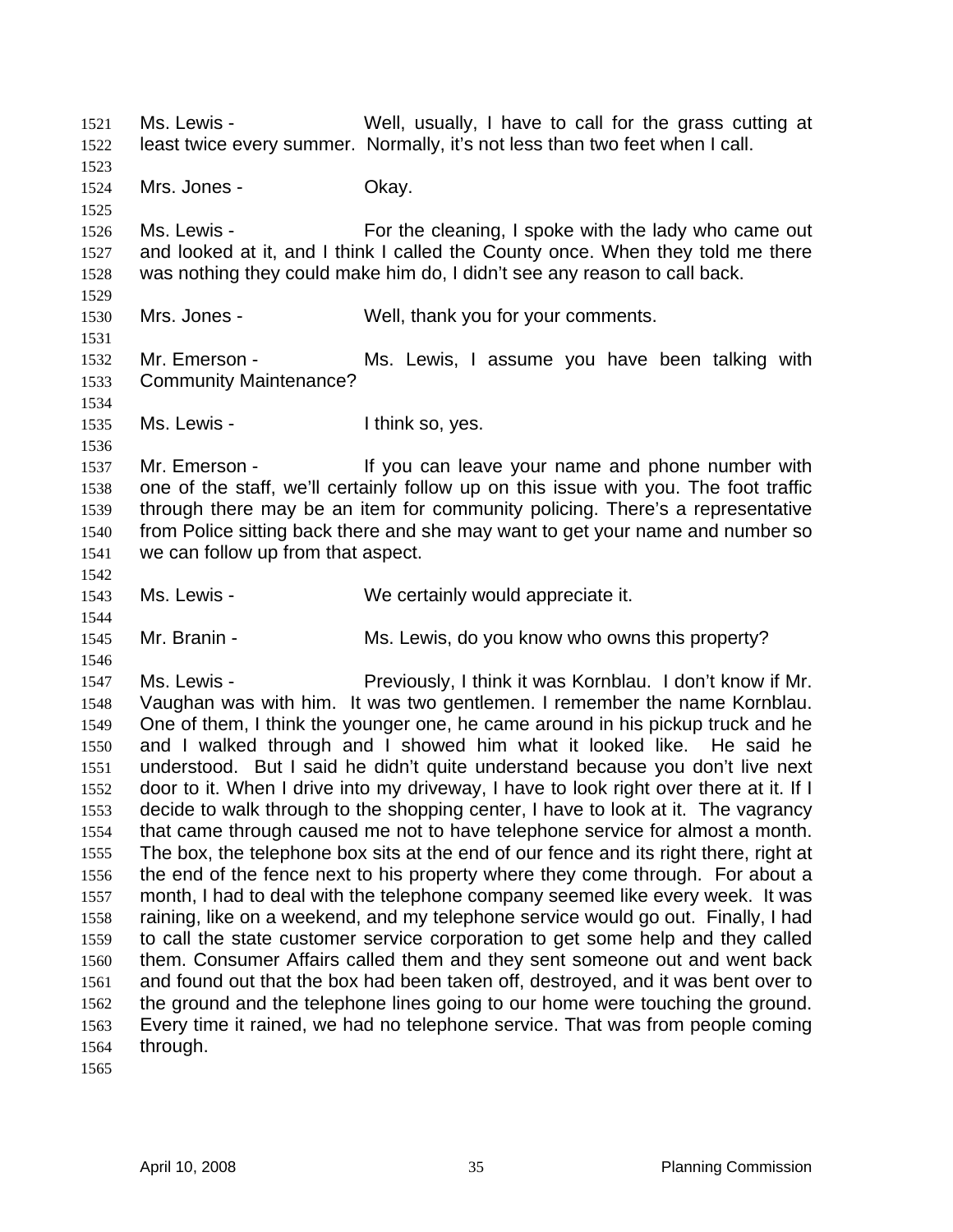Mr. Branin - The And the phone company, after the first time of fixing it, never did— 1566 1567 1568 1569 1570 1571 1572 1573 1574 1575 1576 1577 1578 1579 1580 1581 1582 1583 1584 1585 1586 1587 1588 1589 1590 1591 1592 1593 1594 1595 1596 1597 1598 1599 1600 1601 1602 1603 1604 1605 1606 1607 1608 1609 1610 1611 Ms. Lewis - The telephone company, they wanted me to do their job, go out and check the box and check this. Unplug all of your telephone lines and check this and check that. Mr. Vanarsdall - You were the relay switch. Ms. Lewis - Yes. After a while, I just got tired. My husband was in the hospital, he had just had quadruple bypass and I came home and I had no phone service. Here I was in the house and the only thing—I was fortunate to have a cell phone. This went on for over a month. Finally, when I called the State on them, they sent someone out to check. The fellow told me that the box had been damaged by vandalism. Mr. Branin - The Ms. Vann? If you could definitely get Ms. Lewis' number. That's definitely a police issue with vandalism. Mrs. Jones - Thank you. Mr. Jernigan - Would anybody else like to speak? Okay, Mrs. Jones. Mrs. Jones - The Yes. Mr. Condlin, would you come speak to a number of the issues that were raised? I realize you're not the owner of the property. Mr. Condlin - If I heard that correctly, it's a lot that's either in between her home and the buffer area or— Mrs. Jones - No. it is the buffer area. Mr. Condlin - The South State of the buffer area? Mrs. Jones - Yes. It's a 75-foot buffer area. It almost looks like a separate lot, but it is part of the buffer. Fifteen years ago, that was designed to be a nice compliment to the residential to office use. That's the reason it's there. Mr. Condlin - There is no doubt that there has been some foot traffic. Mr. Vaughan has made that statement to me, as well as the fact that people, neighbors are dumping stuff out there that's not coming from this. I think that's part of what he's committed to cleaning up, and making that part of what I provided for as a maintenance program. That includes the grass cutting that needs to be done on a continuing basis. We can set that out so staff can see that and approve that. I think that's something where he, quite frankly, when he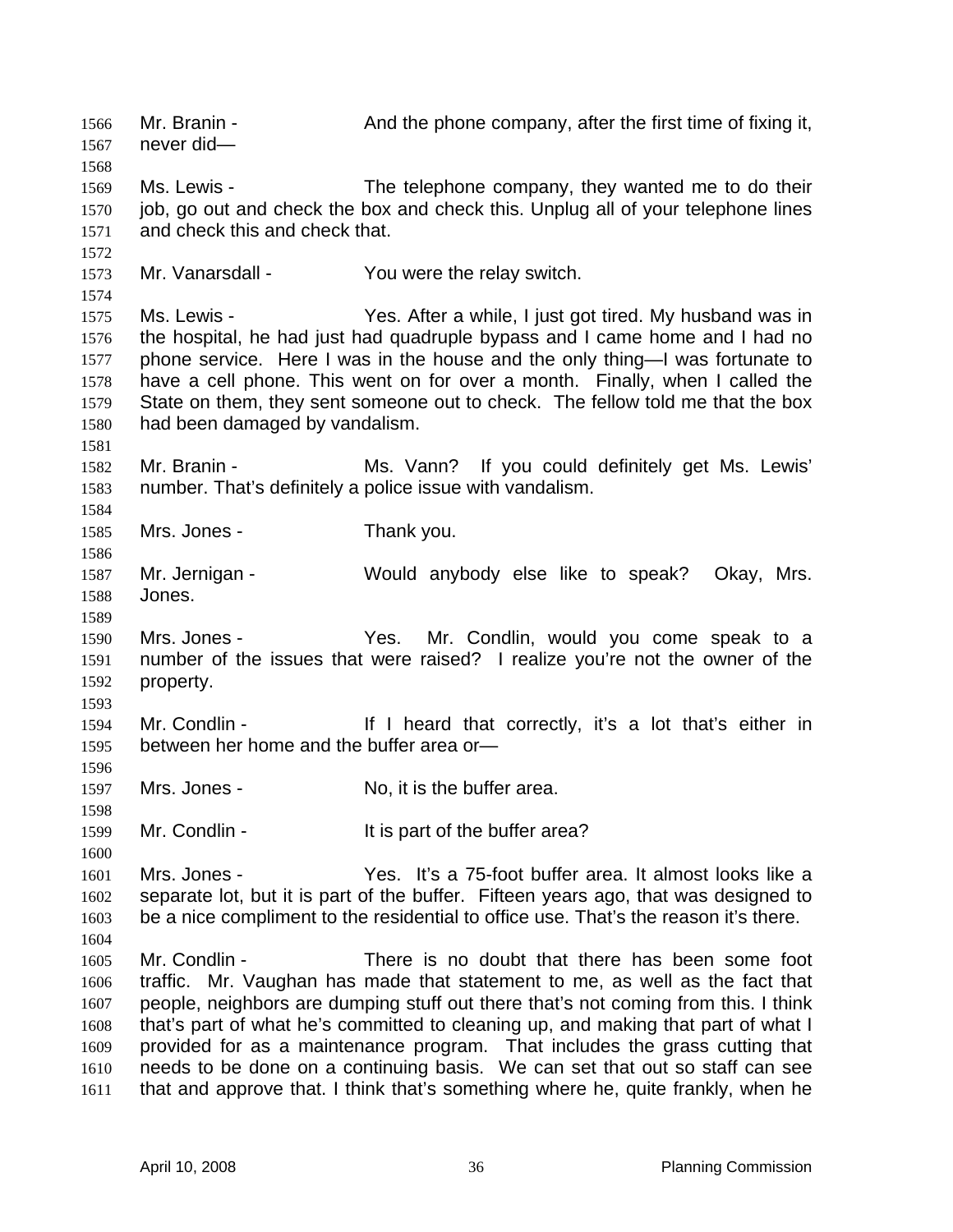looked at it, it's on the other side of the fence, he doesn't see it. It looks fine on his side of fence, but he doesn't see it otherwise until someone raises the issue. 1612 1613 1614 1615 1616 1617 1618 1619 1620 1621 1622 1623 1624 1625 1626 1627 1628 1629 1630 1631 1632 1633 1634 1635 1636 1637 1638 1639 1640 1641 1642 1643 1644 1645 1646 1647 1648 1649 1650 1651 1652 1653 1654 1655 1656 1657 Mrs. Jones - Sure, sure. Do you think you client would commit to having the dead, diseased material taken out fairly quickly and the site given a cleanup should this proffer amendment go forward? Do you think he would be agreeable to that? Mr. Condlin - Think he probably would be required to per the landscaping plan anyway, but yes. Mrs. Jones - Well, with planting geared to the fall when the conditions are better. Mr. Condlin - Right. Mrs. Jones - The other thing is that the maintenance program for the buffer sounds like a positive step to me. I would like very much to include that. The neighbors have talked about various species. The species that they prefer is the Green Giant Arborvitae. I'm not sure how we would want to incorporate that as the first choice of plant material, if we could somehow. Mr. Condlin - The Mr. How Mr. Emerson is sitting there and you're sitting there, which is it's subject to staff review and approval. Mrs. Jones - Sure. Mr. Condlin - The Muslim of that's your request. We're basically saying if it's evergreen and it's 10-feet tall, it's your choice. Later on, we might say it's not the plant of choice anymore and it can be replaced again. That leaves some flexibility, but it puts it in your control. I'd rather not list a species, but yes, we can make that commitment to say— Mrs. Jones - I wanted to make you aware, though, that the neighbors had checked that out. As a matter of fact, they have been to different garden centers today looking at samples. I hope you'll make your client aware. Mr. Condlin - That's the plan, to be able to put a new plan in to staff who can then review it. I know Mr. Lewis has the information and he's going to send it to me as far as what is preferred. Mrs. Jones - Chay. Mr. Emerson - I think that's what we need based on the experience we've had. In the event that something does go in that doesn't work, we need the flexibility to continue to work with it until we find something that's successful.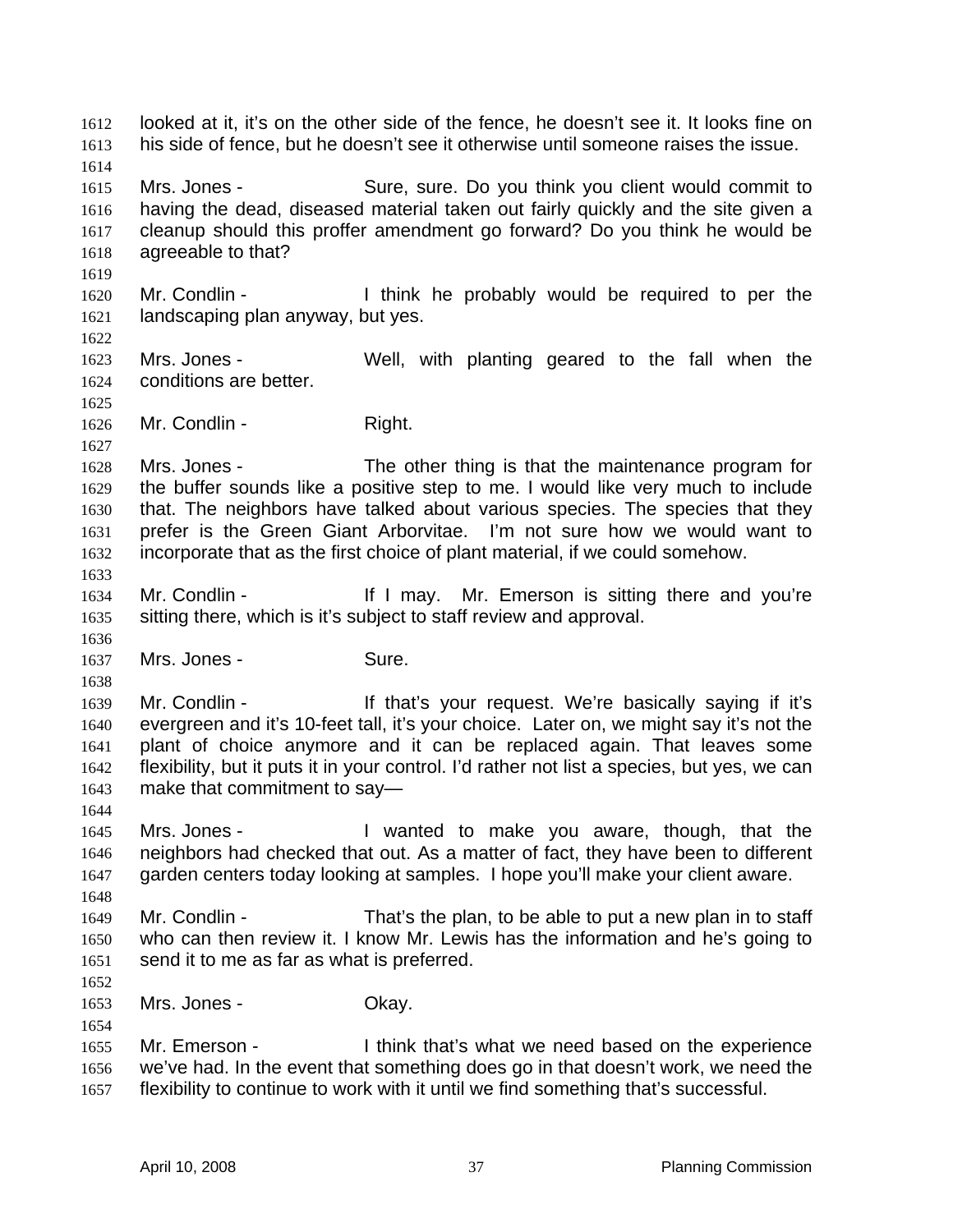1658 1659 1660 1661 1662 1663 1664 1665 1666 1667 1668 1669 1670 1671 1672 1673 1674 1675 1676 1677 1678 1679 1680 1681 1682 1683 1684 1685 1686 1687 1688 1689 1690 1691 1692 1693 1694 1695 1696 1697 1698 1699 1700 1701 1702 1703 Mrs. Jones - The Mr. Secretary, do you agree that the wording that Mr. Condlin has volunteered will be helpful to try to keep this going in the direction we want? Mr. Emerson - I think so. The maintenance plan would probably be helpful and certainly we can review that and make sure that it will take care of the landscaping and the other concerns that have been raised. We'll also follow up through Community Maintenance and Police in regards to some of the other issues as well. Mr. Condlin - I think more importantly the maintenance plan will put him on notice to what he needs to do. Really, there's no plan now, it's just out there, so I think that will be helpful. Mrs. Jones - That would be helpful. The only other item that was mentioned to me by the neighbors that hasn't come out in comments tonight is the Lewis' had wondered whether cut-through traffic could be alleviated with a fence that would come parallel to Gayton Road from their fence to your client's fence to eliminate cut-through from the Ednam Forest neighborhood to Gayton. I was going to ask Ms. Vann if she would just make a comment on that so that you could at least hear— Mr. Condlin - To be honest, the first I've heard of it was as you heard it this evening. Mrs. Jones - Exactly. Mr. Condlin - I can't make that commitment at this point. We could take a look at it. Mrs. Jones - But for the neighbors' benefit, I'd like to have her comment on that. Ms. Vann - Good evening. Kim Vann with Henrico Police. Yes ma'am. What I would propose is that working with a community officer, myself, and the other County staff, meet with the neighbors out there and see what the problem is and what we have going on, and see what the best solution would be. A parallel fence to an existing fence is always a concern for me because then you may have an alleyway that nobody can see what's going on in between it. So, if there's a way to tie in so it does alleviate that cut-through, I think that would be the best benefit for everybody. Mrs. Jones - Would that be something that we could discuss with a landscape plan?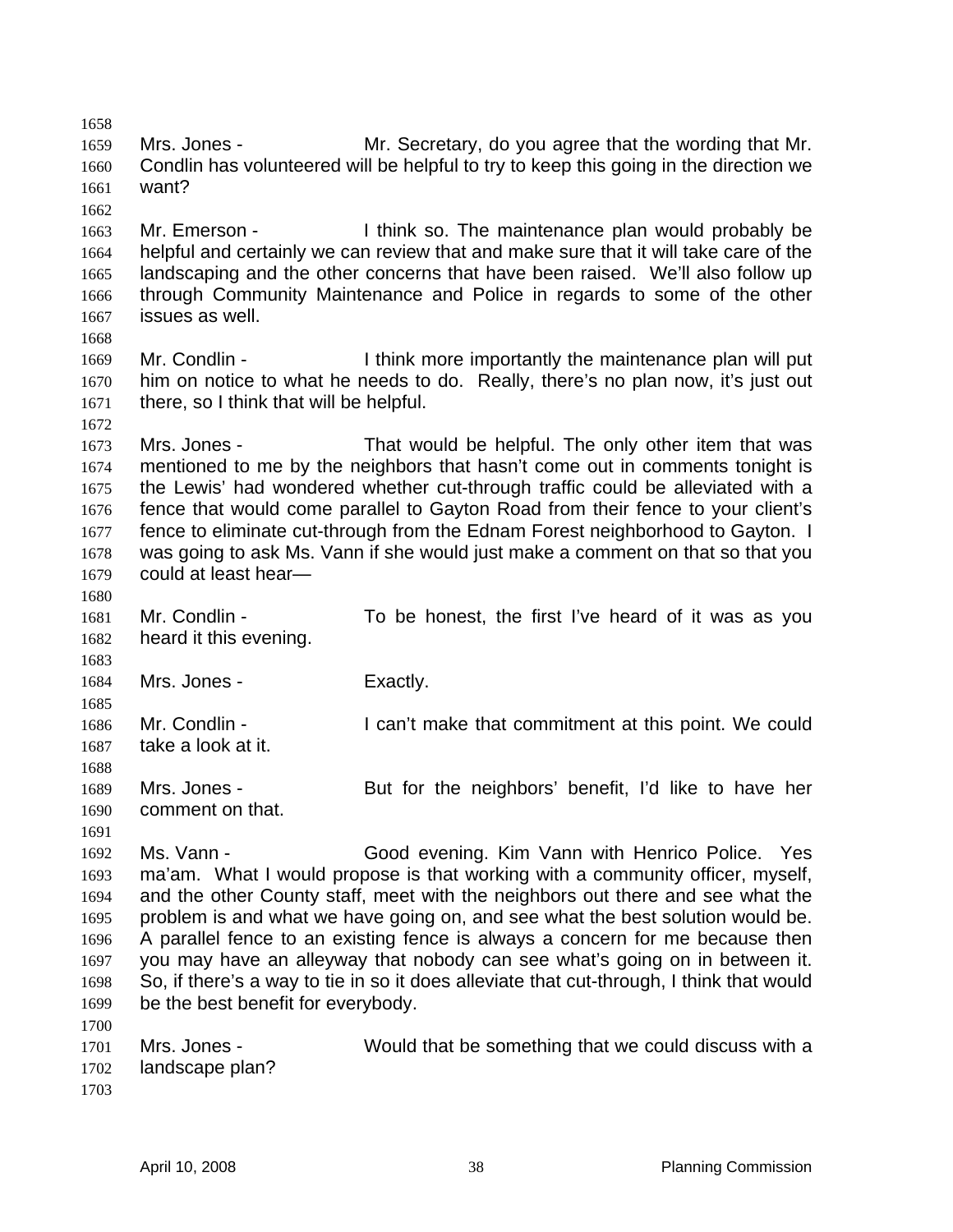Ms. Vann - The Yes ma'am. I usually review landscape plans, too, so I would be looking at that. 1704 1705

1706

- 1707 1708
- Mrs. Jones Thank you.

1709 1710 Mr. Jernigan - Ckay. Are there any more questions from the Commission? Mrs. Jones?

1711 1712 1713 1714 1715 1716 1717 1718 1719 1720 1721 1722 1723 1724 1725 1726 Mrs. Jones - I want to thank you very much. Certainly I want to thank Mr. Condlin for working on something that he was brought in fairly last minute to handle and Livingston Lewis has been a tremendous resource for me. I want to tell my fellow Commissioners the reason I've taken all of this time is very specifically because I feel strongly. If you look at our agenda tonight, about half of the cases that we've discussed tonight are proffer changes. I know from my short experience on the Commission that when rezonings come through here, proffers are the result of a tremendous amount of time and effort between County staff, applicants, developers, neighborhoods, other interested parties. These things are hammered out with a lot of care and thought. I think that same amount of care and thought needs to go into any kind of changes. There is a good faith effort on everybody's part at rezoning to get this right the first time. However, in a case like this, living plant material and development trends, land use, all kinds of things certainly can change in 15 years and we do want to be able to respond to that.

1727

1728 1729 1730 1731 1732 My feeling about this is that the neighbors have brought a situation to our attention in a very straightforward way that I think we must respond. I think the applicant will be held to account for this and certainly probably wants to do the right thing, it's just a question of defining what that right thing is. And there will be ongoing oversight.

1733

1734 1735 1736 1737 1738 1739 With that, the changes to the proffers seem to make sense for the best possible creation of a buffer that will serve the neighborhood, as well as serve the intent of the case. With the addition of this sentence, which Mr. Condlin suggested, "and maintenance program for the buffers" to be included in 4(c)—Mr. Lewis, should I go ahead and—We'll have to do that how, to include that sentence as part of this?

1741 1742 Mr. Emerson - The You possibly could request that that language be hammered out between now and the time of the Board—

1743

1745

1740

1744 Mrs. Jones - Chay.

1746 1747 1748 Mr. Emerson - Thearing so we can work on it a little bit and make sure we get it to where it works properly. That's a little more complicated than some of the earlier changes we've done this evening.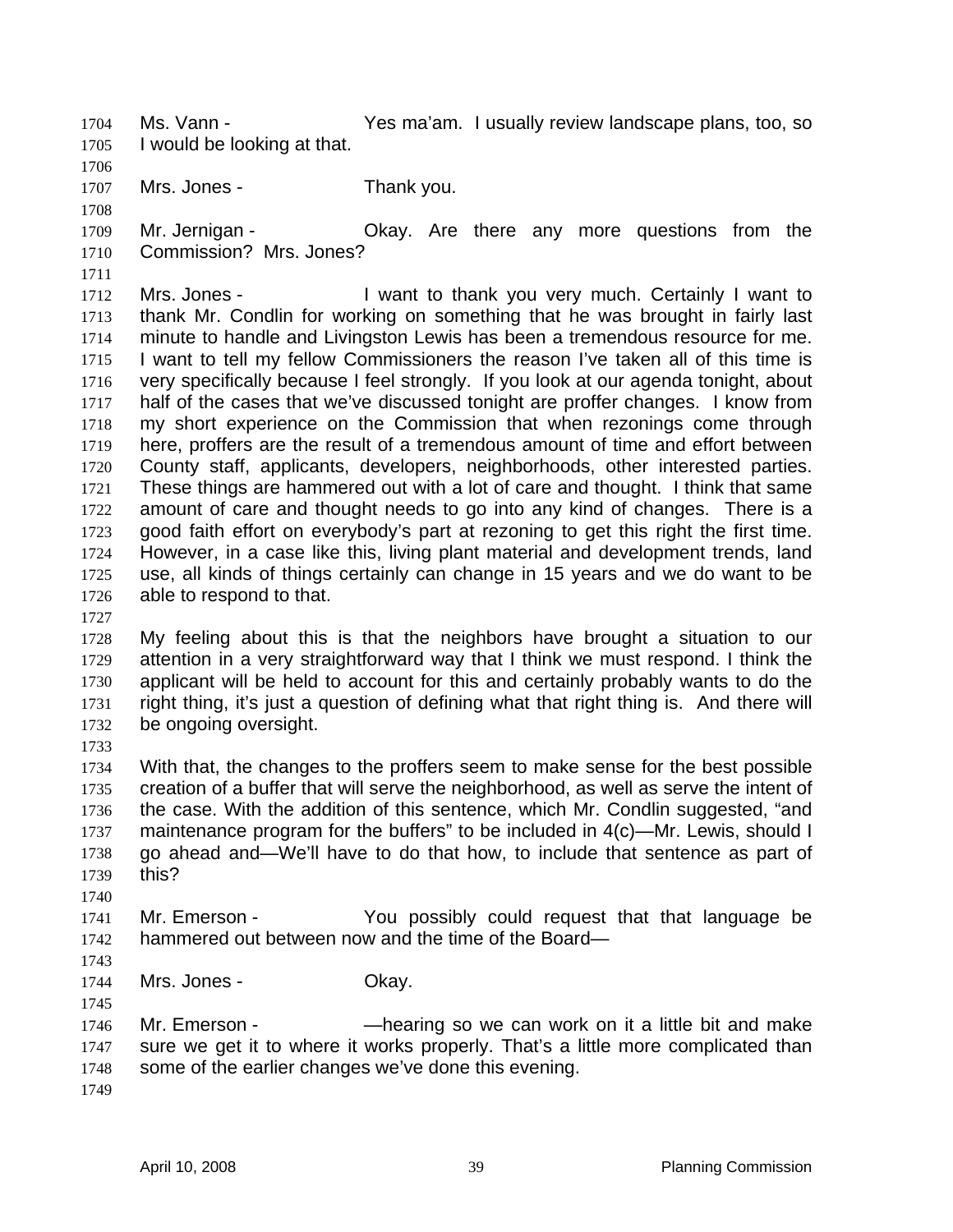Mrs. Jones - Okay. I'll be happy to do that, then. If we can have this worded and ready to go for the Board then I think we'll be able to accomplish what will serve everyone well. So, with that, I will move that C-16C-08, Robert W. Vaughan, be sent to the Board of Supervisors with a recommendation for approval. 1750 1751 1752 1753 1754 1755 1756 1757 1758 1759 1760 1761 1762 Mr. Archer - Second. Mr. Jernigan - **Motion by Mrs. Jones, seconded by Mr. Archer. All in** favor say aye. All opposed say no. The ayes have it; the motion passes. **REASON:** Acting on a motion by Mrs. Jones, seconded by Mr. Archer, the Planning Commission voted 5-0 (one abstention) to recommend the Board of Supervisors **grant** the request because the changes were determined to be reasonable and would not greatly reduce the original intended purpose of the proffers. 1763 1764 1765 1766 1767 1768 1769 1770 1771 1772 1773 1774 1775 1776 1777 1778 1779 1780 1781 1782 1783 1784 1785 1786 1787 1788 1789 1790 1791 1792 1793 1794 1795 **C-17C-08 Bay Design Group, P.C. for Thomas B. Porterfield**: Request to amend proffered conditions accepted with Rezoning Case C-17C-91, on Parcel 745-742-4101, located at the northeast intersection of Patterson Avenue (State Route 6) and Gaskins Road (State Route 157). The applicant proposes to amend proffers pertaining to permitted uses and floor area limitation and add new proffers pertaining to a conceptual plan and architectural treatment to permit the expansion of an existing convenience store. The existing zoning is B-2C Business District (Conditional). The Land Use Plan recommends Commercial Concentration. Mr. Jernigan - Is there any opposition to C-17C-08, Bay Design Group, P.C. for Thomas B. Porterfield? There is no opposition. Mr. Sehl, you may proceed. Mr. Sehl - Thank you, Mr. Chairman. This request would amend proffers accepted with rezoning case C-17C-91 which rezoned the subject property from B-1 to B-2C. The 2010 Land Use Plan recommends Commercial Concentration for the subject site. The proposed use, properly regulated, would be consistent with this designation. The applicant submitted revised proffers and exhibits, which are dated today—a change was made this evening, so they would be dated April 10—and have been distributed to you this evening. There's one minor change that I will speak to in a second. The amended proffers commit to redeveloping the existing gas station in a manner consistent with this conceptual plan. The site layout would be slightly altered to allow for the addition of a car wash at the rear of the building.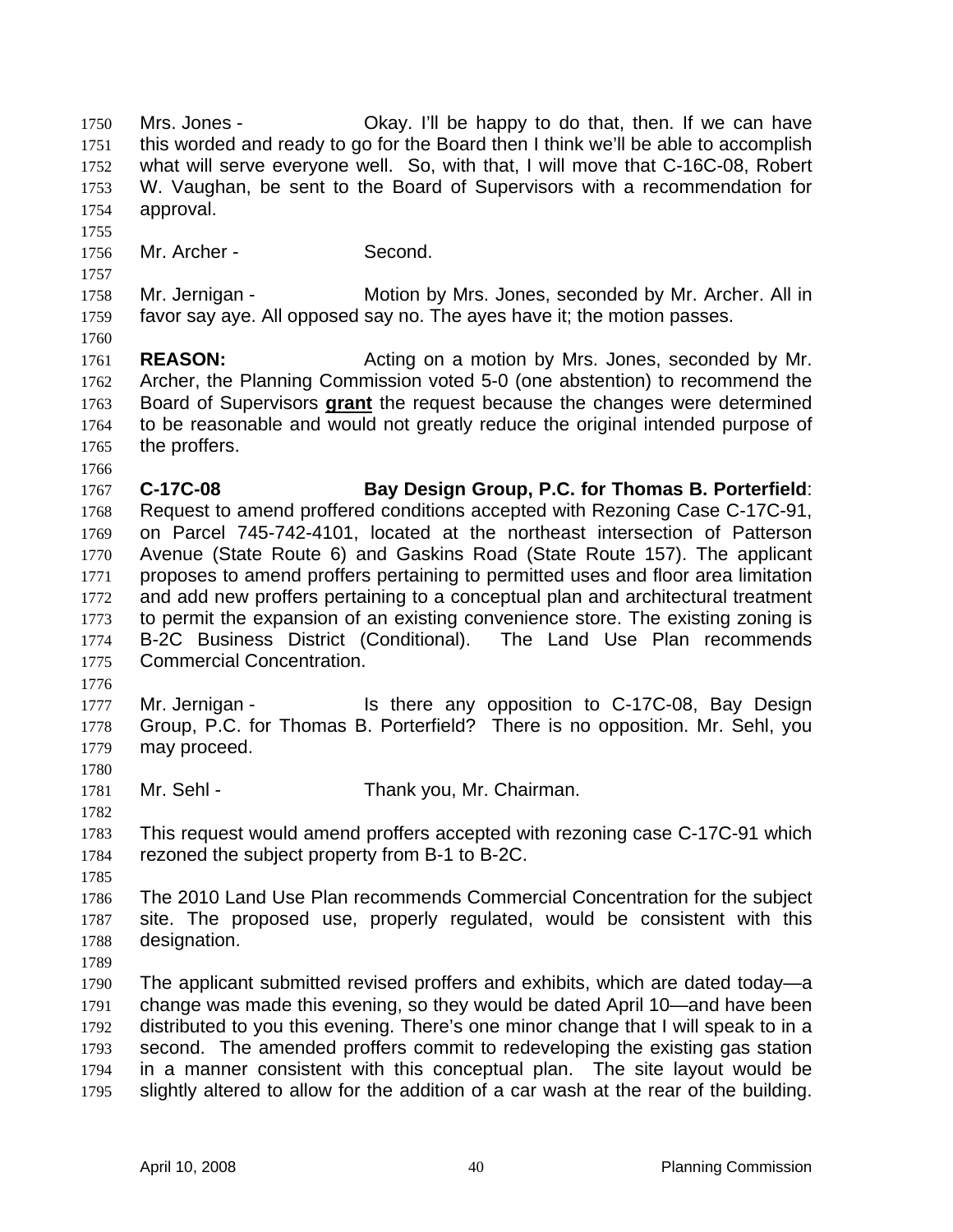Car washes are permitted in conjunction with a gas station upon the issuance of a special exception by the Planning Commission at the time of Plan of Development. 1796 1797 1798

1799

1800 1801 1802 1803 1804 1805 1806 1807 1808 The addition of the proposed car wash would eliminate the existing service bays on the property, which necessitates the proposed amendment to Proffer 3, which increases the square footage of the structure permitted to be occupied by a convenience store from 900 to 2,000 square feet. I do note that the change I just spoke to involves an addition to Proffer 2, which limits the signage on the property. The applicant has added at that end of that sentence a prohibition on changeable message signs and attention-getting devices. That proffer has been provided this evening and time limits would need to be waived to accept the change to that proffer.

1809

1810 1811 1812 1813 1814 1815 The applicant also proposes to add five proffers. These include a commitment to building upgrades to match these elevations, which show the proposed changes from all four sides. The proposed alterations would make the structure more residential in nature and would be more in keeping with other recent developments in the Patterson Avenue corridor.

1816 1817 1818 1819 1820 Other proffers proposed by the applicant pertain to trash receptacle screening, retaining walls, and landscaping. Staff notes the applicant has indicated an intent to soften the appearance of the existing retaining wall adjacent to Gaskins Road on the property by adding landscaping as determined at the time of POD and landscape plan review.

1821

1822 1823 1824 1825 1826 In conclusion, this request would allow for a logical expansion of the existing convenience store on the property. The upgrades to the building and the submitted proffered conditions should ensure a quality development not otherwise possible. Staff supports this request. I'd be happy to answer any questions you might have.

1827

1829

1832

1828 Mr. Jernigan - Any questions for Mr. Sehl from the Commission?

1830 1831 Mrs. Jones - A quick one. The wording for #2 that was added tonight, could you just read that again, or is it not specific?

1833 1834 1835 1836 1837 Mr. Sehl - The State of the Specific. Mr. Porterfield has made and dated 4/10/08 that no attention-getting devices or changeable message signs shall be permitted per Code on the property. The changeable message signs are defined in our Code as anything that changes more then three times on a 24-hours basis.

1838 1839 1840 1841 Mrs. Jones - Chay. Mr. Jernigan - That's in addition to what's already stated.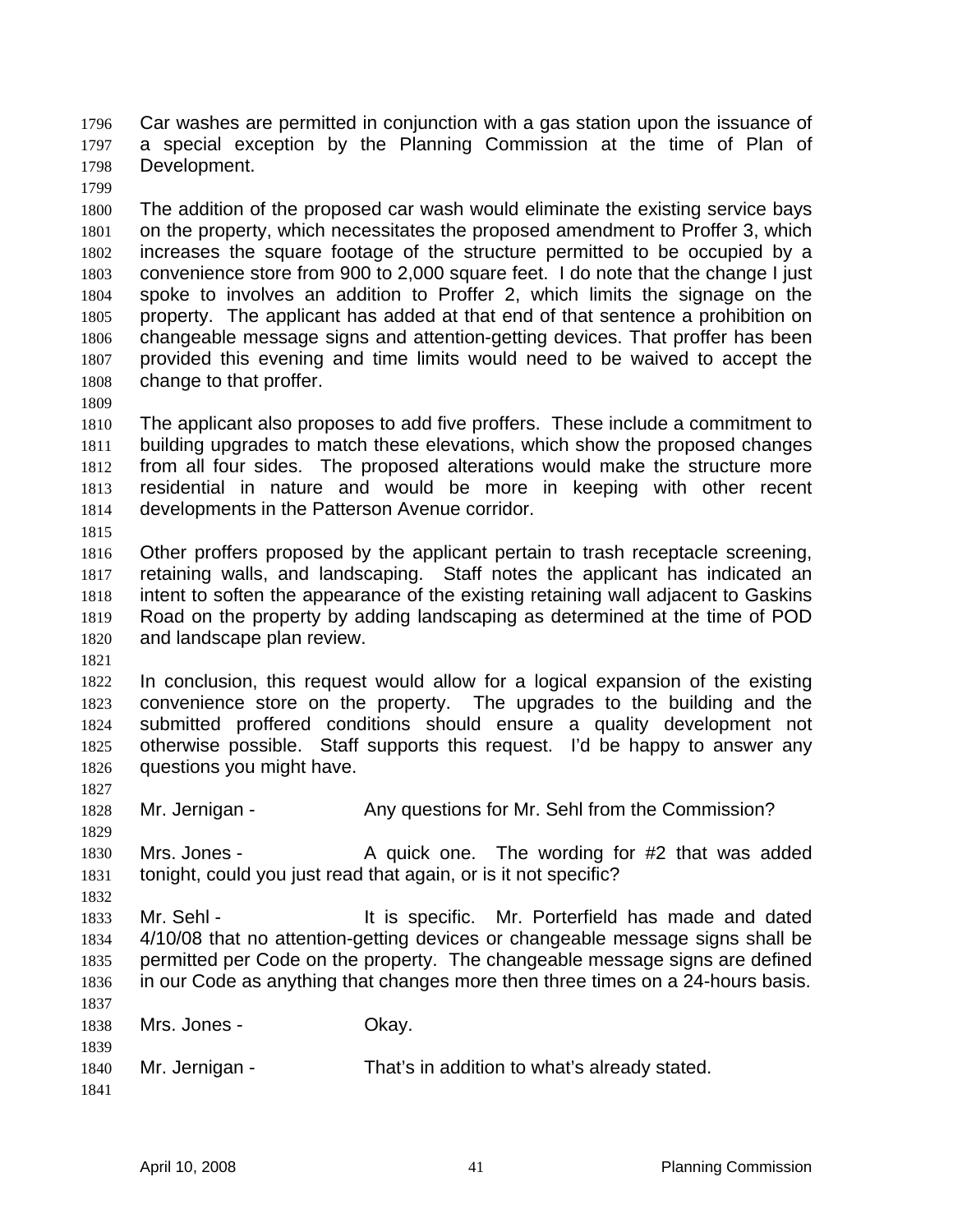Mr. Sehl - Correct. Yes sir. The limitation would still be 105 square feet total signage on the property. Mr. Jernigan - Normally, we wouldn't put the square foot of signage on a case because you have to determine that by the linear feet. Mrs. Jones - That came along with the previous case. Mr. Sehl - Mrs. Jones is correct. That's a continuance of the proffer originally accepted in 1991. Mr. Jernigan - All right. Mrs. Jones - Two thoughts which may have come through with the previous case that I don't believe we've spoken about. Do you know if there are any outdoor speakers on this site for any reason? Mr. Sehl - My understanding is no. The applicant is here and he could maybe answer that question. Mrs. Jones - Okay. Do you know their hours of operation? Mr. Sehl - They're limited to B-2. Mrs. Jones - Ckay. That wasn't changed with— Mr. Sehl - No, it wouldn't. They would require a provisional use permit. I'm not sure what their current operating hours are. Mrs. Jones - Ckay. I'll ask. Mr. Jernigan - Any other questions for Mr. Sehl? Thank you, sir. Would you like to hear from the applicant? Mrs. Jones - Twould. Mr. Jernigan - Ckay. Would the applicant come down, please? Mrs. Jones - Good evening. Mr. Caskie - I'm Dan Caskie with Bay Design Group and I have Tom Porterfield here. I'd be happy to answer any questions or if you want me to present anything, I'll be happy to do that, too.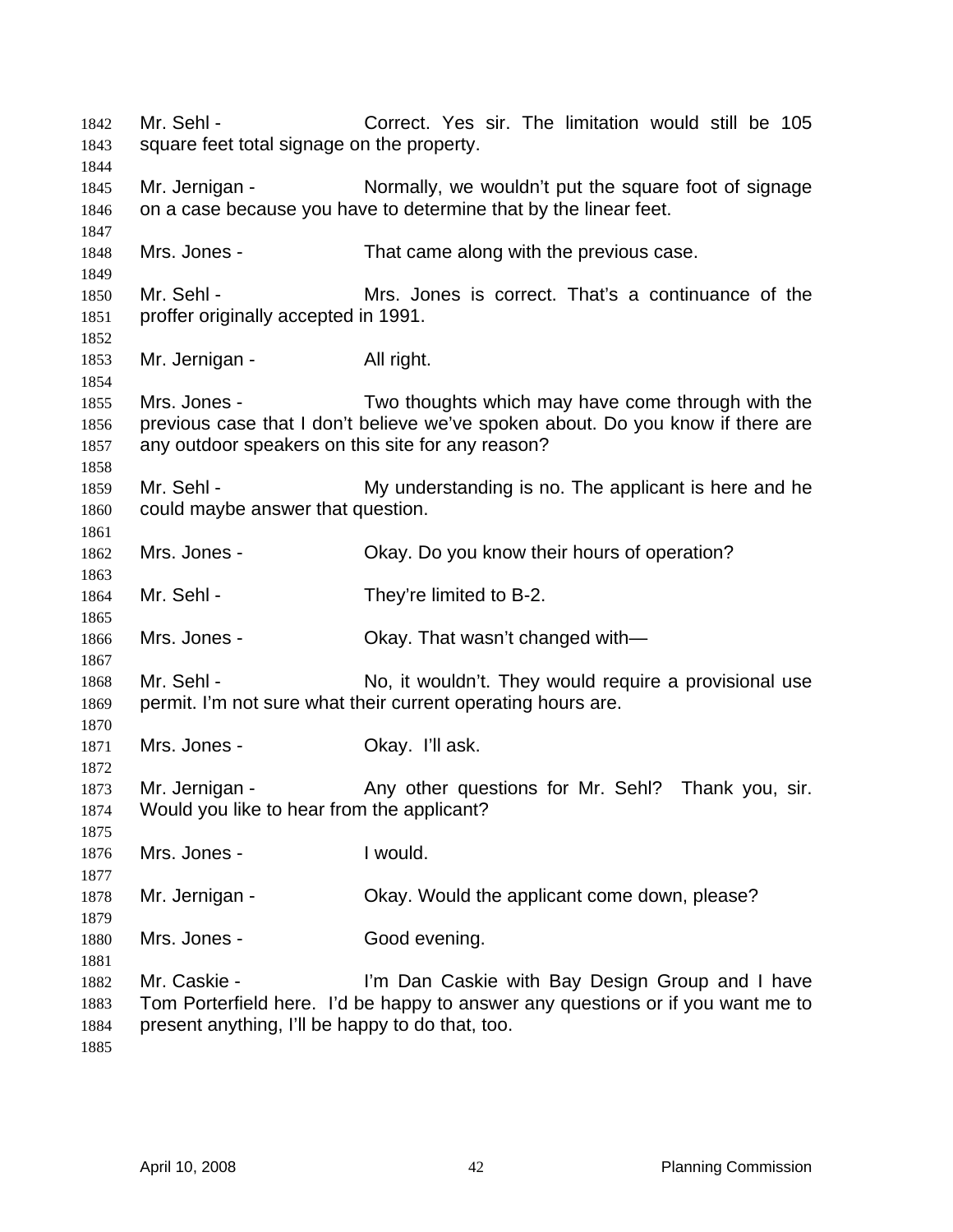Mrs. Jones - I would. Just let me ask you those two quick things and then I want to compliment you. Outdoor speakers, do you know if there are outdoor speakers on this property? 1886 1887 1888 1889 1890 1891 1892 1893 1894 1895 1896 1897 1898 1899 1900 1901 1902 1903 1904 1905 1906 1907 1908 1909 1910 1911 1912 1913 1914 1915 1916 1917 1918 1919 1920 1921 1922 1923 1924 1925 1926 1927 1928 1929 1930 Mr. Caskie - No. Tom has indicated that we do not have outdoor speakers. Mrs. Jones - Ckay. How about the hours of operation, just so I'm clear on that. Mr. Caskie - 6 a.m. to 12 p.m. Mrs. Jones - Which are the full hours permitted, I believe, in the zoning. Mr. Emerson - That's correct. Mrs. Jones - Okay. The compliment I want to give you is this. When originally this came through, this was a very I want to say ordinary looking structure. We thought with everything else coming on in at the Gaskins/Patterson corridor, it would sure make a difference if this were taken up a notch. The next thing I saw was quite a few notches. I wanted to tell you that I thought the response to that on behalf of your client and you working with this I would like very much to thank you for the effort that went into this on materials, and architecturals, and for your commitment to the landscaping on this parcel. Mr. Caskie - Thank you for the comments. Mrs. Jones - It's a difficult parcel and this turned around mighty fast. Mr. Caskie - Well, thank you. Mrs. Jones - Thave no more questions as far as the actual case, unless somebody else does. Mr. Jernigan - The Any other questions for Mr. Caskie from the Commission? Thank you, Mr. Caskie. Mrs. Jones - Then I guess I waive time limits. First, I'd like to move that we waive time limits on C-17C-08, Bay Design Group, P.C. for Thomas B. Porterfield, for the proffers dated April 10, 2008. Mr. Vanarsdall - Second.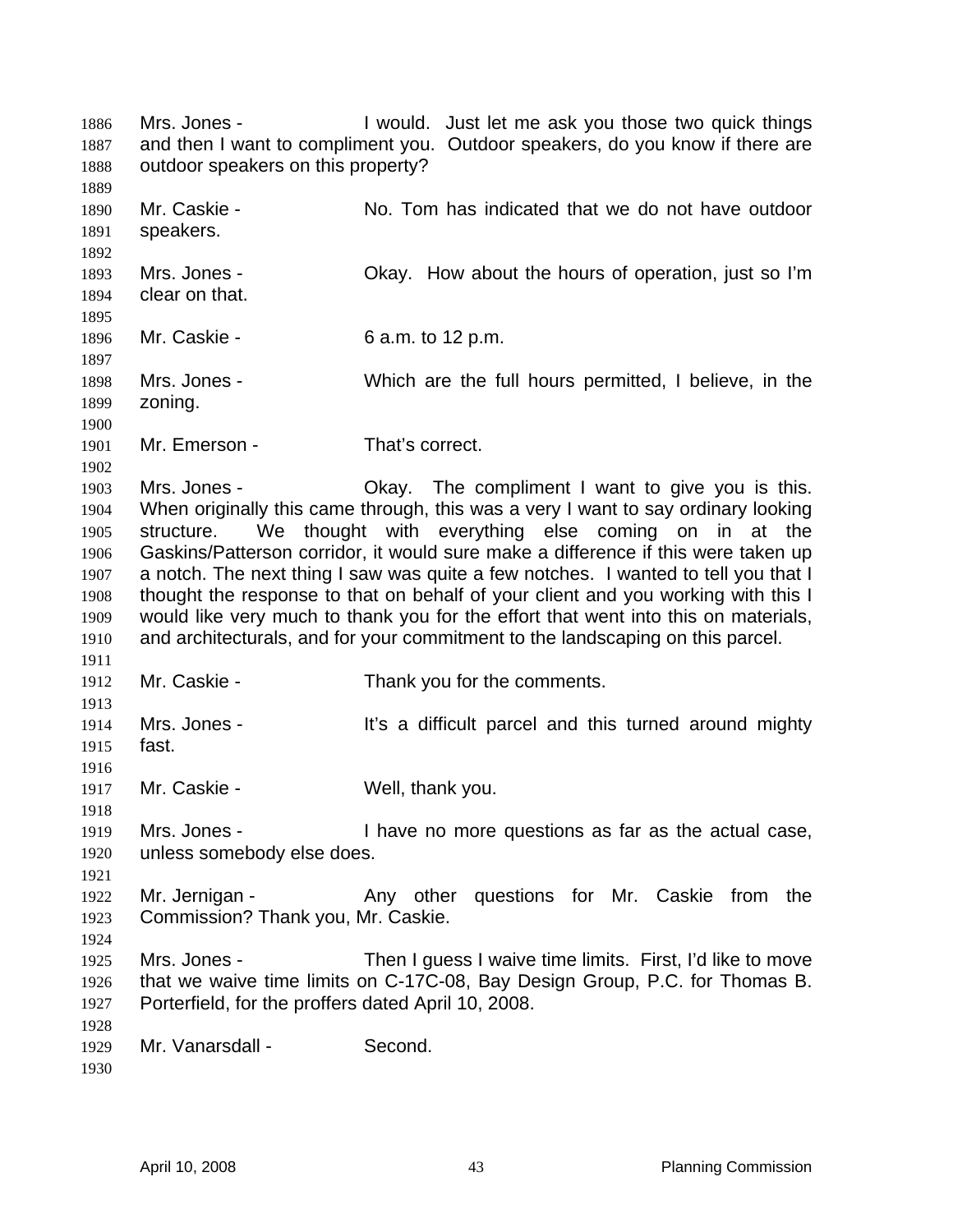Mr. Jernigan - **Motion by Mrs. Jones, seconded by Mr. Vanarsdall.** All in favor say aye. All opposed say no. The ayes have it; the motion passes. 1931 1932 1933 1934 1935 1936 1937 1938 1939 1940 1941 1942 1943 1944 Mrs. Jones - I move that we send C-17C-08, Bay Design Group, P.C. for Thomas B. Porterfield, to the Board of Supervisors with a recommendation for approval. Mr. Vanarsdall - Second. Mr. Jernigan - Motion by Mrs. Jones, seconded by Mr. Vanarsdall. All in favor say aye. All opposed say no. The ayes have it; the motion passes. **REASON:** Acting on a motion by Mrs. Jones, seconded by Mr. Vanarsdall, the Planning Commission voted 5-0 (one abstention) to recommend the Board of Supervisors **grant** the request because the amendments continue to assure a quality form of development with maximum protection afforded the adjacent properties, and do not reduce the original intended purpose of the proffers. 1945 1946 1947 1948 1949 1950 1951 1952 1953 1954 1955 1956 1957 1958 1959 1960 1961 1962 1963 1964 1965 1966 1967 1968 1969 1970 1971 1972 1973 1974 **AMENDMENT TO THE MAJOR THOROUGHFARE PLAN: MTP-1-08** Proposed Deletion of a Segment of Concept Road W-3 between Rasmussen Drive Extended and White Oak Road. Mr. Jernigan - Is there opposition to the Amendment to the Major Thoroughfare Plan: MTP-1-08? There is no opposition. Mr. Humphreys - Thank you, Mr. Chairman. The Board of Supervisors, at its meeting on March 11, 2008, adopted a resolution directing the County Staff to initiate a study of Concept Roads W-2 and W-3 in their entirety, as seen here on this map. Although the exact alignments have not been designed and the ultimate lengths could change, Concept Roads W-2 and W-3 are planned to be minor collector roads providing a road network from White Oak Road at Windsor Road, westbound approximately 6,160 feet then south approximately 1,480 feet to Elko Road. Concept Road W-3 would also intersect Rasmussen Drive, which is also shown to be extended southward to Elko Road. As a result of that study, staff is bringing a proposed amendment for the removal of a portion of Concept Road W-3 before you this evening. The portion of Concept Road W-3 proposed for deletion is located between Rasmussen Drive and White Oak Road.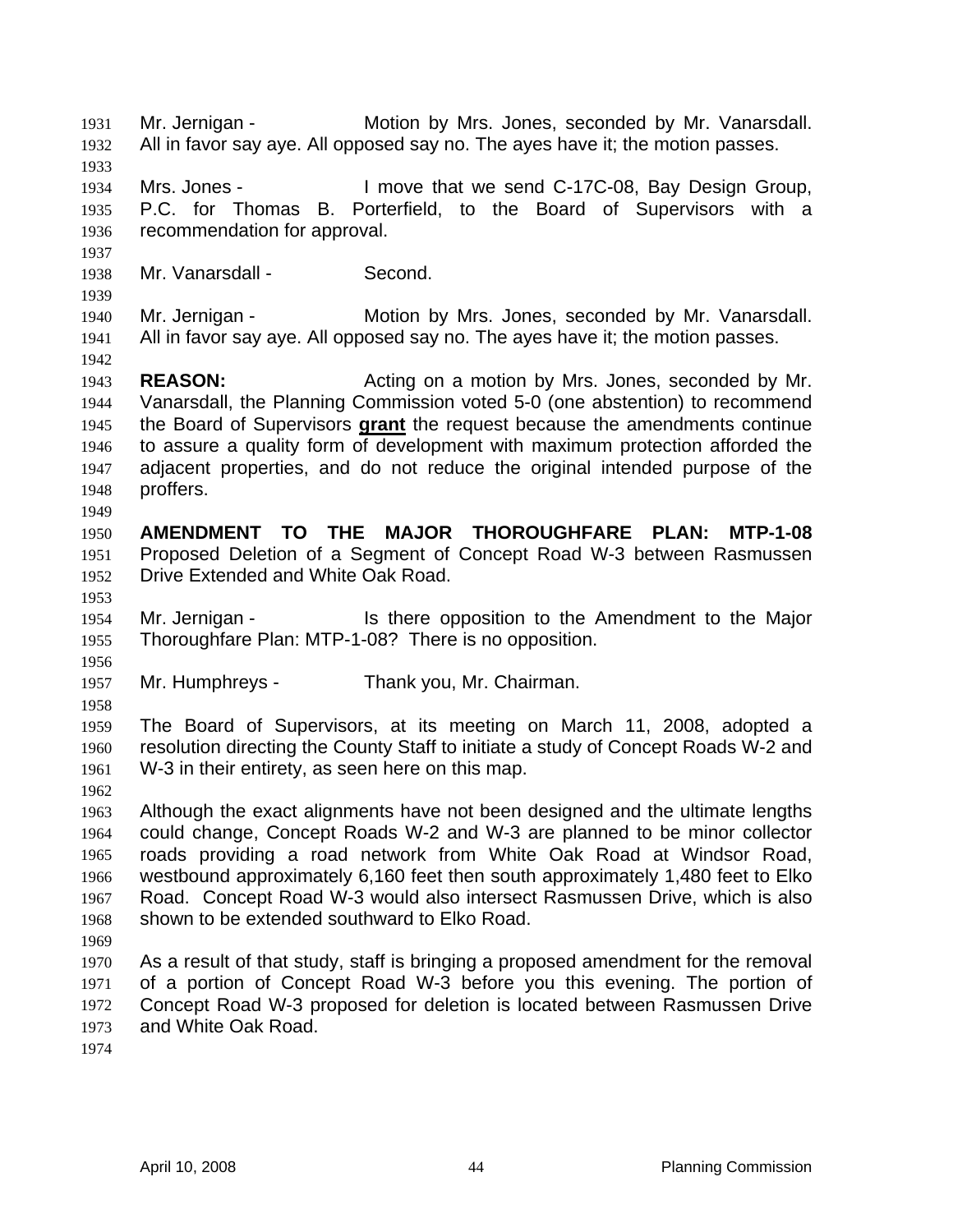All of the parcels adjacent to Concept Roads W-3 and W-2 are currently zoned A-1. An existing R-2A subdivision, Shady Oaks, is located just to the north along the existing Rasmussen Drive. 1975 1976 1977

1978

1979 1980 1981 The 2010 Land Use Plan designates the areas adjacent to Concept Road W-2 and W-3 as SR-1 and SR-2. These designations indicate detached single-family uses with a density of 1 to 2.4 and 2.4 to 3.4 units per acre, respectively.

1982

1983 1984 1985 1986 1987 1988 Concept Roads W-2 and W-3 are planned to traverse through a total of eight parcels. One of the larger parcels that abuts the Windsor and Shady Oaks subdivisions to the north and east, respectively, does not have road frontage or access to existing roads in the 2010 Major Thoroughfare Plan. For this reason, it is not recommended that the segment of Concept Road W-3 west of Rasmussen Drive Extended be removed at this time. That would be the segment here.

1989

1995

1990 1991 1992 1993 1994 Three parcels adjacent to the eastern segment of Concept Road W-3 currently have access to Elko Road, White Oak Road, or both. The only exception is a parcel that currently has a subdivision filed on it (Selph Ridge). This subdivision is scheduled on the May 28, 2008 Planning Commission agenda for final approval.

1996 1997 1998 1999 2000 The proposed lot layout for Selph Ridge would not be able to accommodate the segment of Concept Road W-3 planned through the site, but instead would provide access to Elko Road via Scaffold Court and Chillie Lane. Removal of this segment of Concept Road W-3 east of Rasmussen Road Extended would allow for the development of this parcel as currently proposed.

2001

2002 2003 2004 2005 2006 It is not foreseen the deletion of Concept Road W-3 between White Oak Road and Rasmussen Drive Extended from the 2010 Major Thoroughfare Plan would have adverse impacts on surrounding properties, future development of such properties, or the larger road network in this area.

2007 2008 2009 Retention of Concept Roads W-3 west of Rasmussen Drive Extended and W-2 will also provide access to future residential developments in the area north of Elko Road.

2010

2011 2012 For these reasons, staff recommends the removal of the portion of Concept Road W-3 between Rasmussen Drive Extended and west of White Oak Road.

2013

2014 This concludes my presentation, and I would be happy to answer any questions.

2015

2016 2017 2018 Mr. Jernigan - Any questions for Mr. Humphreys from the Commission? All right, Mr. Humphreys, the gentleman's name that I spoke to earlier was Mike Eberhart.

2019

2020 Mr. Humphreys - How do you spell that?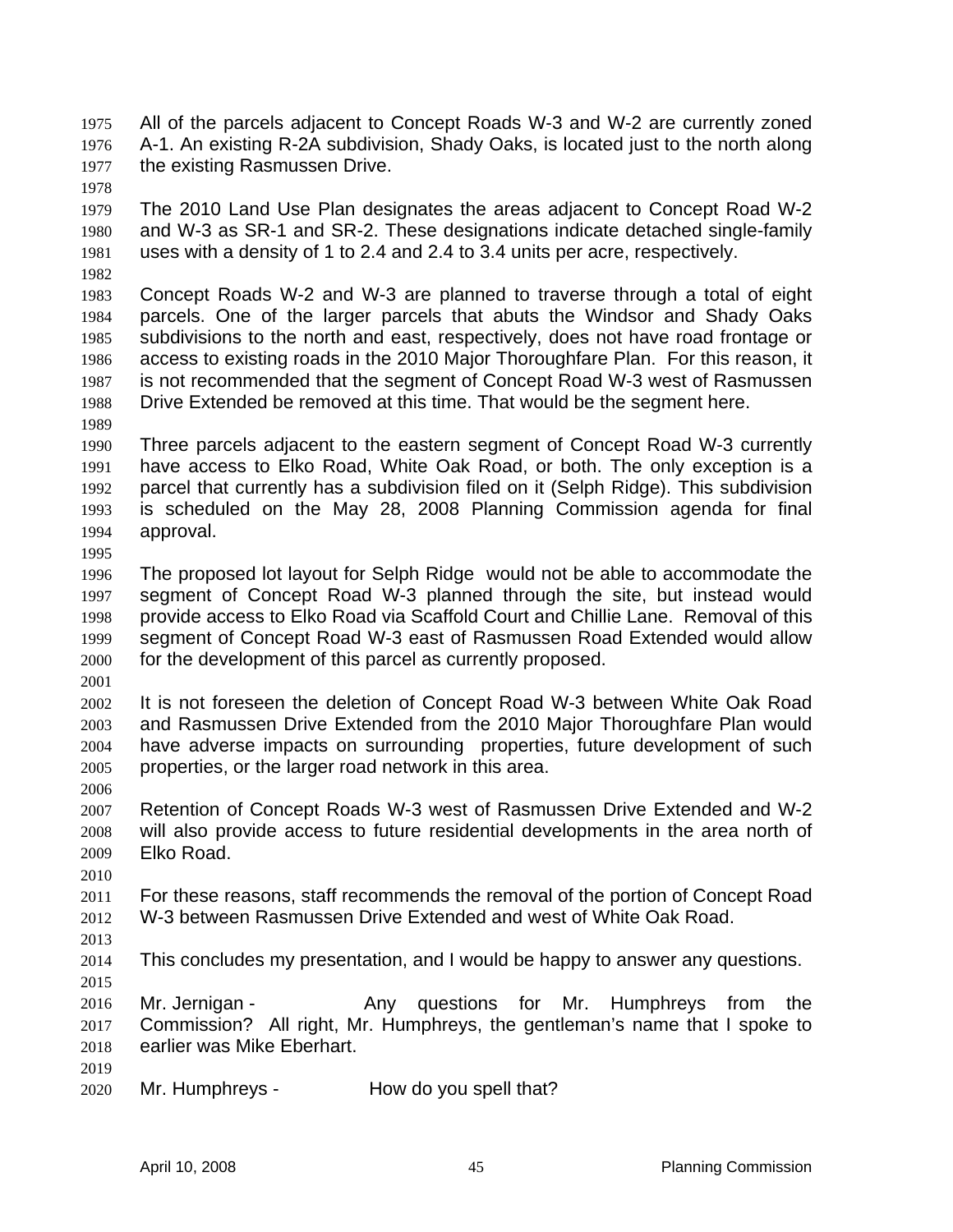2023 2024 2025 2026 2027 2028 2029 2030 2031 2032 2033 2034 2035 2036 2037 2038 2039 2040 2041 2042 2043 2044 2045 2046 2047 2048 2049 2050 2051 2052 2053 2054 2055 2056 2057 2058 2059 2060 2061 2062 2063 2064 2065 extensive conversation with him. He has about 130 acres back there. When I spoke to him, he said that he has with his property, access to Elko Road, White Oak Road, and Rasmussen. So as you stated earlier, nobody in here with the deletion of this road is landlocked. Mr. Humphreys - Correct. Mr. Jernigan - **Okay.** Mr. Glover - Could I ask a question? Mr. Jernigan - Yes sir. Mr. Glover - The 24 years as I've been dealing with land use, I've never known a concept road to be set in concrete, as it appears this one has been. In other words, it appears that you have labeled it as a minor collector when in fact it hasn't been built. I thought when you developed you could automatically do away with it. In fact, we've done it in the past. I know you said the Board of Supervisors asked that it be studied. At what point does the concept road become beyond a concept? "Concept" means what? Mr. Humphreys - Just an idea. Mr. Glover - A what? Mr. Humphreys - Just an idea or possibility. Mr. Glover - The State of the doesn't mean concrete, does it? I'm not real sure I understand why it takes an amendment to the Land Use Plan, although I don't have an objection to it except that it takes your time, the staff's time, this Commission's time, the Board of Supervisor's time to do something that could be done at the time that you brought something in for development. "Concept" was the idea of how do you get from Point A to Point B, not that it was some concrete line that was drawn, that it had to be in that particular area. Now, if it was dedicated, that's different, but this has never been dedicated, has it? Mr. Emerson - No sir, it hasn't been dedicated. This is the way it's been done in the past, as it's been explained to me, and this is the way it's been handed to me. Mr. Glover - **I'll help explain it to you, because I've been a part of** it.

Mr. Jernigan - **Mike Eberhart.** I believe it's E-b-e-r-h-a-r-t. I had an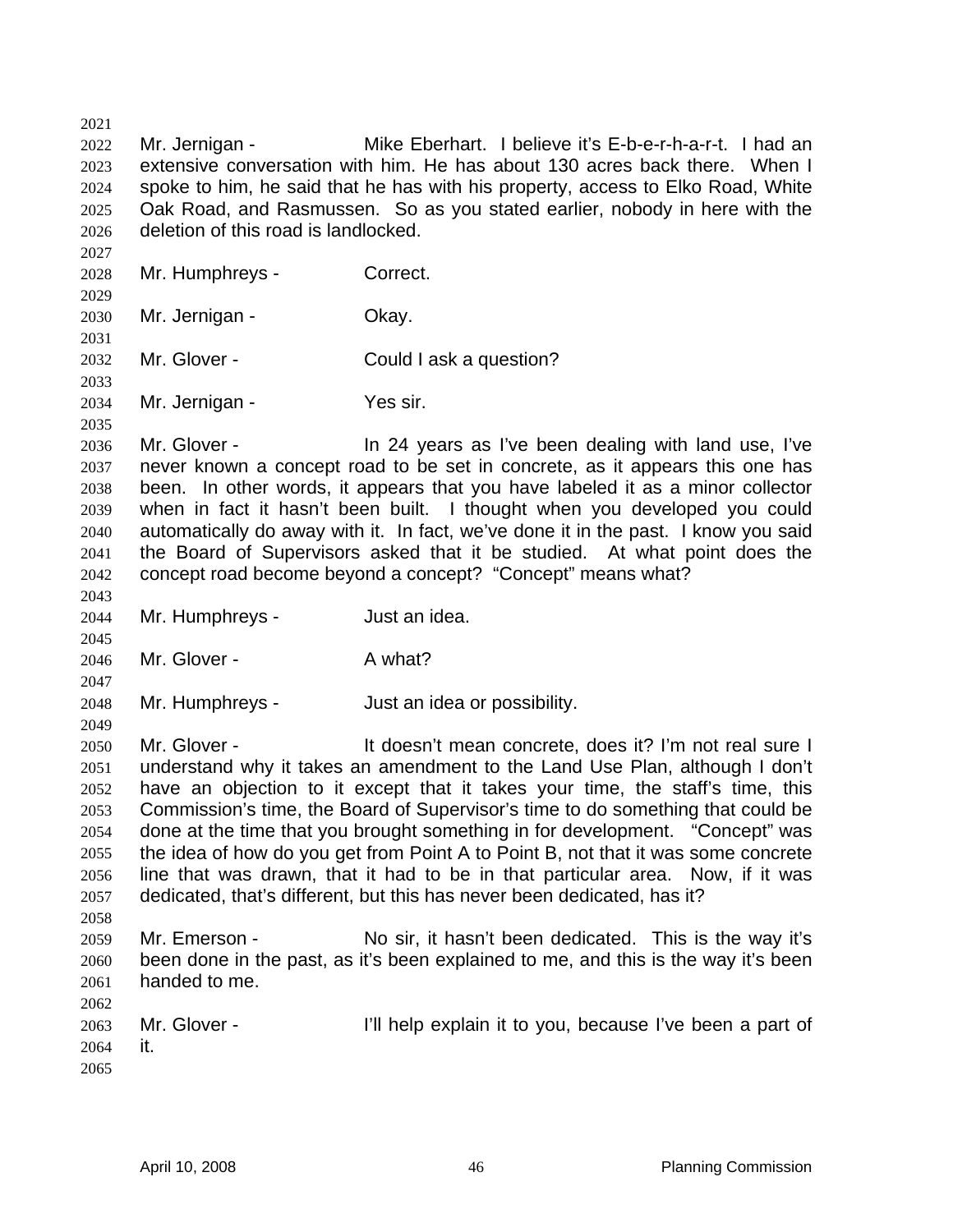Mr. Emerson - The Yes, sir. And I know you have, yes sir. There is a certain amount of discretion in the movement of these roads between the Director of Public Works and the Director of Planning. This road was put on the Plan by the Williamsburg Road Study. We couldn't move it— 2066 2067 2068 2069 2070 2071 2072 2073 2074 2075 2076 2077 2078 2079 2080 2081 2082 2083 2084 2085 2086 2087 2088 2089 2090 2091 2092 2093 2094 2095 2096 2097 2098 2099 2100 2101 2102 2103 2104 2105 2106 2107 2108 2109 2110 Mr. Glover - It's not a road. Mr. Emerson - No sir, it's conceptual; I agree with you. Mr. Glover - It's an idea and that's my point. You're taking up all kinds of staff time, this Commission, and the Board's time to do something that I don't see as necessary—and I have a little bit of an idea about planning—except if somebody wants to take the time to take it off, that'll be fine. You don't have to go through the study of it, you just remove it at the time that development comes. Anyway, I don't guess I know what I'm taking about it, so go ahead and vote on it. Mrs. Jones - Would that be just an administrative action? Mr. Glover - Well, no. It's an action that's taken by this body and the Board when you develop the land. In other words, the concept is to take traffic from Point A to Point B, not a defined line. Once it becomes a defined line, then it has to be a dedicated piece of property. This isn't dedicated. This is— What did you say it is, Seth? Mr. Jernigan - Conceptual. Mr. Glover - No. Mr Humphreys - An idea or proposal. Mr. Glover - Thike the idea that it's an idea, because that's what it is. Anyway, I just thought I'd bring it up. The Planning Commission is being requested to do something that I've never heard of. And you know what? That doesn't mean I won't hear of things in the future that I hadn't heard of with this Commission. Mr. Jernigan - We've closed a couple more. Mr. Glover - It's not a matter that you can't do it, but why do it when you can do it when you address a development? It is a concept of how to get traffic from here to here. That's all it is, unless you dedicate it. Mr. Jernigan - This wasn't dedicated.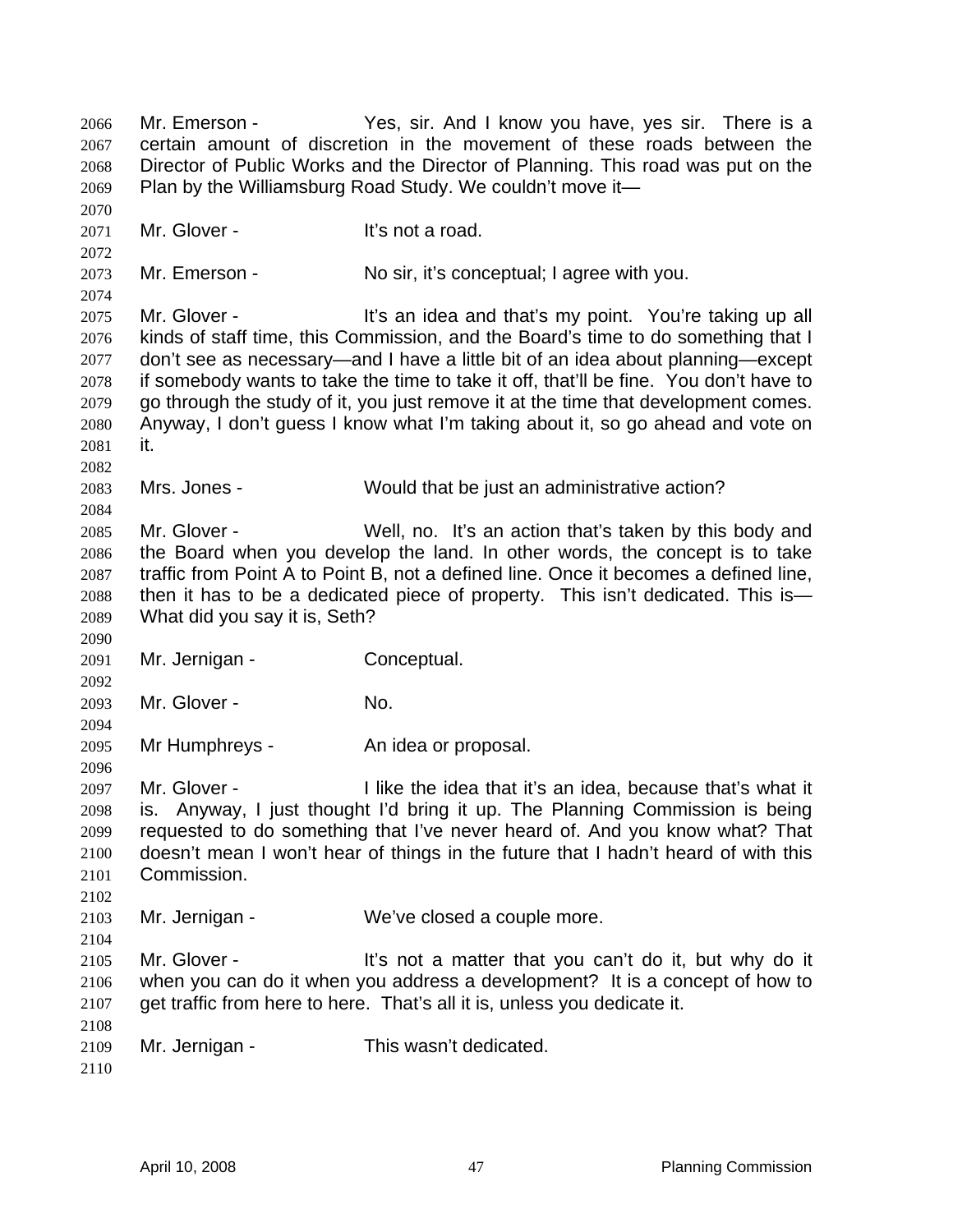Mr. Glover - Unless you draw the line on there and say this is the major thoroughfare. In other words, a major thoroughfare is part of the Land Use Plan and it is meant to be a part of the Land Use Plan to serve the land that it touches. In other words, the hierarchy of a major thoroughfare is from local roads all the way up to limited access. If a concept road doesn't fit in one of those, then why are you having to remove it? It doesn't exist. 2111 2112 2113 2114 2115 2116 2117 2118 2119 2120 2121 2122 2123 2124 2125 2126 2127 2128 2129 2130 2131 2132 2133 2134 2135 2136 2137 2138 2139 2140 2141 2142 2143 2144 2145 2146 2147 2148 2149 2150 2151 2152 2153 2154 2155 2156 Mr. Jernigan - I was told this was the procedure we had to go through. Mr. Glover - Who told you that? Mr. Jernigan - Public Works. The only way that we can get rid of a concept road, it has to be a Board action. Mr. Glover - Well, it does. Mr. Jernigan - The Muss of the Solid Hunder's Mr. Jernigan - It has to come through the Commission. Mr. Glover - But you do it at the time of development. The 130 acres you're talking about is a part of the development that might take place one day and when you remove this concept road, you remove the possibility of suggesting to that person that he has to do something not along this line, but somewhere close to it to get traffic from over here to over here. Mrs. Jones - Is this not a result of Selph Ridge? Mr. Jernigan - Yes. The 130 acres is not actually the case with this. It's an eight lot— Mr. Glover - The 25 years I've never seen this done and we've gotten rid of concept roads. Mr. Jernigan - What you're suggesting is, is to do it at the time of the zoning? Mr. Glover - I'm asking if that can be done. I'm not going to tell you that it's in concrete with me, but I said I've never seen it done. I've seen concept roads removed at the time of development. Now, if it's dedicated, it's different. If it is adopted as a minor arterial, a line is drawn, you can then say—In fact, I'll you a good example—John Rolfe Parkway. John Rolfe Parkway was 288 Extended, which was 295 extended all the way over across the James River. That was a 1965 determination by Regional Planning that there would be a road there and it was defined. It wasn't concept, it was defined. From 1965 until 1988, this Planning Commission would reserve 350 feet of land that that road would go through one day. When they moved it out to where it is in Goochland, it no longer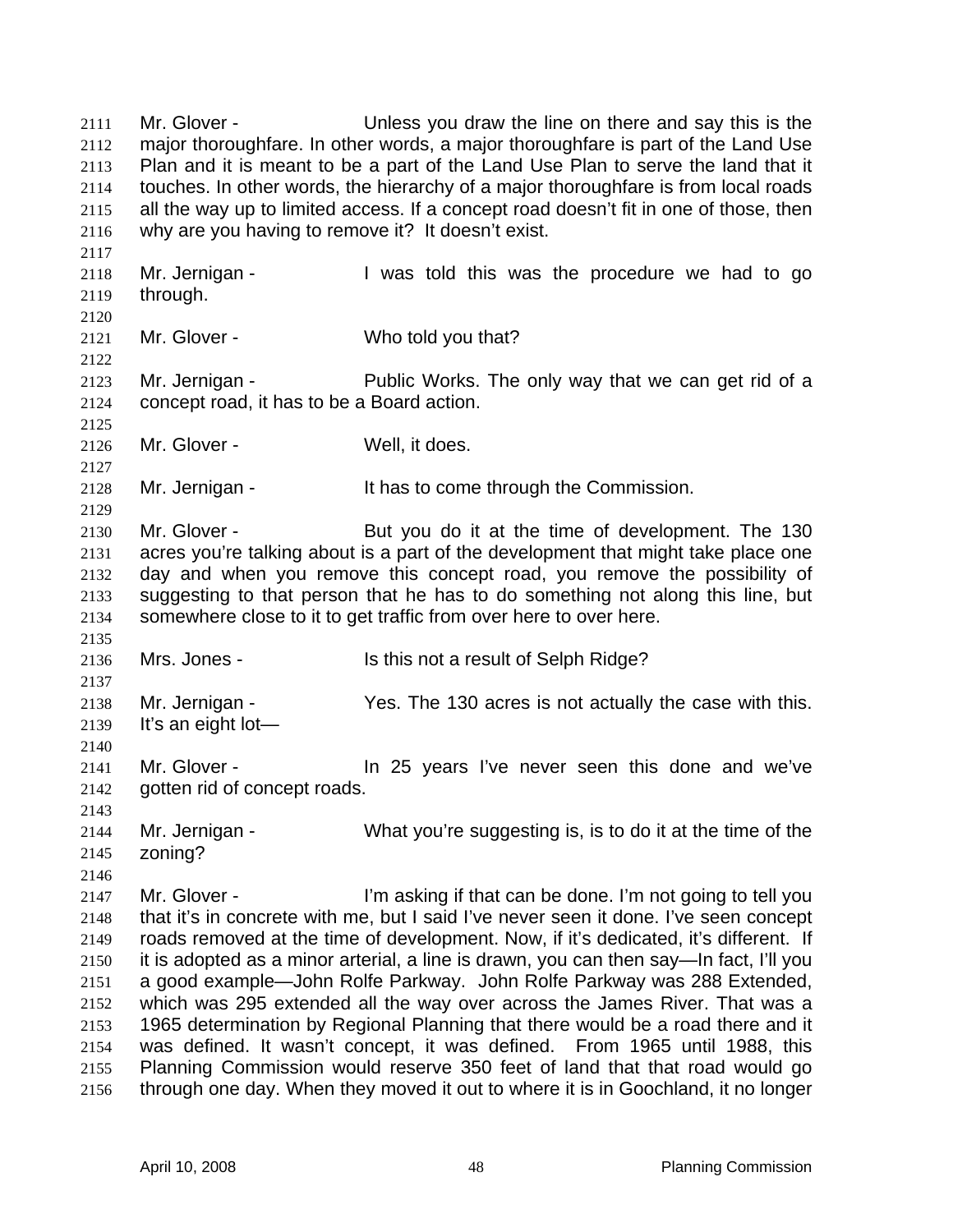was 288, it was then John Rolfe Parkway. It was reduced from 350 feet limited access to a major arterial, and it stayed there. It wasn't concept, it stayed there. Now I'm not saying that I'm right, I'm just saying I've never seen it done and I don't understand why. So, since I'm here—I'm not here just to not vote on these cases; I'm here to understand what it is we're doing and why we do it. I'm not saying you're wrong; I'm saying I need an explanation beyond somebody saying, well, that's what Public Works said. Textbooks are not always interpreted the same way by different professionals. All I'm asking is I'd like an interpretation of why we have to do this as a concept road, not a dedicated road. Go ahead and vote on it because it doesn't hurt anything. You've already put the time in. 2157 2158 2159 2160 2161 2162 2163 2164 2165 2166 2167 2168 2169 2170 2171 2172 2173 2174 2175 2176 2177 2178 2179 2180 2181 2182 2183 2184 2185 2186 2187 2188 2189 2190 2191 2192 2193 2194 2195 2196 2197 2198 2199 2200 2201 Mr. Jernigan - **Okay.** Mr. Glover - I just want to make sure we don't get all tied up in things we don't need to do, if we don't need to do them. Mr. Jernigan - All right. Any other questions from the Commission? With that, I will make a motion to approve the Amendment to the Major Thoroughfare Plan: MTP-1-08 and send it to the Board of Supervisors for their approval. Mrs. Jones - Second. Mr. Jernigan - Motion by Mr. Jernigan, seconded by Mrs. Jones. All in favor say aye. All opposed say no. The ayes have it; the motion passes. Mr. Glover - For the benefit of the Chairman and the rest of you, every time you change by way of a zoning case you amend the Land Use Plan. That's what you do. You're amending the Land Use Plan with a zoning case. I figure you do not need to amend a concept. Mr. Jernigan - What I'm told now, if you're zoning a piece of property for a subdivision case on a piece of property that has a concept road on it— Mr. Glover - **Delete** it. Mr. Jernigan - But it has to be Board approval. You can't just knock it off. Mr. Glover - The But you're not just knocking it off. When you go through the zoning process, you are changing the Land Use Plan and a concept road goes with that change. Mr. Branin - From what I understand, our Supervisor's saying is you don't have to address it if it's a concept previously. We can address at the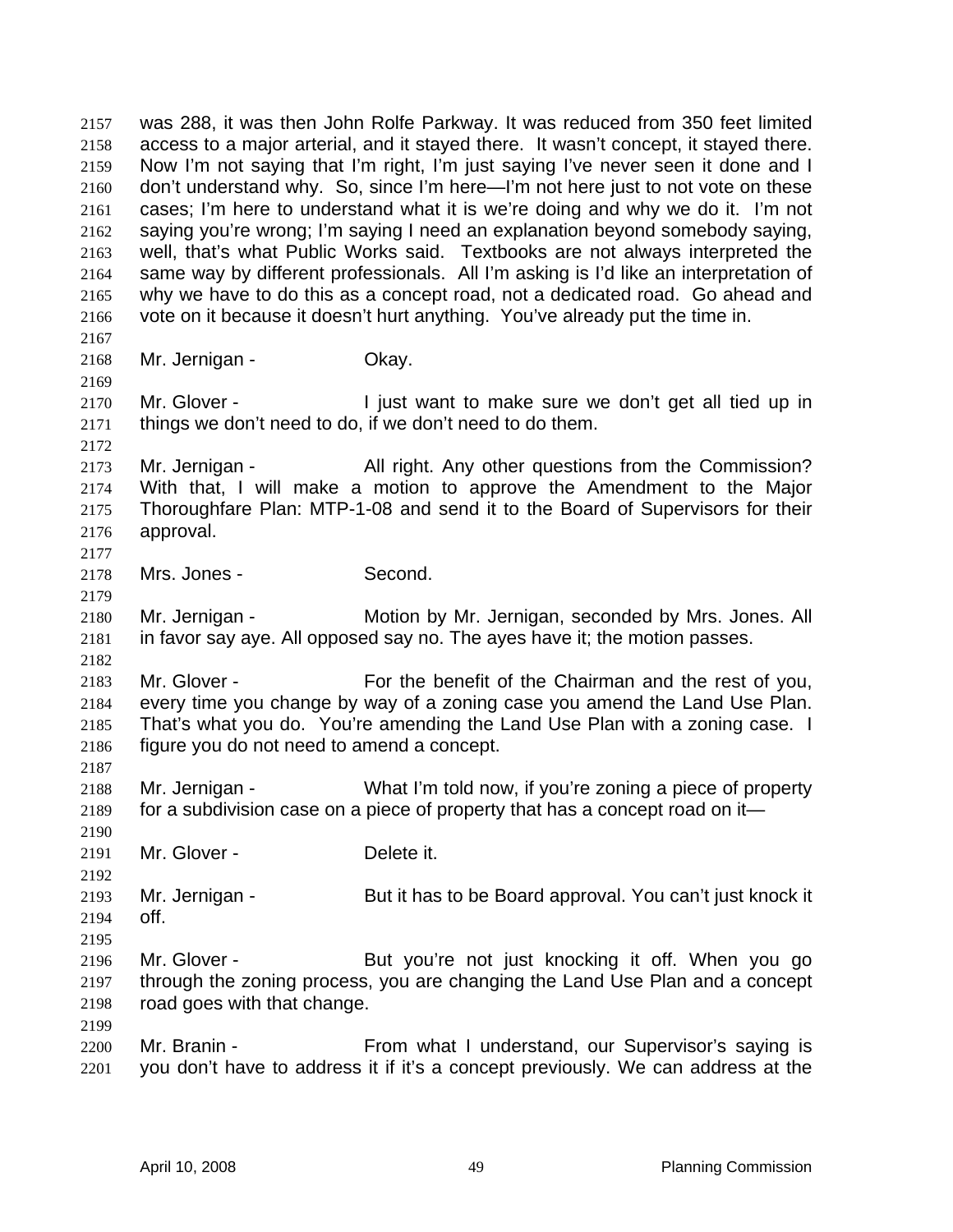time of the case in which the concept is on so we're not wasting time and energy to make a two-step process in something that we could do in one. Am I right? Mr. Glover - That's what I understand. I don't necessarily mean that I'm correct, but I do believe I am. Mr. Jernigan - I had a zoning case that we couldn't do anything on until we got rid of a concept road and it couldn't be done at the same time. Mr. Glover - I'm not sure that you were led right then. Mr. Jernigan - Well, I might not have been. Mr. Glover - Textbooks are interpreted differently by different people. Mr. Branin - **Mr.** Secretary, can you contact Public Works and ask them? Mr. Glover - The l'm going to do that. Mr. Branin - I'm going to ask our Secretary to look into. Mr. Jernigan - All right. The next thing is the approval of the minutes of March 13, 2008. Do we have any corrections? Mr. Archer - I have one correction, Mr. Chairman, on page 26, line 1161. I think that the Paxton Drive—There is no Paxton Drive; I think he meant driveway on 1161. Mr. Vanarsdall - You sure? Mr. Archer - Yes. Mr. Jernigan - All right. Are there any other corrections? Mrs. Jones - Page 24, line 1063. Dr. Malatin, it's "so that answered my question," not "by" question. Mr. Jernigan - The Any other corrections? Do we have a motion to approve the minutes? Mr. Archer - **Move approval of the minutes as corrected.** Mr. Vanarsdall - Second.